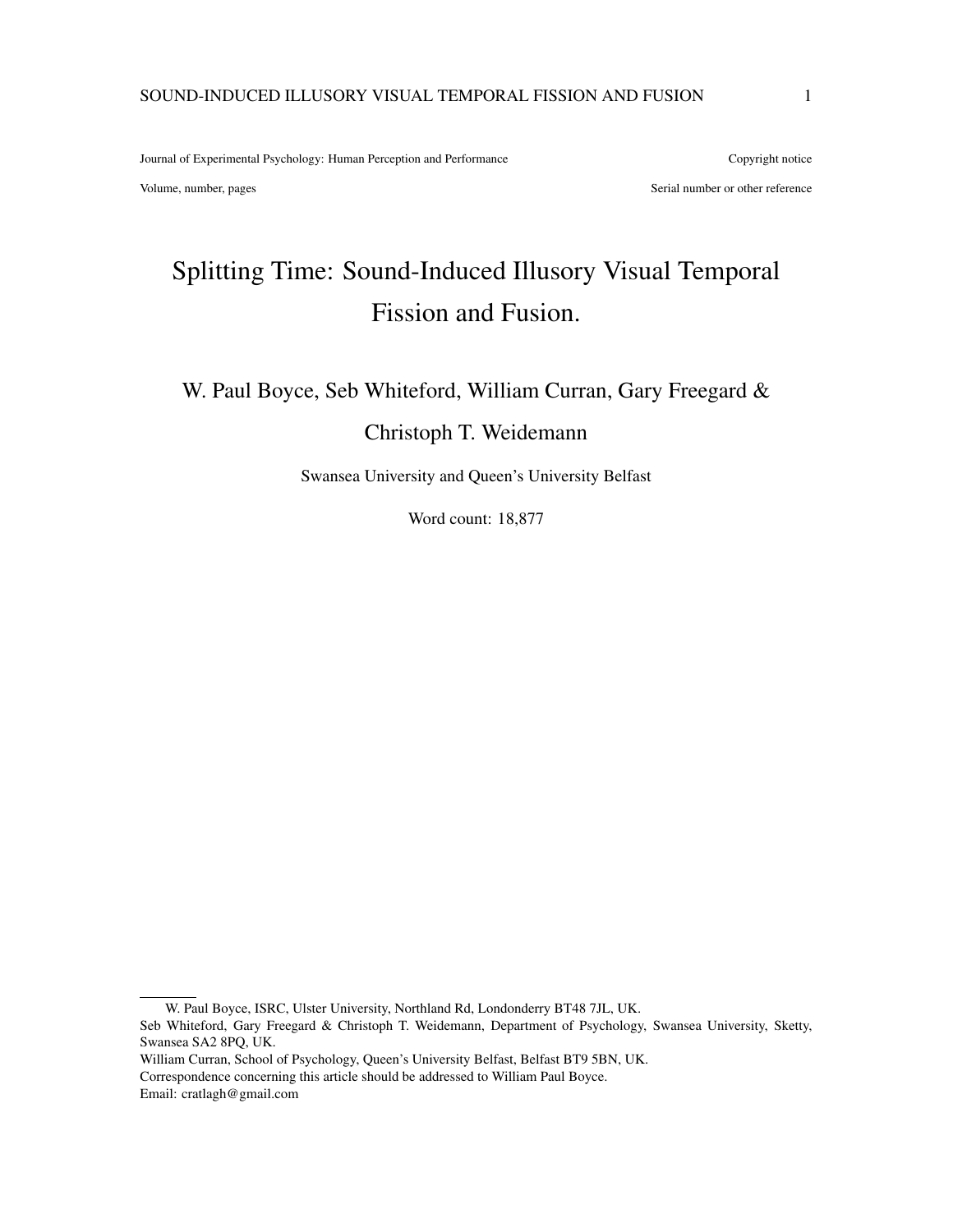Auditory stimuli have been shown to alter visual temporal perception. For example, illusory temporal order is perceived when an auditory tone cues one side of space prior to the onset of simultaneously presented visual stimuli. Competing accounts attempt to explain such effects. The spatial gradient account of attention suggests speeded processing of visual stimuli in the cued space, whereas the impletion account suggests a Gestalt-like process where an attempt is made to arrive at a 'realistic' representation of an event given ambiguous conditions. Temporal ventriloquism – where visual temporal order judgement performance is enhanced when a spatially uninformative tone is presented prior to, and after, visual stimuli onset – argues that the temporal relationship of the auditory stimuli to visual stimuli, as well as the number of auditory stimuli equalling the visual stimuli, drives the mechanisms underlying these and related effects. Results from a series of experiments highlight putative inconsistencies in both the spatial gradient account of attention and the classical temporal ventriloquism account. We present novel behavioural effects – illusory temporal order via spatially uninformative tones, and illusory simultaneity via a single tone prior to visual stimuli onset – that can be accounted for by an expanded version of the impletion account.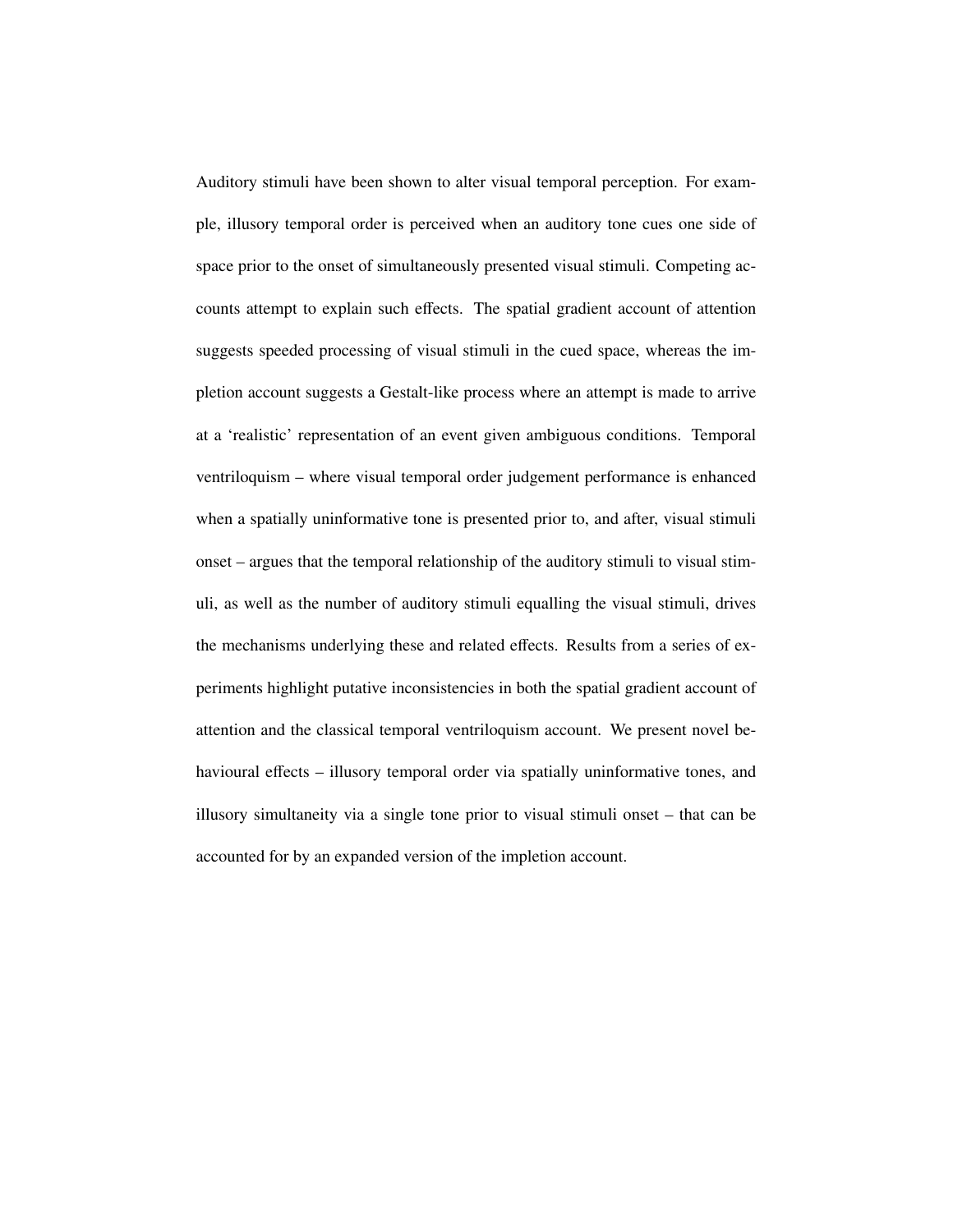# *Public Significance Statement*

The present study demonstrates novel audio-induced visual-temporal-order effects using spatially neutral tones, while replicating related classic audio-visual effects. We interpret these findings as evidence that audio-visual integration takes evidence from various processes, assigning different weightings to each process dependent upon relative spatial locations, temporal characteristics, relative number of stimuli, and featural characteristics. With this interpretation in mind we propose a unifying account of the observed effects. Additionally, we suggest the use of the paradigms within this manuscript (and the associated effects) should be considered as part of sensory testing when measuring typical audio-visual integration, such as in cases of cochlear implantation.

Building a unified and coherent percept of our environment requires the interaction of mul- tiple modalities. These interactions are generally beneficial to our interpretation of spatial and temporal events that occur in our immediate proximity. However, on occasion one modality has greater influence than the other during these interactions and can result in a percept that does not reflect physical events.

 The visual modality has traditionally been understood to be the 'dominant' one (in terms of having greater influence during integration across modalities) when auditory and visual stimuli interact. One such example is that of visual capture, in which illusory auditory motion is perceived in the same direction as actual visual motion (Mateeff, Hohnsbein, & Noack, 1985; Spence, 2015). With this effect participants perceive illusory auditory motion of a static auditory stimulus while viewing a stimulus moving at a constant velocity. Another example of visual stimuli 'dominating' auditory is that of spatial ventriloquism, in which an auditory stimulus appears to be shifted from its true source in space to the location of temporally synchronised visual motion. A prime example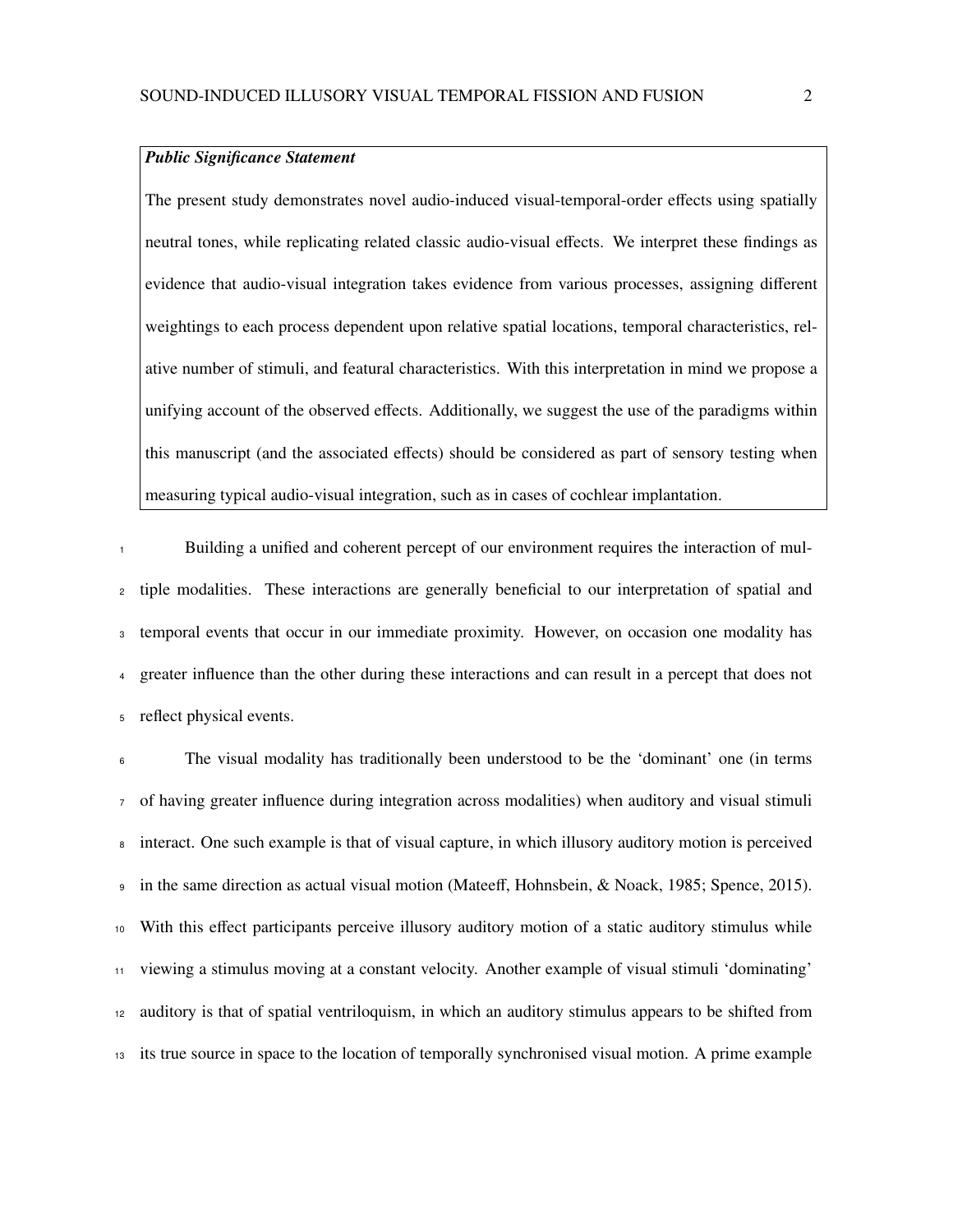of this is the classic ventriloquist's dummy, in which the sound's perceived location is matched to the location of the dummy's mouth (Radeau & Bertelson, 1987).

 In recent years it has been demonstrated that conditions exist in which auditory processing 'dominates' visual processing. For example, a sequence of auditory tones can induce perceptual flashing of a single visual stimulus (Shams, Kamitani, & Shimojo, 2002; Andersen, Tiippana, & Sams, 2004). Similarly, Hidaka et al. (2009), and others (Teramoto et al., 2010, 2012), have shown that a moving auditory stimulus can induce illusory visual motion of a static visual stimulus. Finally, several authors have reported that an auditory stimulus can alter the perceived temporal onset of a visual stimulus (Burr, Banks, & Morrone, 2009; Vroomen & de Gelder, 2004).

 As has been demonstrated in the above research, when auditory and visual stimuli are inte- grated one modality often alters the final perception of another in quite a pronounced fashion. With that in mind, we will examine some classic audio-visual effects and explanations for them, with a view of highlighting differences, characteristics, and claims that, at face value, may not necessarily be compatible with any one explanation.

 Here, we address three accounts of visual temporal perception that are altered by sound (and in the case of the gradient and impletion accounts, reference classic accounts where the cues were visual) – the spatial gradient of attention, impletion, and temporal ventriloquism (Table 1). The 31 spatial gradient of attention account (where attention decreases from the focus of attention to unat- tended areas in the visual field) of speeded visual processing of cued space suggests that an auditory (or visual) cue can increase the speed of information processing from the cued space because of a shift in visual attention to that space. This results in early entry into the mechanism of motion detection of any stimulus presented to the cued side, relative to the uncued side. This, in turn, can result in illusory motion of a line presented all at once (the line motion illusion (LMI)), or in illu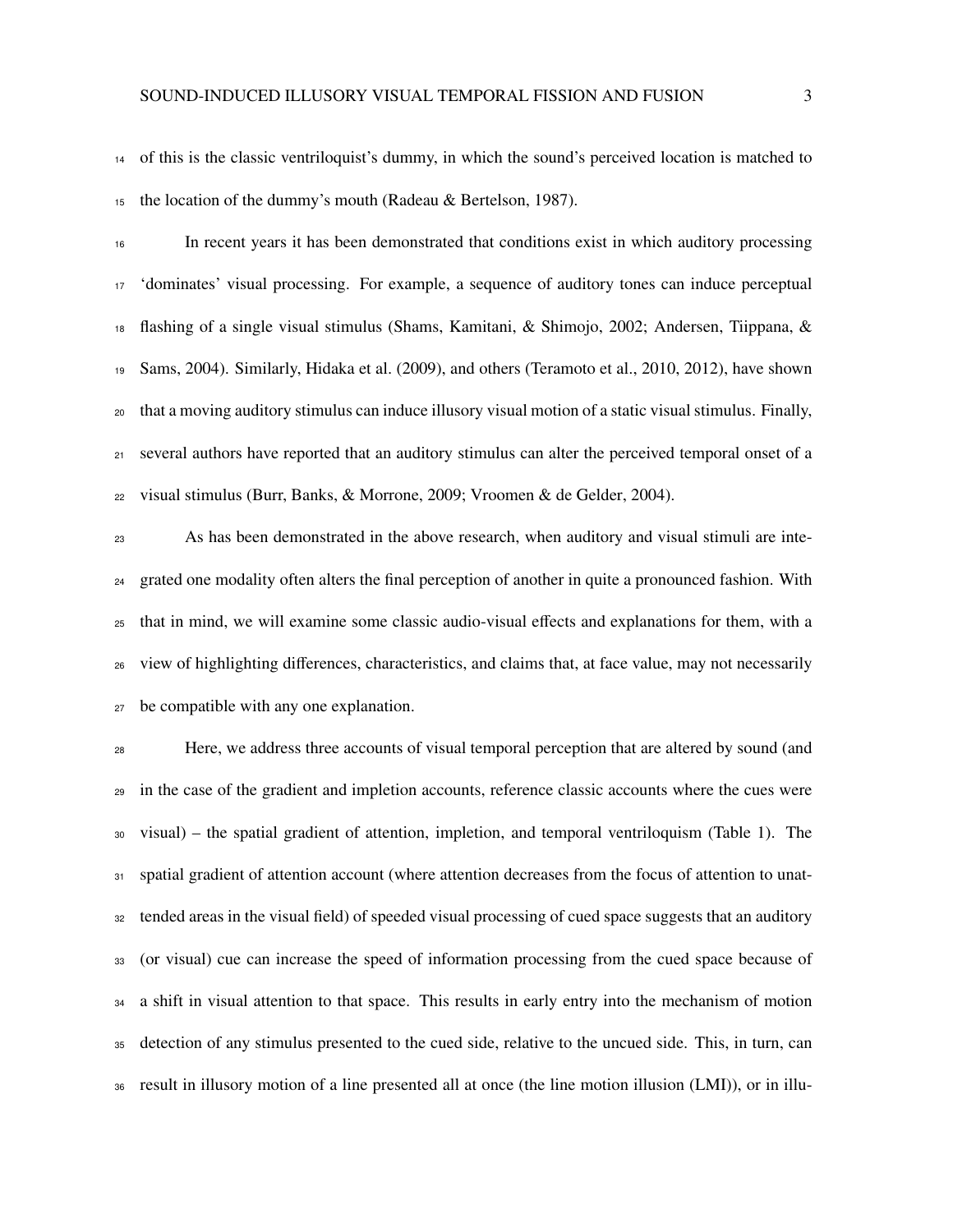sory sequential order of simultaneously presented circles (Hikosaka, Miyauchi, & Shimojo, 1993b, 1993a; Shimojo, Miyauchi, & Hikosaka, 1997). This account is consistent with the idea of prior entry, which postulates that a stimulus presented in the cued space enters the perceptual system first and therefore is perceived first in time (Spence, Shore, & Klein, 2001; Spence & Parise, 2010; Santangelo & Spence, 2008). The spatial gradient of attention account will be referred to from here onwards as the 'gradient account'. The LMI is not dependent upon the visual stimuli being presented along the horizontal axis. It is worth noting that Schmidt, Fisher, and Pylshyn (1998) demonstrated that, when using multiple cues, the LMI (where the line was presented at various an- gles to the cues) still persisted when the target line was presented in line with one of the cues, but not when presented between 2 cues; suggesting a capacity to attend to multiple locations when cued but not the entire scene as a whole without such direction of attention.

 An alternative explanation to the gradient account of speeded visual processing is the 'imple- tion' account. The impletion account argues that the cued space is interpreted as the beginning of the target stimulus during the binding of salient information, rather than a shift of attention result- ing in speeded processing. The impletion account suggests the LMI and illusory sequential order effects are a consequence of attempting to interpret the most likely real-world events from ambigu- ous and/or spatially congruent stimuli (Downing & Treisman, 1997; Eagleman & Sejnowski, 2003; Fuller & Carrasco, 2009). Downing and Treisman (1997) demonstrated that visual cues presented simultaneously at either end of the line resulted in a perception of 'inward' line motion, in which both ends of the line appeared to move away from the cues towards the centre of the display. Ad- ditionally, they demonstrated that when a second line is presented to the right side of the rightmost cue, simultaneously with the first line presentation, both lines are perceived as moving to the right (see Schmidt (2000) for a rebuttal of Downing and Treisman's (1997) experiment 3 regarding vol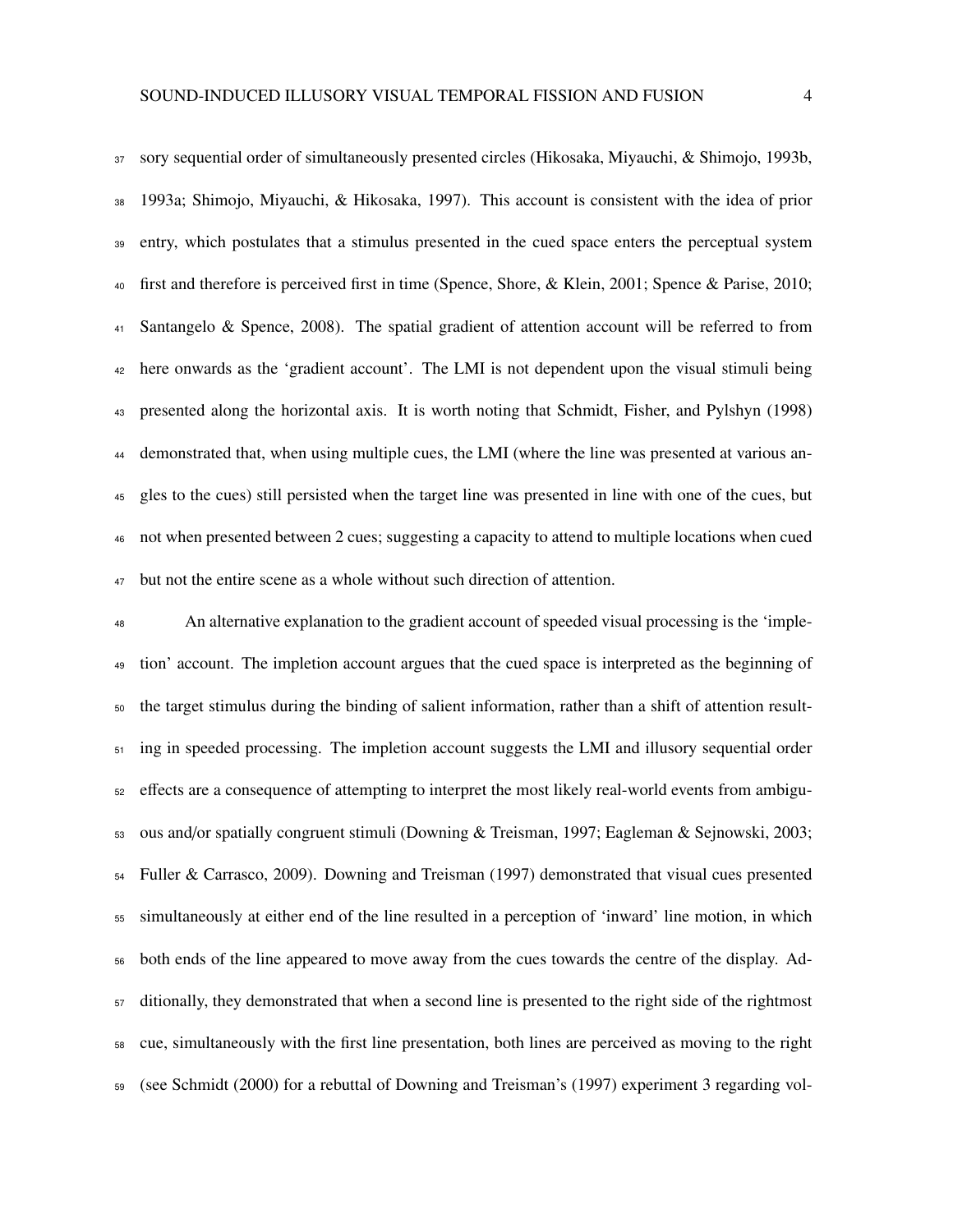untary attention). Eagleman and Sejnowski (2003) went on to demonstrate that when a second cue is presented to the opposite end of the line to the first cue, *after* the target line offset, the direction of the illusory motion is reversed. Similar to Downing and Treisman (1997), Tse, Cavanagh, and Nakayama (1998) demonstrated that illusory line motion can be induced when both visual cues are <sub>64</sub> presented simultaneously at either end of the target line. In contrast to Downing and Treisman's (1997) findings, when the line was touching a given cue the illusory motion was perceived to move away from that cue towards the other, and not perceived to move 'inwards' towards the centre of the display. This suggests, like Downing and Treisman (1997) and Eagleman and Sejnowski (2003), that an attentional shift is not a requisite for inducing the LMI. Of course, the fact that the LMI and illusory sequential order can be induced by auditory cues (i.e. non-visual cues) suggests that the gradient account may still have a role to play in these visual illusions, even if it is not the sole driver of the effects, since auditory stimuli are qualitatively different to visual stimuli and cannot be 'seen' as the physical starting point of the visual stimulus.

 Fuller and Carrasco (2009) presented evidence for both the gradient account – where a single cue was used – and impletion – where distributed cues were used in order to diminish effects of focal attention. They posited that impletion is the larger driver of the LMI given that there were no discernible differences in the perceived LMI between the cue types used. Schmidt and Klein (1997) also provided evidence that the gradient account alone is not sufficient to explain illusions related to the LMI, and indeed proposed an 'extended' gradient account that posits that visual signals near a cue are transmitted for a longer period of time than visual signals more distant from the cue.

 In contrast to the above effects, enhancement in performance accuracy in a visual temporal 81 order judgement (TOJ) task using auditory tones (Morein-Zamir, Soto-Faraco, & Kingstone, 2003) <sup>82</sup> does not rely on spatially relevant information. When two central tones are paired with two se-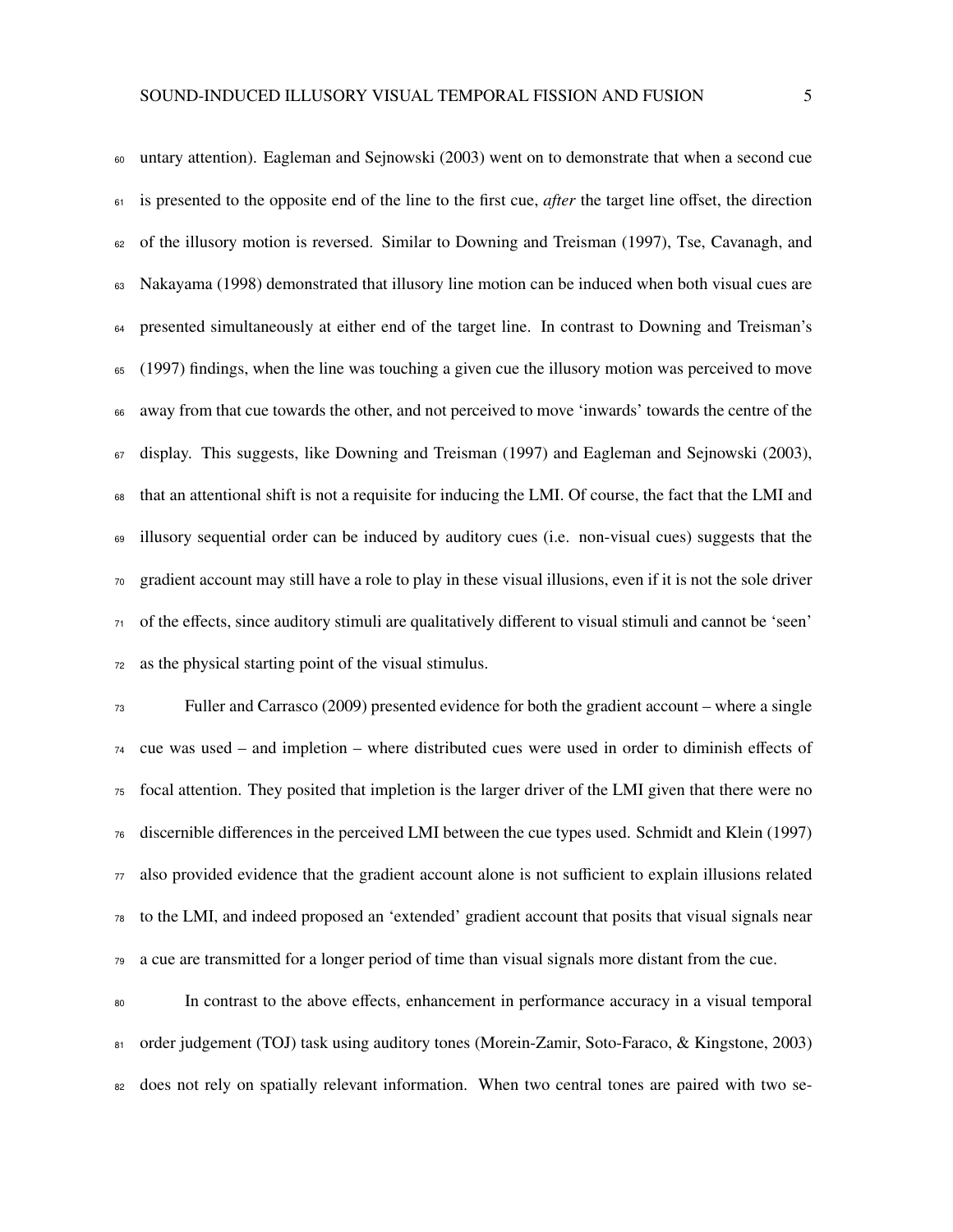83 quentially presented light emitting diodes (LEDs), with the first tone preceding the first LED and <sup>84</sup> the second tone occurring after the onset of the second LED, participants tend to make more accu- rate TOJs (at small SOAs). This effect is referred to as 'temporal ventriloquism' and in the classic definition the timing of the auditory stimulus is the most important factor in this 'auditory capture' (Freeman & Driver, 2008; Morein-Zamir et al., 2003). It is argued that the auditory stimulus ap- pears to 'pull' a visual stimulus towards it in temporal perception, thus making TOJs more accurate <sup>89</sup> in terms of objective performance. When two central tones were presented temporally between sequential circle presentations participants error rates tended to increase. Again, this appears to 91 suggest that the circles were 'pulled' towards the tones in time thus inducing a perceived shorter stimulus onset asynchrony (SOA) between the circles. Interestingly, Morein-Zamir et al. (2003) added a caveat that there must be equal numbers of auditory and visual stimuli in order to induce temporal effects. This is due to a single tone between sequential LEDs having no observable effect on performance. However, this could also be due to a lack of sensitivity in measurement techniques. For example, when participants were asked to report apparent motion, Getzmann (2007) found that one centrally presented click between sequential squares increased the perception of apparent mo- tion compared to a no-click condition. This suggests that the perceived SOA was shortened, thus challenging Morein-Zamir et al.'s (2003) claim that equal numbers of auditory and visual stimuli are required to induce the above temporal effect.

 Temporal ventriloquism's definition can be expanded to include the notion that it is the bind- ing of auditory and visual stimuli that are perceived to be related to each other *after* a process of featural discrimination; in this expansion, timing of the auditory stimuli is not the main factor in the phenomenon. Growing evidence that timing is not the only major factor in temporal ventriloquism effects has emerged in recent years where effects have been abolished by manipulating features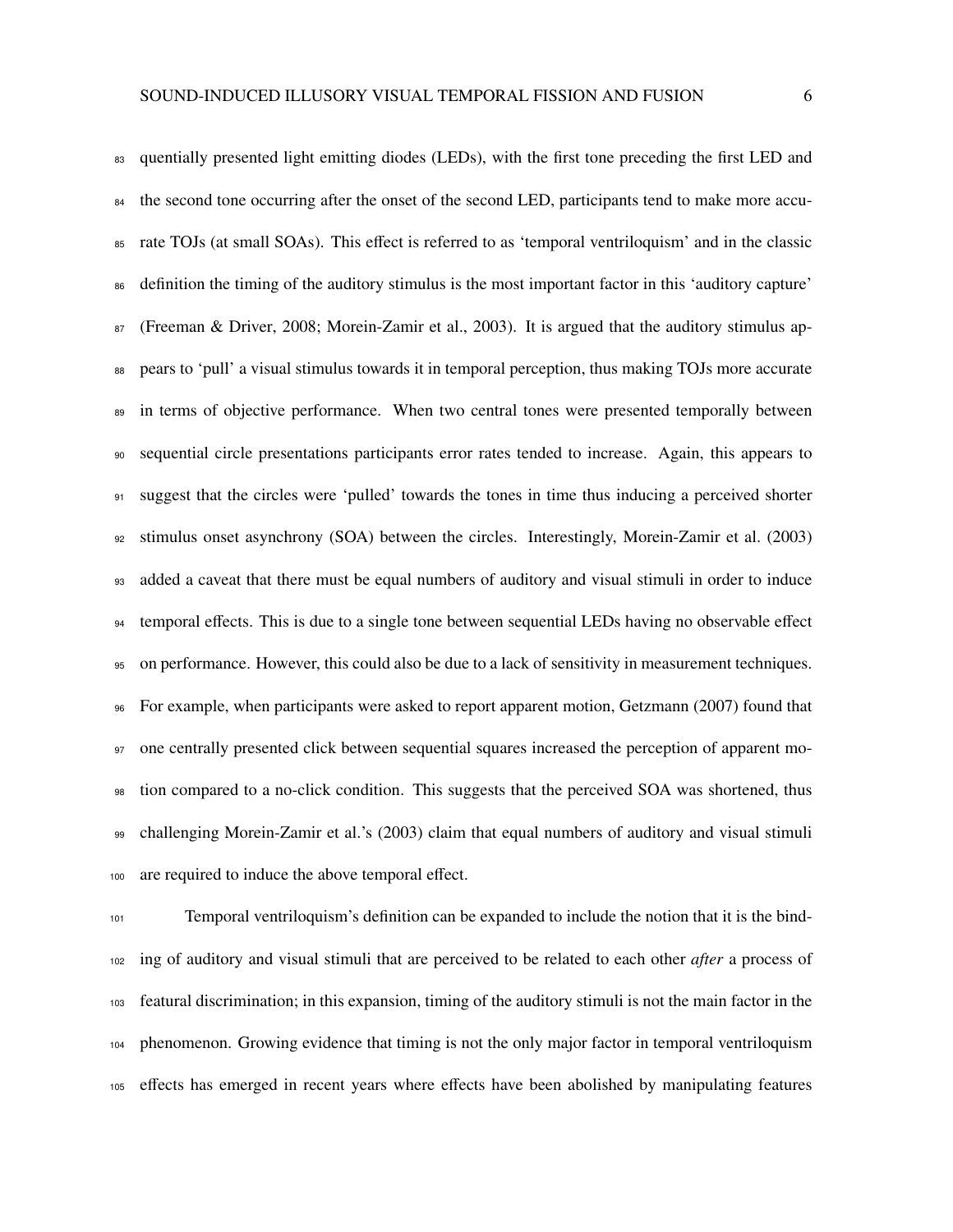of the auditory stimuli. For example, when presenting one sine wave tone and one white noise burst, any enhancement effects are no longer observed (Keetels, Stekelenburg, & Vroomen, 2007; Roseboom, Kawabe, & Nishida, 2013b). This suggests discrimination judgements are being made between auditory stimuli before any potential integration with visual stimuli. If the auditory stimuli are featurally similar they are deemed to belong to the same event and therefore both are combined with the succeeding visual stimuli. If the auditory stimuli are featurally distinct, only one, or nei- ther, of the auditory stimuli are combined with a succeeding visual event. Similarly, the double flash illusion demonstrated by Shams et al. (2002), where one circle presentation was perceived as two when accompanied by two tones, was found to be abolished when the auditory stimuli used were featurally different (Roseboom, Kawabe, & Nishida, 2013a). This suggests that featural sim- ilarity is an important driver in audio-visual illusions and hints at an auditory discrimination stage prior to audio-visual integration. This view is consistent with a Gestalt-like process at the level of intramodal processes on the way, or prior, to crossmodal integration (Spence, Sanabria, & Soto- Faraco, 2007). However, it is worth noting findings by Klimova, Nishida, and Roseboom (2017) (where featural differences did not abolish the temporal ventriloquist effect) together with research by Kafaligonul and Stoner (2010, 2012) that support the notion that the degree of featural similarity between auditory (or cross-modal) flankers may not modulate a temporal influence on visual stimuli over short time scales. This hints at a potentially different mechanism at play than that observed

when using stimuli over longer time scales (Roseboom et al., 2013b).

 A Bayesian perspective on audio-visual integration, as outlined by Körding et al. (2007) in relation to a multi-sensory cue combination study, proposes a causal inference model, where an 'ideal-observer' makes estimates about the cues they are sensing. For example, the likelihood of a stimulus originating from a specific spatial location is estimated (where the source signal is cor-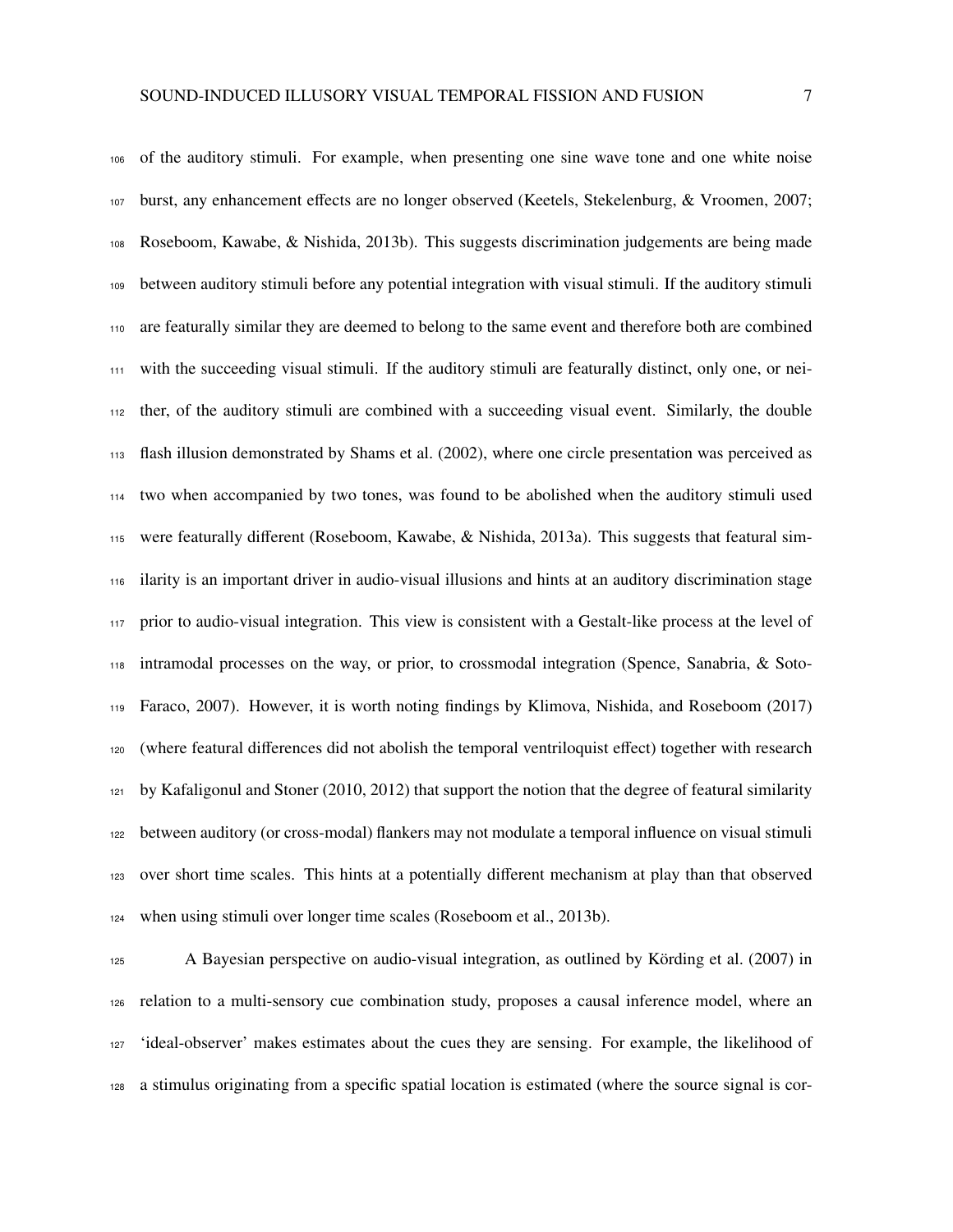| Literature                                                  |
|-------------------------------------------------------------|
|                                                             |
| Hikosaka et al. (1993b, 1993a); Shimojo et al. (1997)       |
| Downing and Triesman (1997); Eagleman and Sejnowski (2003); |
| Fuller and Carrasco (2009)                                  |
| Morein-Zamir et al. (2003); Keetels et al. (2007);          |
| Roseboom et al. (2013b)                                     |
|                                                             |

#### Table 1

*Main e*ff*ects being examined in this research and associated literature.*

 rupted by noise) and prior experience of analogous scenarios inform the likelihood of two stimuli originating from the same source, or individual sources. This information is combined to reach an inferred estimate of whether both stimuli are from one causal event and also estimates the posi- tion of the stimuli in space. The model accurately predicts audio-visual integration in perception for two audio-visual localisation tasks: one where an auditory and visual stimulus were presented simultaneously and participants reported the perceived position of each stimulus; and one where participants reported whether there was a single cause, or separate causes, for auditory and visual stimuli. The model supports the idea that the spatial relationship between auditory and visual stimuli factor into the perception of where in space both stimuli are presented, and if they share a common cause. Inferences about the characteristics of one stimulus (e.g. visual) are reached based on its re- lationship to another (e.g. auditory), which lends credibility to the notion of impletion, as outlined previously.

 Beierholm, Quartz, and Shams (2009) highlighted that the Bayes rule does not inherently imply that, in the face of significant changes in a given stimulus, priors remain constant. Employing an expanded version of the audio-visual localisation task used by Körding et al. (2007) (adding a second session with adjusted contrast for the visual stimuli) they provided evidence that priors are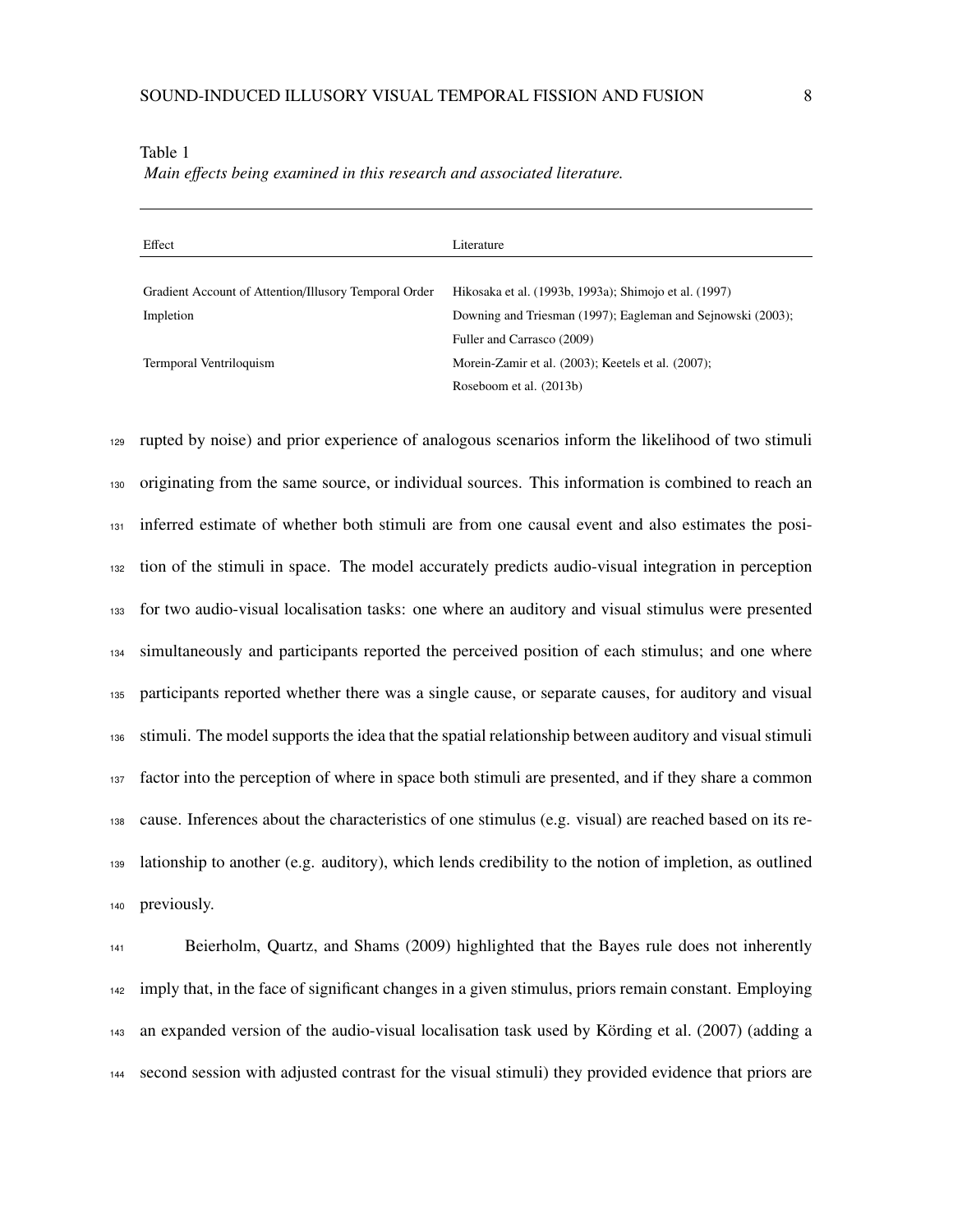independent of likelihoods, suggesting they are processed independently, and are later bound on the way to perception. This is, again, consistent with the idea of impletion.

 Sato, Toyoizumi, and Aihara (2007) modelled spatial ventriloquism from a Bayesian infer- ence perspective. When taking into consideration the position and timing of audio-visual stim- uli, and considering whether the stimuli should be bound at all, their model accounted for most of the effects they examined. This approach, including there being no automatic assumption that all audio-visual stimuli should be bound, is consistent with the impletion account. Additionally, Shams, Ma, and Beierholm (2005) modelled the double-flash illusion using an 'ideal observer' from a Bayesian perspective. Their modelling supported a Bayesian inference approach, in which evidence is weighted when processing audio-visual stimuli prior to perceptual integration. Shams et al. (2005) argued that the double-flash illusion itself is a by-product of a "statistically optimal computational strategy" (p. 1927).

 Taken together, the above Bayesian modelling of audio-visual integration provides support for impletion in terms of taking all available evidence and arriving at the most likely outcome in perception. Evidence also exists at a neural level for these types of audio-visual integration processes (Ursino, Crisafulli, di Pellegrino, Magosso, & Cuppini, 2017; Rohe, Ehlis, & Noppeney, 2019).

 The research discussed above highlights clear interactions between the auditory and visual modalities. The underlying mechanisms driving these interactions continue to be debated, though there is some overlap in the accounts offered. This is particularly apparent in the case of impletion and the expanded definition of temporal ventriloquism (where featural discrimination appears to occur prior to audio-visual binding). Both give an account of the perceptual process where potential relationships between disparate stimuli are weighted and an attempt is made to arrive at an ecolog-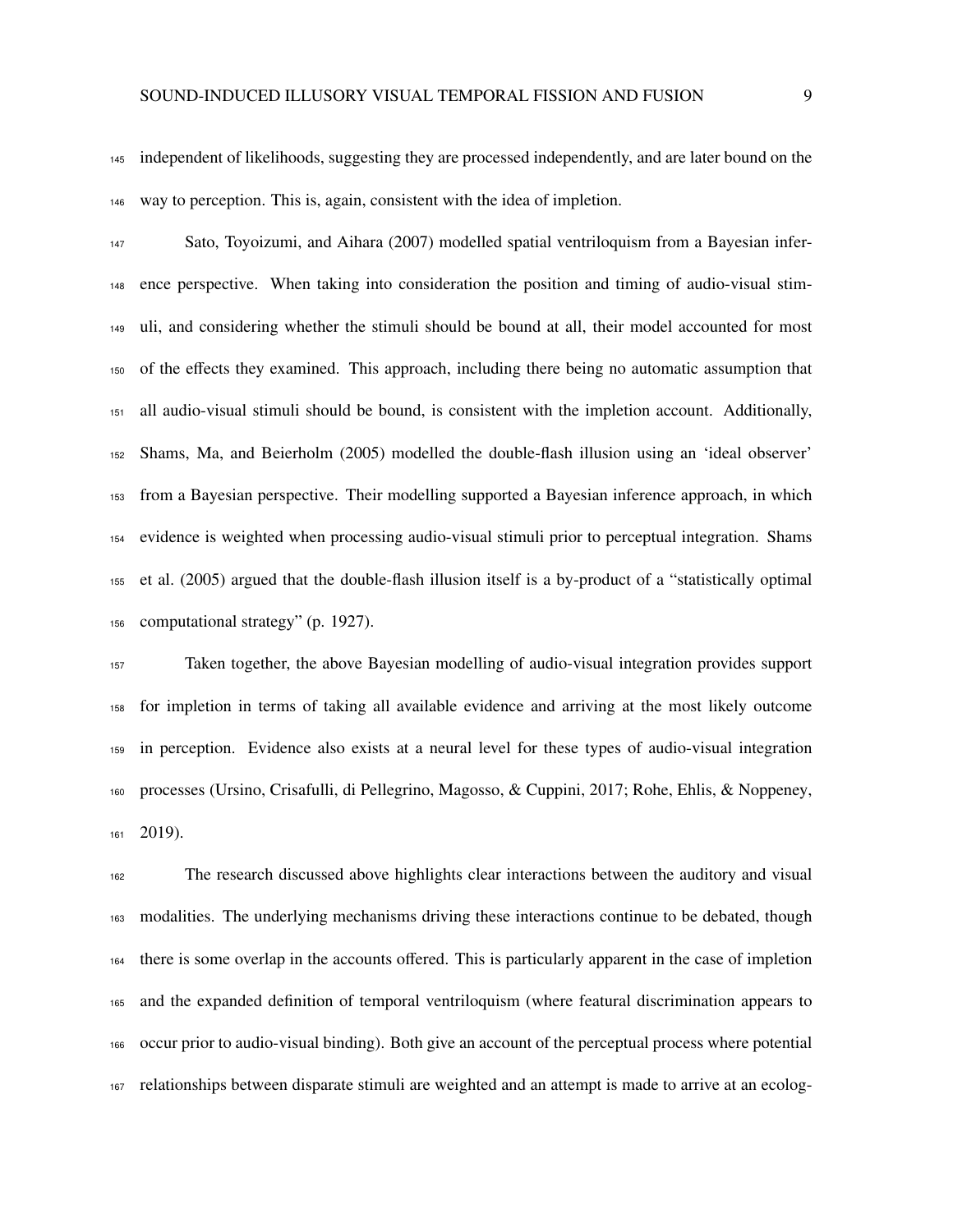ically plausible representation in perception (this is distinct from the classic ventriloquism account that relies on SOA characteristics alone to describe and account for the observed 'pulling' effects). This suggests that perhaps there are common factors in the accounts outlined. The following re- search further examines the role of auditory stimuli when TOJs and a simultaneity judgement (SJ) were combined in a ternary response visual task. By doing so, the gradient account, impletion, and the original temporal ventriloquism account (where featural differences between auditory stimuli were not taken into account) described above were explored. In addressing the gradient account we used cues that coincided in space with visual target stimuli in order to induce illusory sequential or- der, referred to from here onwards as temporal fission. Note that the term 'temporal fission' should not to be confused with the fission effect reported by Shams et al. (2002), which 'split' a single visual stimulus in perception and increased the perceived number of stimuli, rather than temporal fission, which 'splits' a perceived temporal event in perception into two separate temporal events. We also used cues that were presented in neutral space (space that did not match that of the visual stimuli). We found that temporal fission could be induced by both cue conditions – i.e cues that were presented at the same spatial location as the target stimuli or at a neutral location. We will argue that this supports a role for the impletion account, and challenges the gradient account.

 We addressed both the impletion and the original temporal ventriloquism accounts by pre- senting a single auditory cue to neutral space (space where no visual targets were presented) prior to sequential visual stimuli onset. This was done to test whether an auditory stimulus would 'pull' a visual stimulus towards it in perceptual time. Additionally, this also tested Morein-Zamir et al.'s (2003) claim that the number of auditory stimuli should match the number of visual stimuli in order to induce these types of audio-visual effects. We found that it was not necessary that the number of auditory and visual stimuli must be matched. We also found that illusory simultaneity (from here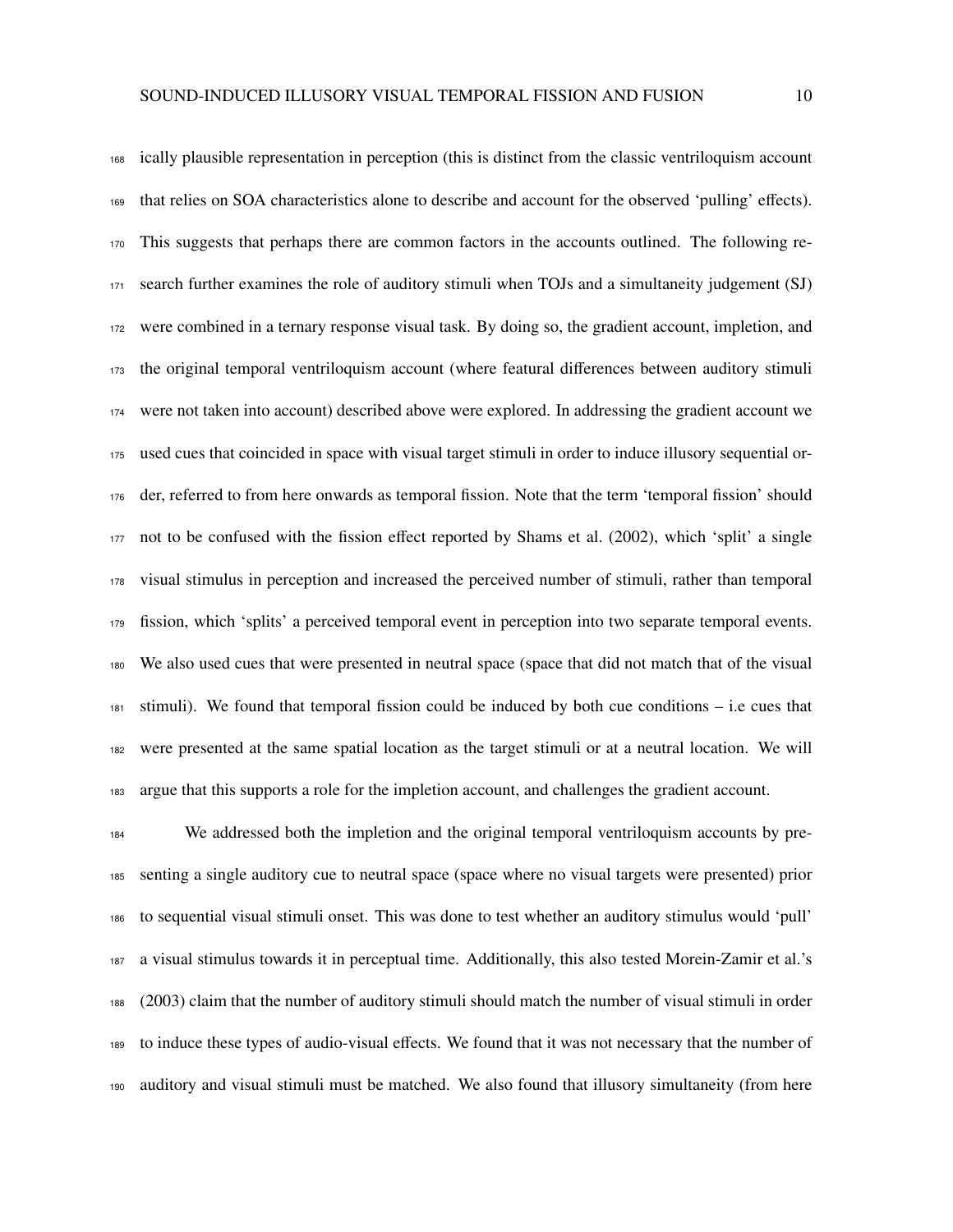onwards referred to as temporal fusion) was achieved when the auditory stimulus was presented prior to sequential visual onset, which cannot be easily explained by the 'pulling' mechanism out- lined in the original account of temporal ventriloquism. Note that the term 'temporal fusion' should not be confused with the fusion effect reported by Andersen et al. (2004) that 'fused' multiple stim- uli in perception, thus reducing the perceived number of stimuli, rather than temporal fusion, which 'fuses' separate temporal events in perception into a single temporal event. We will also show that while a single tone presented prior to visual onset induces illusory temporal fusion, it also trends towards increased simultaneity report bias of simultaneous presentation of the visual stimuli. This suggests that there may be a relationship between the number of auditory and visual stimuli, and the relative spatial location of the auditory and visual stimuli, in terms of what type of illusion might be expected to be perceived.

 Finally, we make a case that providing an SJ response allowed for a more sensitive measure-ment of perception, as detailed further in the discussion section of Experiment 2.

# Experiment 1

 In this experiment we used 2 tones presented to the left and right ears (via headphones), each approximately matching one of the visual target presentation locations, when attempting to induce temporal fission. The classic paradigm only uses 1 tone (Shimojo et al., 1997). We chose 2 tones in order to compare the 'strength' of temporal fission of spatially congruent tones (tones presented to analogous space to that of the visual stimuli – namely left and right ears/space) with the 'strength' of temporal fission of 2 tones in neutral space ('central' space – approximating the fixation cross in a given trial). As seen in Appendix C, we present data showing that 2 spatially congruent sequential tones, one each presented to analogous space to that of the respective visual stimuli, did in fact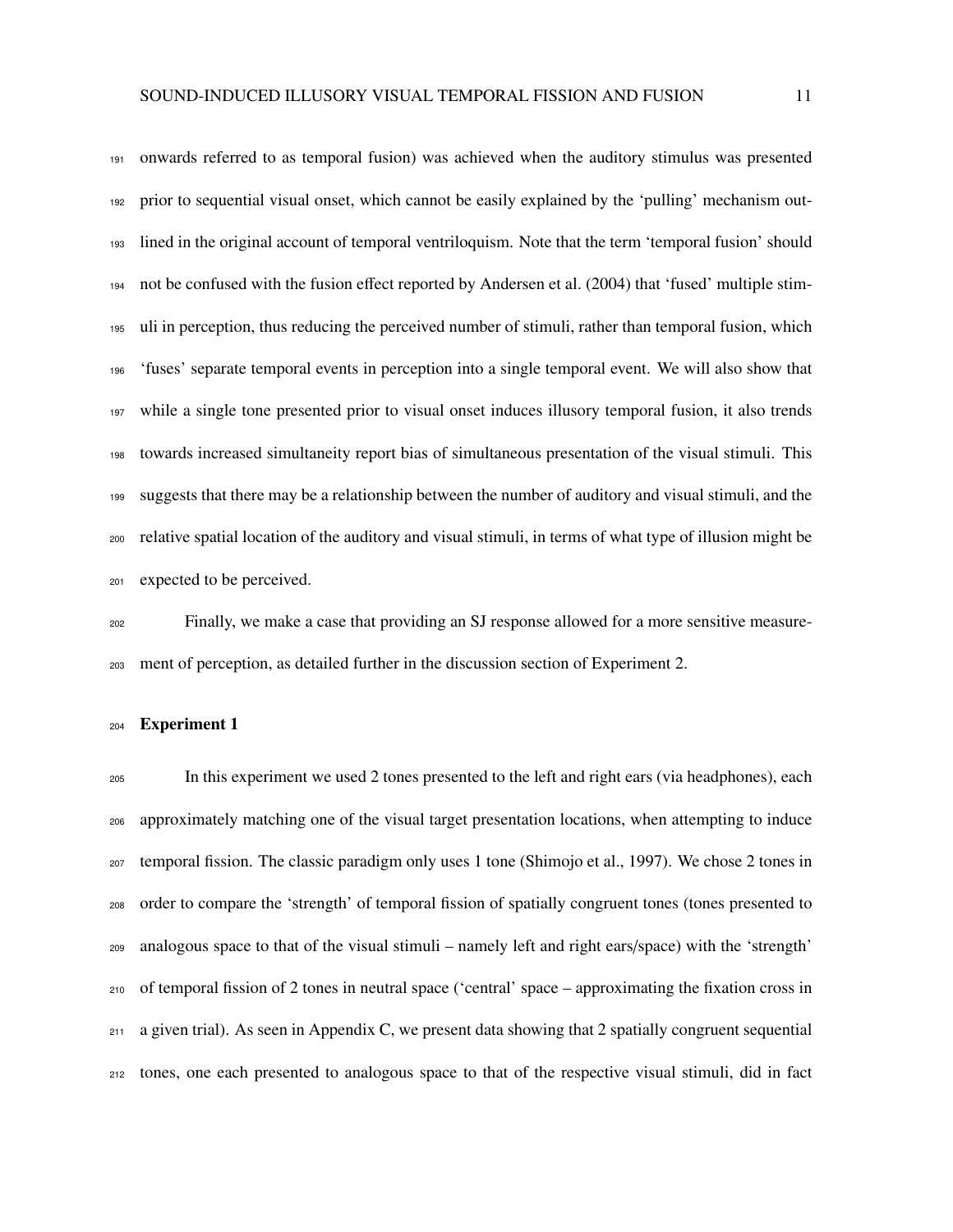induce a stronger perception of temporal fission in our paradigm. Using 2 tones in opposing space (i.e. different locations on the horizontal axis either side of fixation - the left and right ear) as we did, allowed for a more straight-forward design in Experiment 2.

Methods

**Participants.** Twenty-seven participants, 8 male and 19 female (mean age 22.2 yrs; SD=4.45), with normal or corrected-to-normal vision and self-reported normal hearing, partici- pated. All were students from Swansea University and were naïve to the purposes of the study. Ethical approval was received from the Department of Psychology Ethics Committee for this re-search.

 An a priori power analysis was applied using data collected in a pilot study conducted prior to the experiments reported here. An identical condition to that used in this design displayed an effect size of  $d = 4.39$  when comparing differences in the means of report bias corresponding to the actual presentation order of the visual stimuli between collapsed spatially opposing tones and 226 baseline (no tones) in the simultaneous visual condition  $(t(11) = 10.75, p < .001, SE = .06$ , where 227 (Bayes Factors)  $BF = 4.147e + 04$ , which provides extreme evidence indicating the presence of temporal fission – see the Results section in Experiment 1 for notes on how the *BF* was computed). This condition exists explicitly to detect whether temporal fission via prior entry was present, and is therefore one of the most important effects under consideration. Using GPower (Faul, Erdfelder,  $_{231}$  Lang, & Buchner, 2007) with 95% power and  $\alpha = .001$  (consistent with the reported p-value from the pilot study) in a difference between two dependent means (matched pairs) power analysis, the recommended sample size was 8 for an actual power estimate of 97.59%. The sample size used here was deliberately larger due to concerns about baseline performance. For example, in the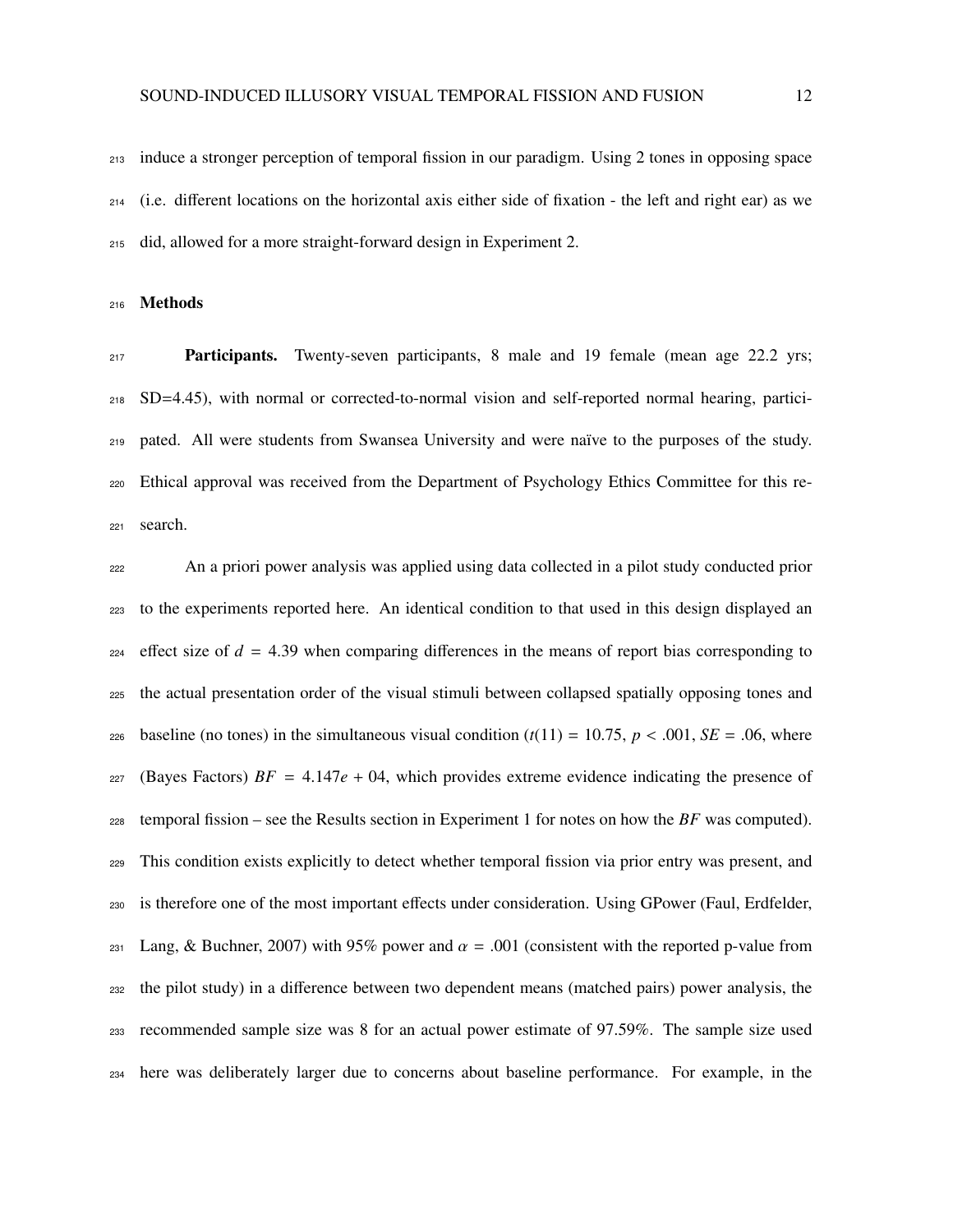pilot study cited, only 12 participants remained from 27 in the analysis after the application of the exclusion criteria detailed below. Based on this concern, a strict time window for data collection, and potential for novel effects with unknown effect sizes, we set a stopping rule of 30, with a minimum of 25 participants in experiments 1-3.

**Apparatus.** Visual stimuli were presented using OpenSesame experimental software with PsychoPy backend on a 18" CRT LG monitor (resolution 1280x1024) with a 100Hz refresh rate, using a Windows XP PC. The monitor was 58cm from a chin rest. Auditory stimuli were presented via Sony Stereo Headphones. A photo-diode attached to the monitor triggered onset of auditory stimuli by activating a circuit switch which sampled a continuous tone from a Cello DVD player, amplified by a Technics Stereo Integrated Amplifier. Responses were made using a custom built three-button response box.

<sup>248</sup> Stimuli and Procedure. Participants were instructed to choose one report from three op- tions: both circles were presented simultaneously; the circle left of fixation was presented first; or the circle right of fixation was presented first. Each circle was 3.95 degrees of visual angle in diam- eter, and the distance from the centre of fixation to the centre of each flanking circle (one left and one right of fixation) was 15.16 degrees of visual angle.

 Before the beginning of the experiment participants completed a staircase procedure of the task where visual stimuli only were presented and feedback was provided after every trial (a 'thumbs up' corresponded to a report that aligned with the actual presentation of the visual stimuli, and a 'thumbs down' corresponded to a report that differed to the actual presentation of the visual stim-uli). This ensured that the task was not too easy or too difficult and catered for each individual's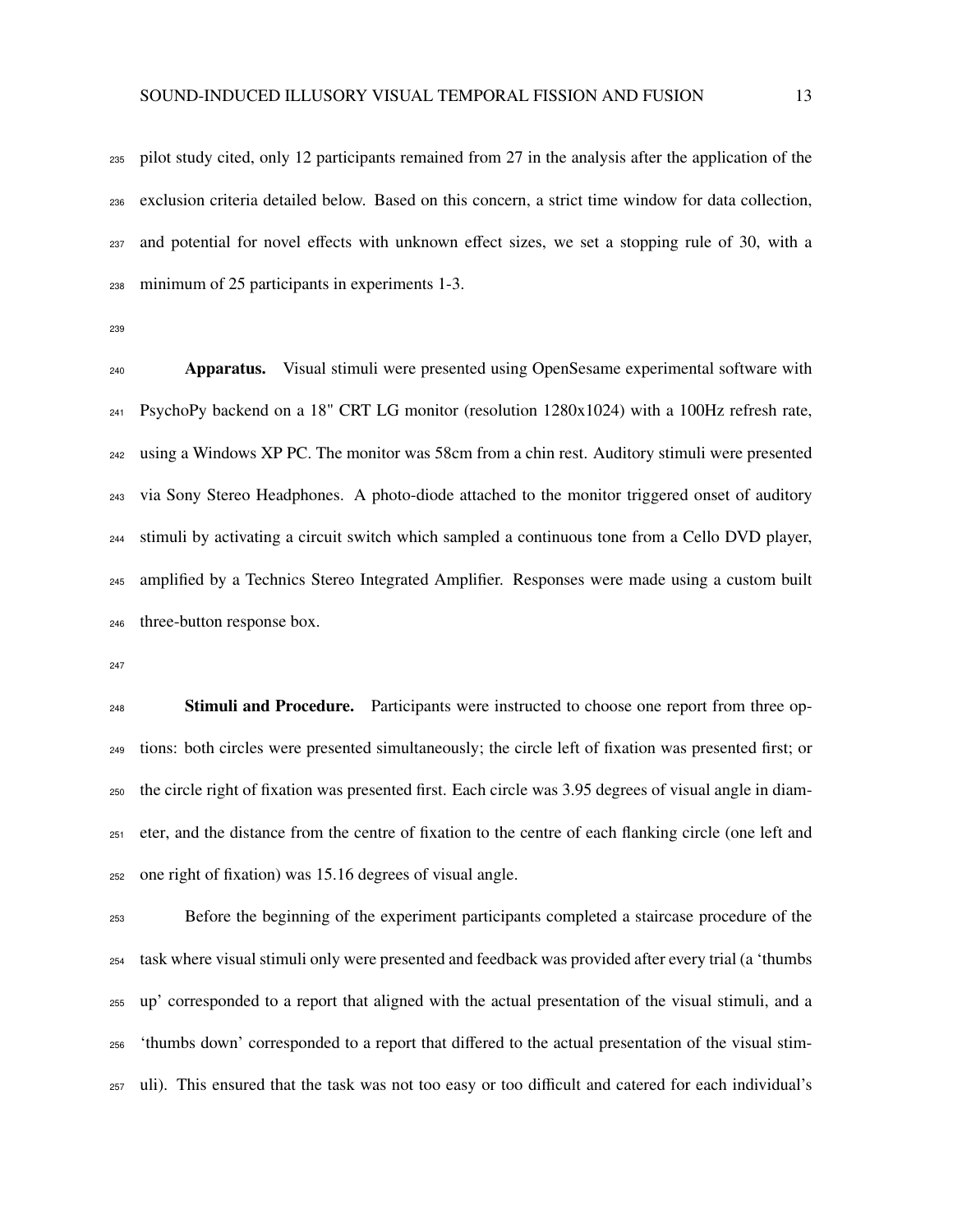

*Figure 1*. Trial sequence and timings for Experiment 1. The arrow shows the order of events from top to bottom of visual and auditory stimuli with the associated presentation times. Custom Duration reflects the presentation time acquired from the staircase phase of the task that was used for the duration of the first visual stimulus/stimuli. This varied across participants and was fixed for each individual experiment. Tone 1 was presented 1800ms into the fixation screen and 20ms later the first visual stimulus was presented and displayed on the monitor for the Custom Duration (ms) and consisted of one of three possibilities: a left circle, a right circle or both circles simultaneously. Tone 2 was presented 90ms after the second visual stimulus onset - the SI-3R-AFC screen (single interval, 3 response alternative forced choice) - which always consisted of both circles. The speaker icons list the possible tones that were presented to participants' left or right ears, or when presented 'centrally' via simultaneous binaural presentation, at the stated passage of time.

 perceptual ability. The intended baseline for reports that corresponded to the actual presentation of the visual stimuli was approximately 75%. The procedure consisted of 6 blocks, each visual condition (both sequential presentation visual conditions, and the simultaneous presentation visual condition) appearing in 4 trials per block. All visual conditions taken together resulted in 12 trials in total per block. The starting default duration of the first visual stimulus in a sequential visual condition trial (either a circle left of fixation, or a circle right of fixation) was 40ms (this was the starting duration which was then adjusted as a participant undertook the staircase) followed by the onset of the second visual stimulus (presented to the opposite side of fixation). If, in a given block, a participant's report corresponded to the actual presentation of the visual stimuli less than 75% of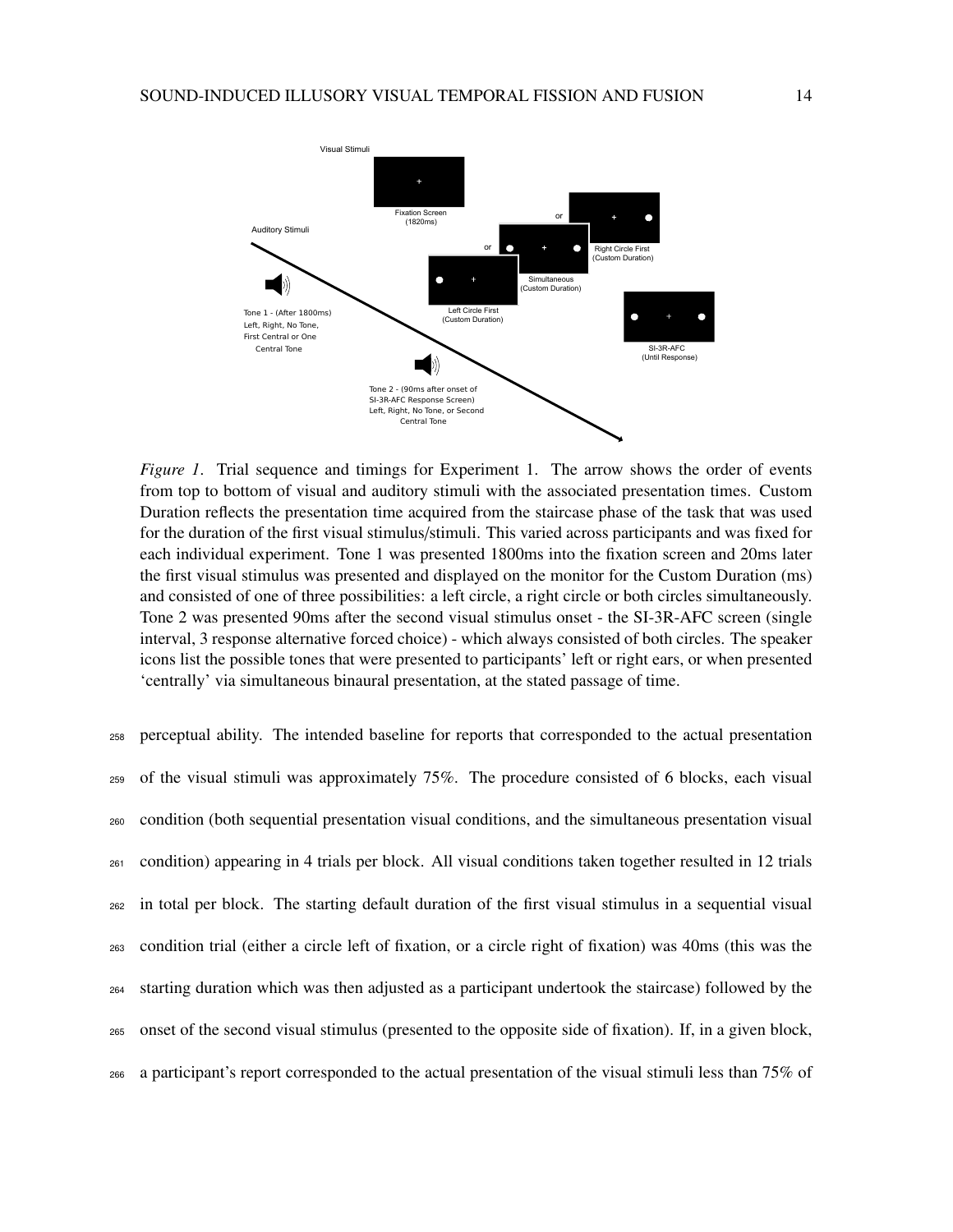the time, the following block's duration of the first presented visual stimulus increased by 10ms. If a participant's report corresponded to the actual presentation of the visual stimuli greater than 75% of the time the same duration was decreased by 10ms. If a participant's report corresponded to the actual presentation of the visual stimuli 75% of the time there was no change to the duration. The use of a staircase helped avoid ceiling and floor effects and ensured that participants' reports aligned with the actual presentation of visual stimuli ∼75% of the time in the control conditions (where no tones were presented). It also helped address concerns raised by Van der Burg, Olivers, Bronkhorst, and Theeuwes (2008) and Schneider and Bavelier (2003) regarding the use of a ternary-response task. Namely, a large variability may exist among participants in terms of what criteria they set in order to make a simultaneous report. Since the point of subjective simultaneity (PSS) was not be-<sub>277</sub> ing examined explicitly, the staircase approach helped to ensure each participant could differentiate between sequentially and simultaneously presented visual stimuli consistently.

 Once the staircase was completed, participants were asked to wear headphones that would present 7ms tones at a frequency of 3500Hz (at ∼70 dB across conditions) to one ear followed by the other. They were instructed to ignore these tones as they did not provide any useful information regarding the visual task. It was stressed to participants that the aim of the task was to report what they actually perceived. Participants received feedback after every trial with the view to test whether any observed effects were resistant to feedback.

 The experiment consisted of 3 visual conditions X 5 auditory conditions. The three visual conditions were; 1 circle left of fixation followed by 1 circle right of fixation (referred to as a 'se- quential visual condition'); 1 circle right of fixation followed by 1 circle left of fixation (referred to as a 'sequential visual condition'); and both circles (one either side of fixation) presented simulta-neously (referred to as the 'simultaneous visual condition'). The five auditory conditions were; 1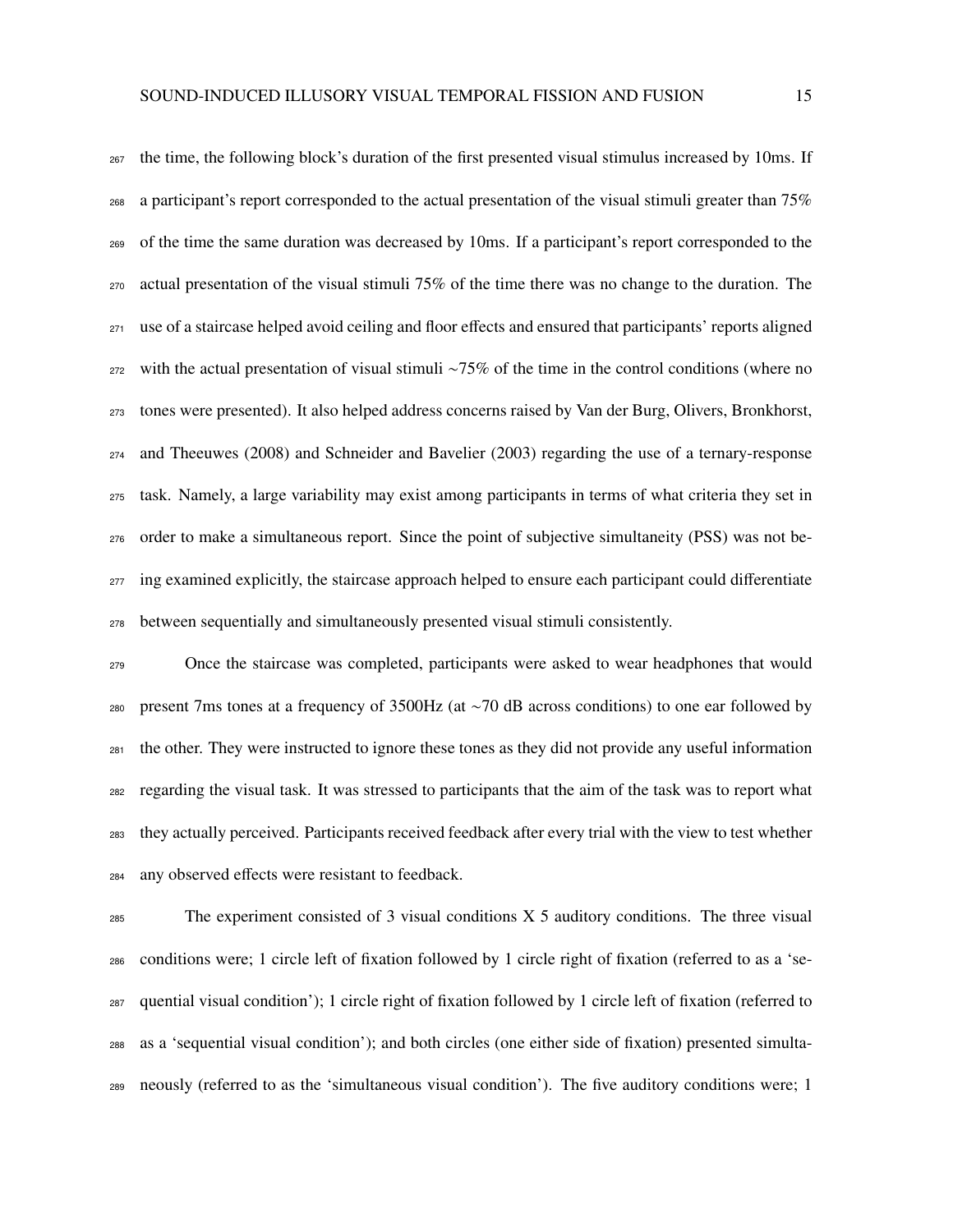tone presented to the left ear followed by 1 tone presented to the right ear (referred to as 'spatially opposing tones'); 1 tone presented to the right ear followed by 1 tone presented to the left ear (re- ferred to as 'spatially opposing tones'); 2 tones presented to analogous central space (achieved via 1 tone presented to both ears simultaneously twice); 1 tone presented to analogous central space (achieved via 1 tone presented to both ears simultaneously once); and a control condition where there was no auditory stimulus. For clarity, in reporting tones presented to 'central space' we will report the number of tones perceived rather than the number of tones actually presented, e.g. 1 tone presented to both ears simultaneously will be reported as 1 tone centrally. All visual conditions were matched with all auditory conditions for a completely balanced design. Hatched plots (Fig- ures 2, 5, and 8) highlight all conditions and report options for all experiments. Tables 2 and 3 list the visual and auditory conditions by presentation category and spatial category respectively. These categories will be referenced often below, in the results and discussion sections. NOTE: when 1 tone was presented simultaneously to both ears to achieve analogous central presentation, volume was not adjusted compared to conditions where 1 tone was presented to 1 ear at a time.

#### Table 2

*Visual stimuli arranged by presentation category.*

| <b>Sequential Visual Conditions</b> | Simultaneous Visual Condition |
|-------------------------------------|-------------------------------|

1 circle right of fixation followed by 1 circle left of fixation Both circles simultaneously 1 circle left of fixation followed by 1 circle right of fixation

 When two auditory stimuli were presented sequentially in a condition, the first tone was always presented 20ms before visual onset and the second tone was always presented 90ms after the custom duration established in the staircase. When only one auditory stimulus was used, it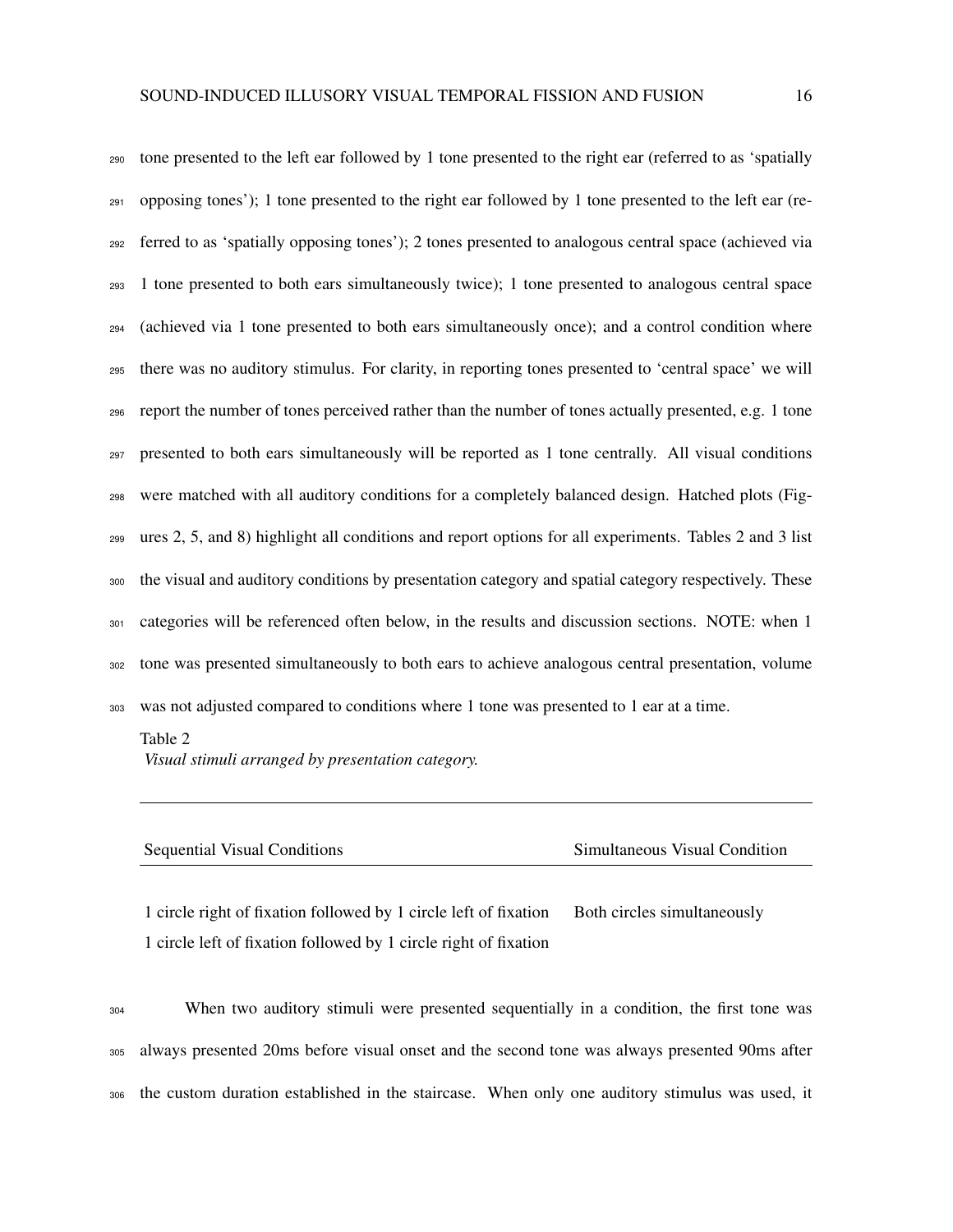was always presented 20ms before the first visual stimulus onset. Visual stimuli always remained displayed until report. Below, we explain the rationale for each condition, beyond having a balanced design that helped avoid any strategies that participants might employ.

 Simultaneous visual condition and the various auditory conditions: When 2 tones accompa- nied the simultaneous visual condition we were measuring whether participants perceived temporal fission, when compared to the equivalent no tone control condition. When the 2 tones were pre- sented to analogous space (via headphones) to that of the circles this was a variation of the classic temporal fission effect (Shimojo et al., 1997). When the 2 tones were presented to analogous central space (neutral space – i.e., the tones' location did not match the location of the visual stimuli) we were measuring whether spatially uninformative tones could also induce temporal fission, which would challenge the gradient account of the effect. One tone presented to analogous central space was measuring whether there was any effect on report bias from the perspective of claims made by Morein-Zamir et al. (2003), i.e., the claim that the number of tones must match the number of visual

stimuli to induce an effect.

Table 3 *Auditory stimuli arranged by spatial category.*

| Spatially Neutral Tone/s                     | <b>Spatially Opposing Tones</b>                    | Control  |
|----------------------------------------------|----------------------------------------------------|----------|
| 2 tones presented to analogous central space | 1 tone in left ear followed by 1 tone in right ear | No tones |
| 1 tone presented to analogous central space  | 1 tone in right ear followed by 1 tone in left ear |          |

 Sequential visual conditions and the various auditory conditions: When tones were presented to analogous space to that of the visual stimuli, we were measuring whether there was an increase in report bias in line with the actual presentation order of the visual stimuli when the presentation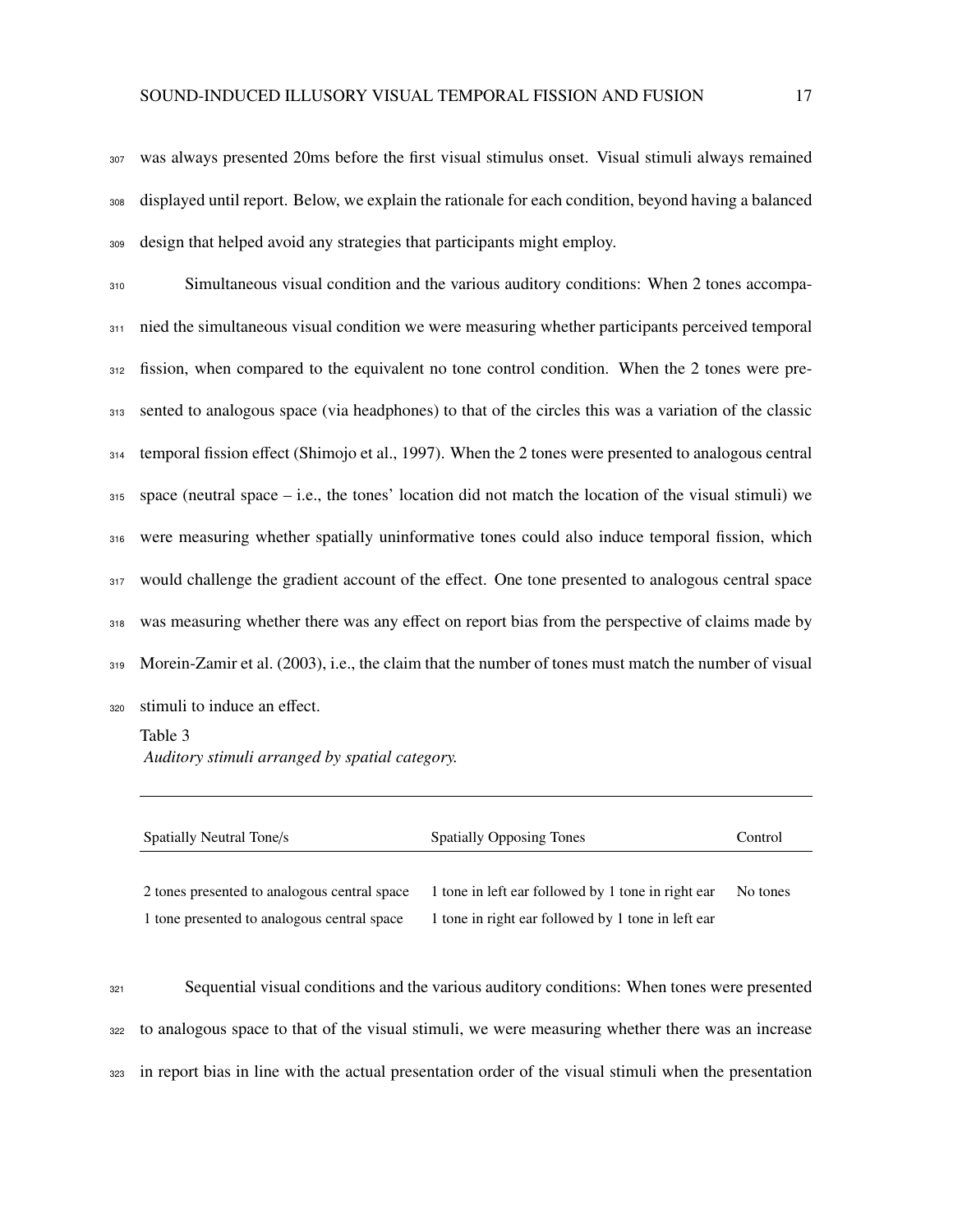order of the tones matched the presentation order of the circles (supporting the gradient account). When the presentation order of the tones was the inverse of the presentation order of the circles, we were measuring whether prior entry was present (which would support the gradient account) via decreased bias in report in line with that of the actual presentation order of the visual stimuli. When 2 tones were presented to analogous central space, we were measuring if there was an increase in bias of report in line with the actual presentation order of visual stimuli, which would be consistent with the classic temporal ventriloquism effect. One tone presented to analogous central space was 331 measuring whether there was any effect on report bias from the perspective of claims made by Morein-Zamir et al. (2003).

## 333 Results

 Participants whose reports did not correspond to the actual presentation of visual stimuli at least 34% (which equates to 17 trials out of 50. We rounded up from 33.33% of 50 trials due to it equating to 16.66 trials) of the time in any of the control (no tone) conditions were removed from subsequent analyses. This resulted in no removal of participants from Experiment 1. Similarly, 338 observations/trials with response times  $\langle 250 \text{ or } \rangle 2500$  ms were removed on the grounds that these observations were unlikely to have arisen from the decision processes of interest. This resulted in the exclusion of 505 observations (2.49% of trials).

 Prior to analysis, the data were transformed using the arcsine of the square root of the proportion of trials where report bias corresponded to the actual presentation of visual stimuli in order to normalise the distribution for the data used in null hypothesis significance testing. The transformed data were used in calculating Bayes Factors (*BF*) using the ttestBF function, from the BayesFactor package in R Statistical Software (R Development Core Team, 2008), which performs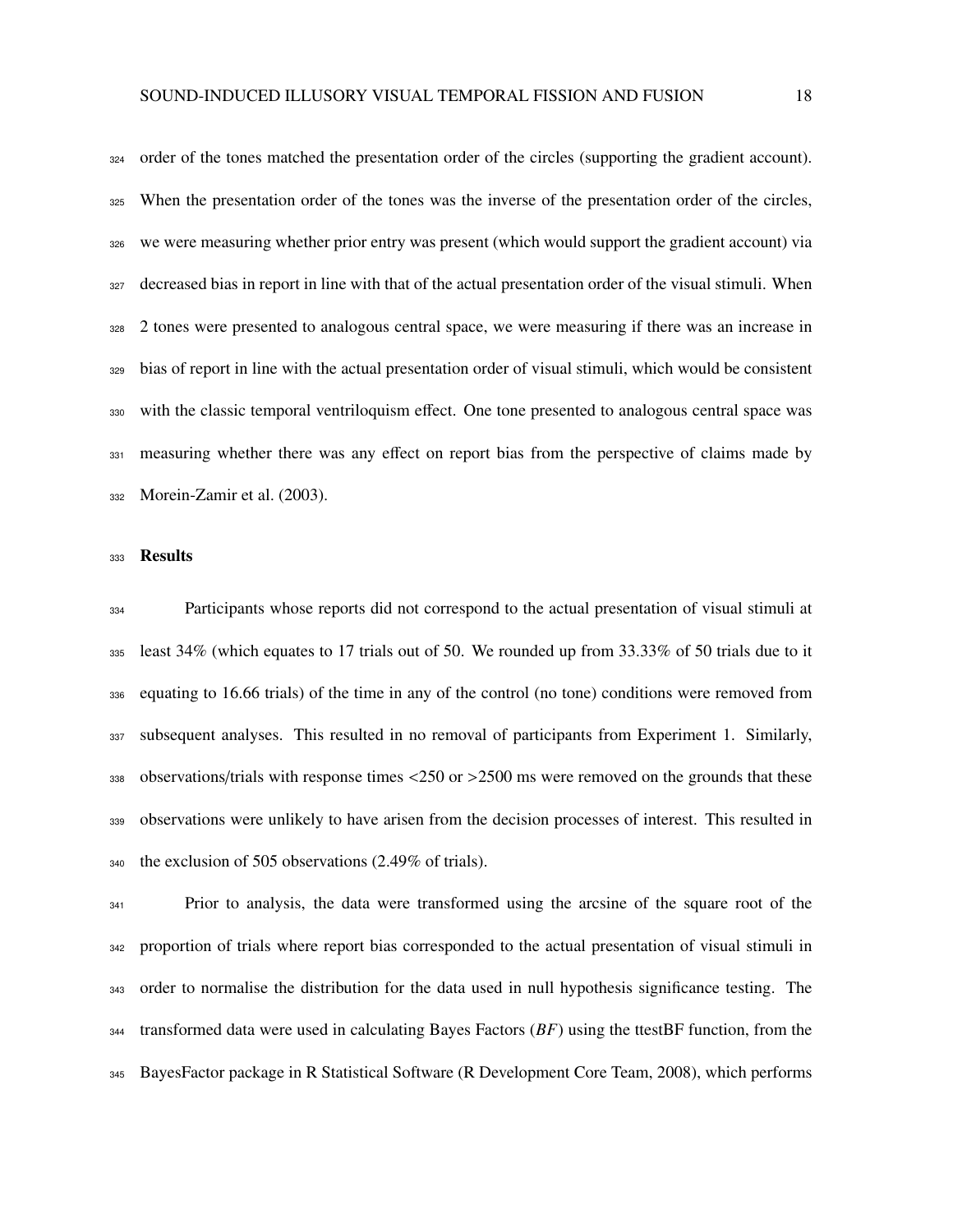

*Figure 2*. Experiment 1 report probability: The 3 visual conditions are labelled at the top of the grid horizontally. The leftmost column denotes sequential presentation of circles, where the first circle was presented to the left of fixation. The rightmost column denotes sequential presentation of circles, where the first circle was presented to the right of fixation. The central column denotes simultaneous presentation of circles, where a circle was presented to both left and right of fixation simultaneously. The 5 auditory conditions are labelled vertically on the rightmost edge of the grid, denoting (from top-to-bottom) the presentation of: 2 tones in analogous central space; a tone presented to the left ear followed by a tone presented to the right ear; no tones; a tone presented to the right ear followed by a tone presented to the left ear; 1 tone in analogous central space respectively. Error bars are bootstrapped within-subject 95% confidence intervals. Reports are labelled on the xaxis with reports corresponding to the actual presentation of visual stimuli highlighted with vertical hatching.

<sup>346</sup> a 'JZS' t-test as described by Rouder, Speckman, Sun, Morey, and Iverson (2009). The default priors scale *r* = √ 347 priors scale  $r = \sqrt{2}/2$  was used, unless otherwise stated (for example, when prior evidence was <sup>348</sup> available). Labelling used for interpretation of the BF values are based on those suggested by <sup>349</sup> Jeffreys (1961) and adapted by Lee and Wagenmakers (2013). All statistical analyses, data shaping, <sup>350</sup> and graphs of results contained herein were undertaken using RStudio (R Development Core Team,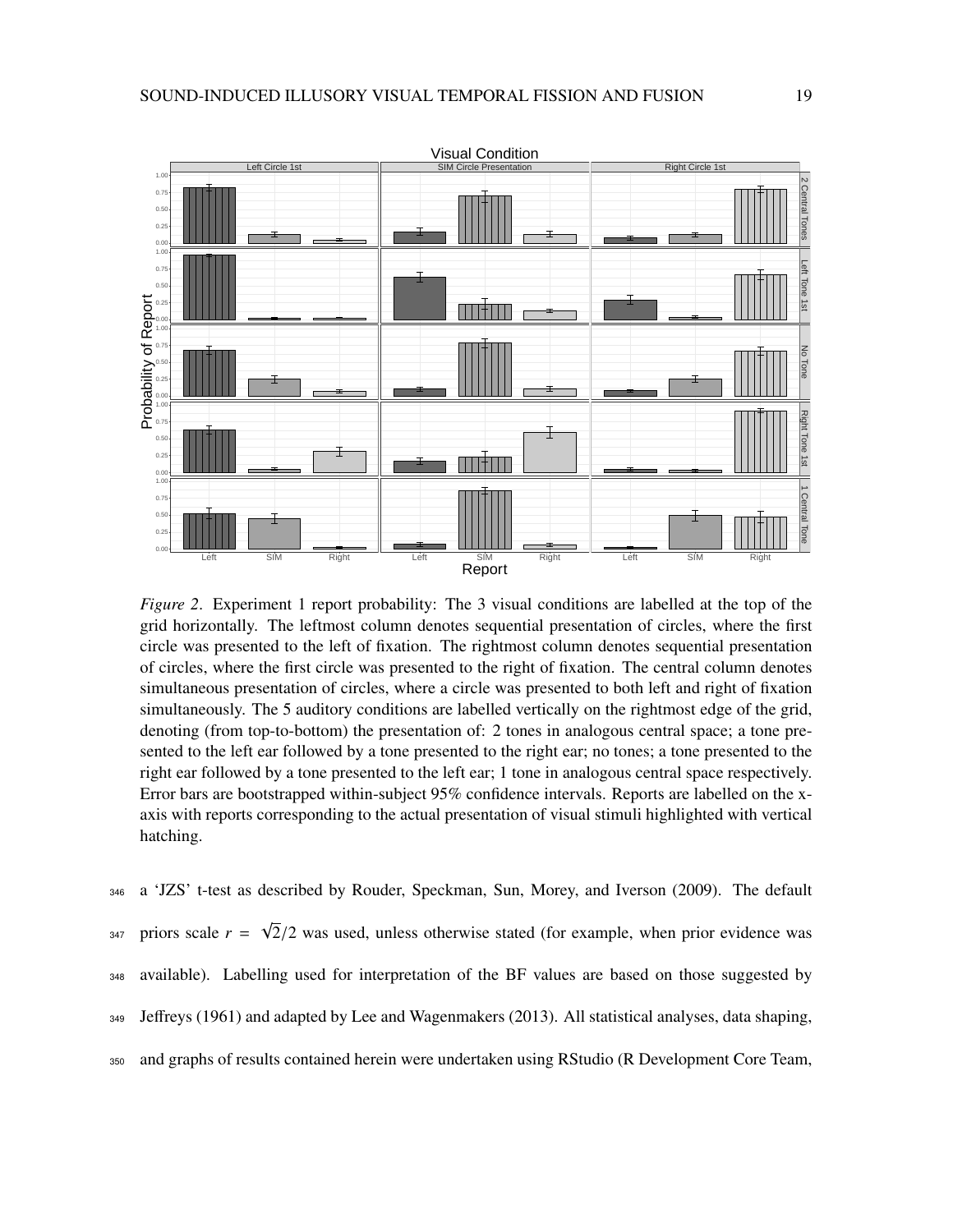2008; RStudio Team, 2015) and the package ggplot2 was used for plot generation (Wickham, 2009). Custom hatching patterns were accomplished using the EggHatch function developed by Boyce (2018).

 Analysis of Report Bias Corresponding to Actual Presentation of Visual Stimuli. All *t*-tests below have been adjusted for multiple comparisons (including those only reported in figures) using the false discovery rate (FDR) correction (via the *p.adjust* function in R). Response probability t-tests were subject to a separate FDR correction due to examining the probability of reporting 1 of 3 potential reports rather than explicitly examining reports that corresponded to the actual presentation of visual as in the other t-tests.

 Due to the relatively complex design (that was balanced in terms of conditions so as to avoid adoption of response strategies by participants) we conducted factorial analyses of sub-groups of conditions with the aim of establishing the presence of classic effects (temporal ventriloquism, and temporal fission). We also aimed to establish whether certain conditions must be met in order to induce said effects (shared space of auditory and visual stimuli for temporal fission, and the number of auditory stimuli matching the number of visual stimuli in order to induce illusory effects). These ANOVAs and t-tests helped provide support for and/or against prior entry and/or impletion.

 We tested whether the classic temporal fission effect was replicated, which would support the 369 gradient account. We conducted a 1 (visual condition: simultaneous visual condition)  $\times$  2 (auditory condition: collapsed spatially opposing tones vs. no tone) repeated measures ANOVA on report bias corresponding to the actual presentation of the visual stimuli.

372 There was a significant main effect of auditory condition  $F(1, 26) = 200.47$ ,  $MSE = 0.028$ ,  $p < .001, \eta_G^2 = .664.$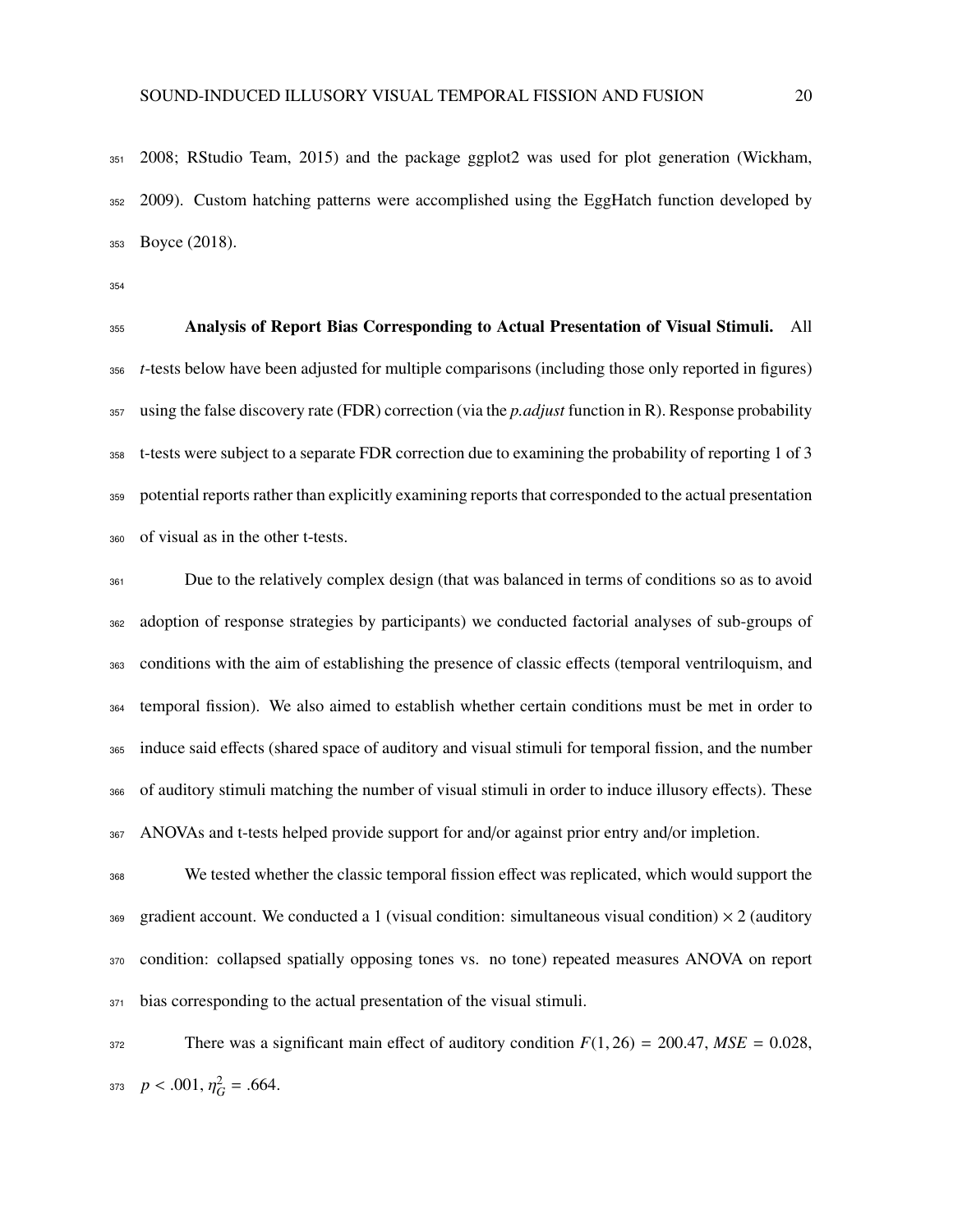

*Figure 3*. The probability of reporting simultaneous presentation when visual stimuli were presented simultaneously in Experiment 1: The probability (%) of reporting that visual stimuli were presented simultaneously is plotted on the y-axis and the auditory stimuli are labelled on the x-axis where the SOTs (spatially opposing tones) conditions have been collapsed. The reported *p*-values were obtained via null-hypothesis t-tests. Error bars are bootstrapped within-subject 95% confidence intervals.

<sup>374</sup> Figure 3 shows that there was a reduction in report bias corresponding to the actual presen- tation of visual stimuli (reporting simultaneity) in the collapsed spatially opposing tones condition compared to baseline (no tone). The  $BF = 3.09e + 12$  (adjusted using the "evidence updating" method – with the pilot data for the same condition – outlined by Ly, Etz, Marsman, and Wagen- makers (2017)), which provides extreme evidence indicating the presence of the temporal fission illusion in the collapsed spatially opposing tones condition. This replicates the classic temporal fis- sion illusion which supports the gradient account from the view that the tones share the same space as the visual stimuli.

<sup>382</sup> We tested whether there was further evidence for the gradient account via a 1 (visual condi- $383$  tion: collapsed sequential visual conditions)  $\times$  2 (auditory condition: collapsed spatially opposing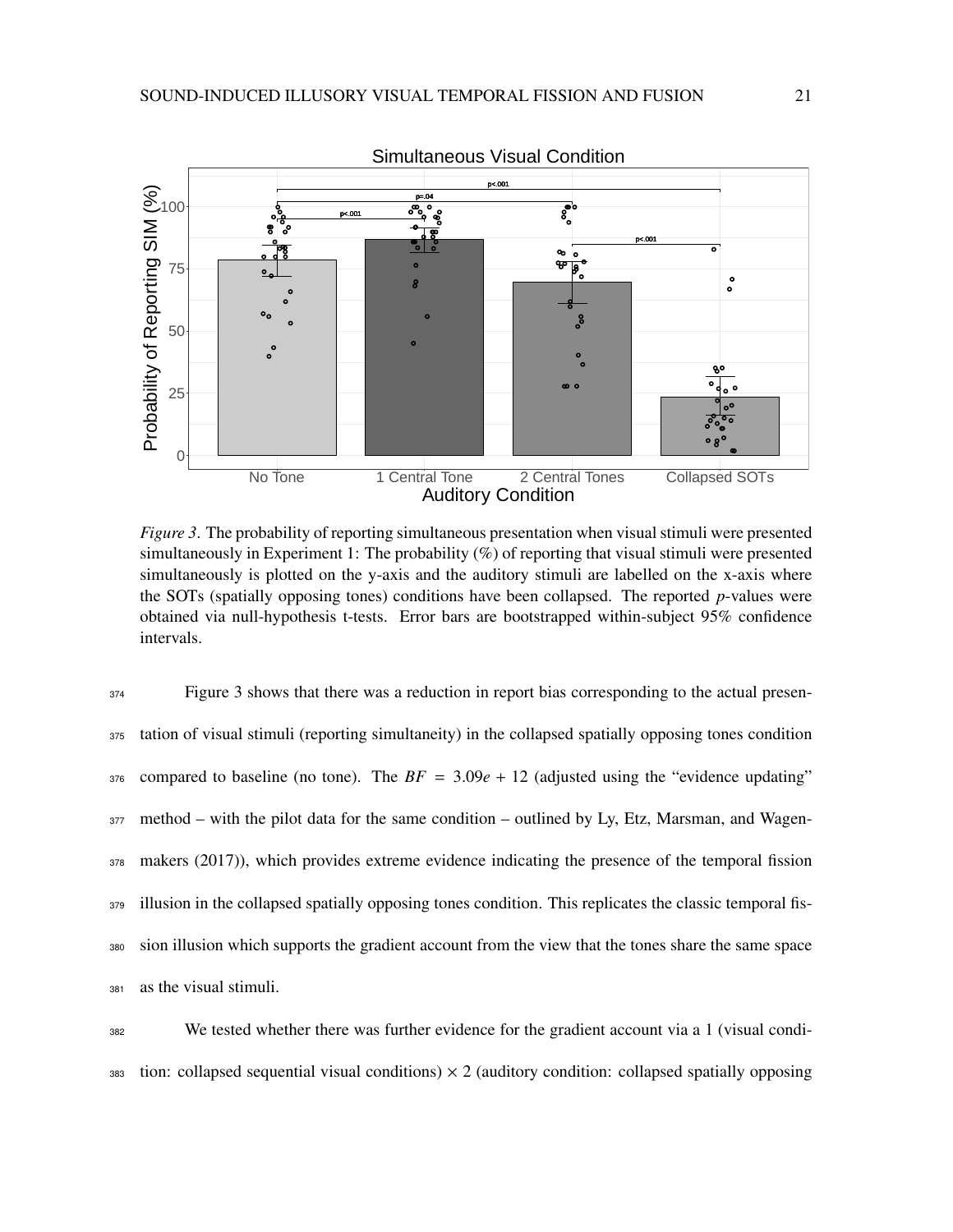tones vs. no tone) repeated measures ANOVA on report bias corresponding to the actual presenta-tion order of the visual stimuli.

386 There was a significant main effect of auditory condition  $F(1, 26) = 82.84$ ,  $MSE = .005$ ,  $p < .001$ ,  $\eta_G^2 = .251$ , which, as can be seen in Figure 4, shows an increase in report bias correspond- ing to the actual presentation order of visual stimuli overall compared to baseline (no tone). NOTE: The probability of report data in Figure 4 show reports that corresponded to the actual sequential presentation order of a given sequential visual presentation. Report biases of sequential order oppo- site to the actual order are not included in the plot. For example, if the sequential visual condition was 'left circle first' we only included reports of 'left circle first'. The equivalent was true for the 'right circle first' visual condition.

 The  $BF = 9.42e+07$  (adjusted using the "evidence updating" method (Ly et al., 2017)), which provides extreme evidence indicating the presence of increased report bias corresponding to the actual presentation order of visual stimuli in the collapsed spatially opposing tones condition, which in turn supports the gradient account. A note on the collapsed data here: conditions where a) the first tone cueing the analogous space the first circle was presented to, and b) the first tone cueing the analogous space of the second circle was presented to were collapsed (collapsed spatially opposing tones), and as a result some nuance is lost. Figure 2 shows increased report bias corresponding to the actual presentation order of visual stimuli when the first tone cues the same analogous space as the first circle presented in sequence, but conversely shows a reduction in report bias corresponding to the actual presentation order of the visual stimuli when the first tone presented cues the analogous space the second circle is presented to in sequence, consistent with the gradient account.

 We tested whether classic temporal ventriloquism-like effects (in this instance reflected as an increase in report bias corresponding to the actual presentation order of visual stimuli – see Figure 2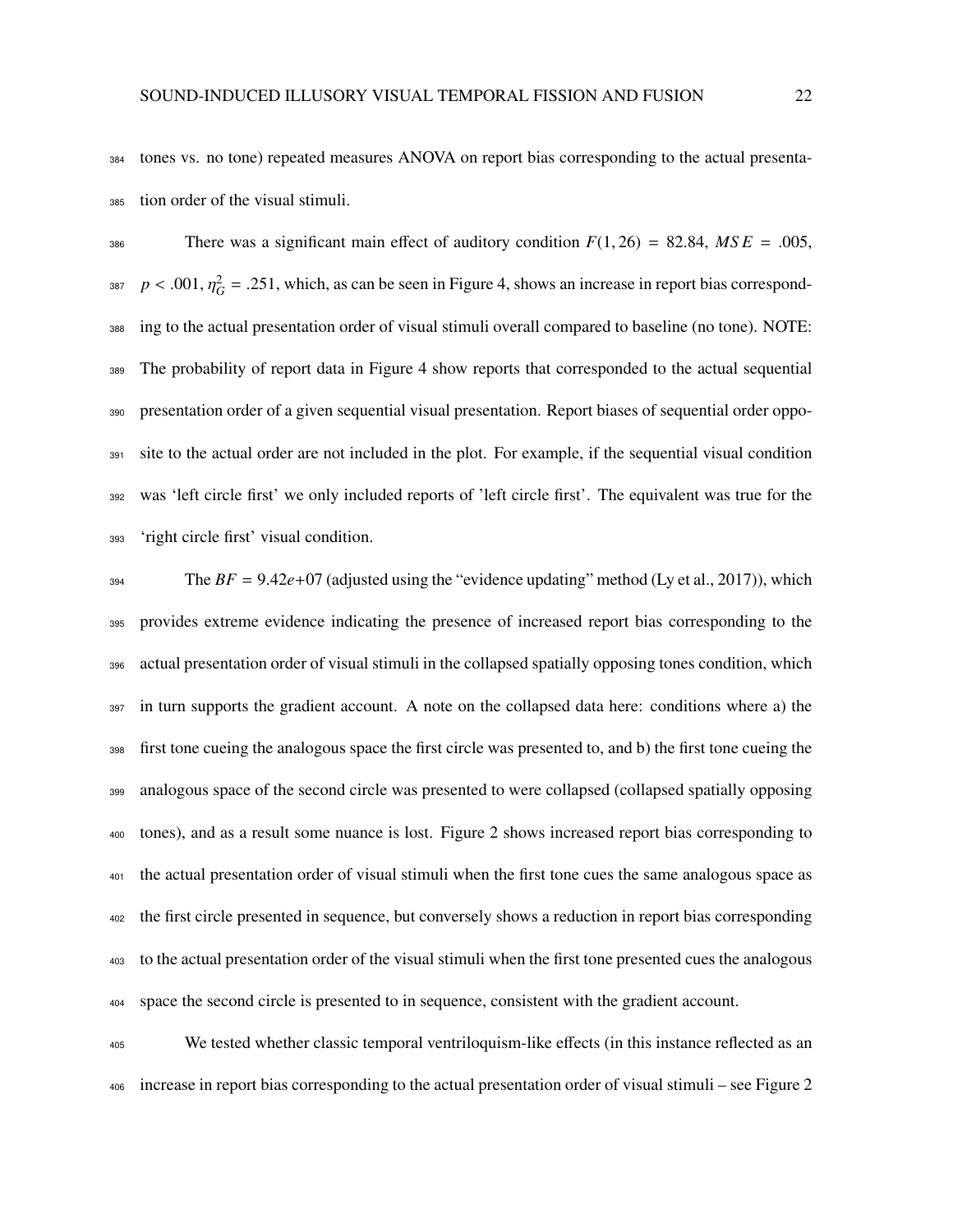

*Figure 4*. The probability of reporting sequential presentation (left circle first reports and right circle first reports that corresponded to the actual presentation order of visual stimuli collapsed) when visual stimuli were presented sequentially (left circle first and right circle first conditions collapsed) in Experiment 1: The probability (%) of reporting sequential order of visual stimuli corresponding to the actual presentation order of visual stimuli is plotted on the y-axis and the auditory stimuli are labelled on the x-axis where the SOTs (spatially opposing tones) conditions have been collapsed. The reported *p*-values were obtained via null-hypothesis t-tests. Error bars are bootstrapped withinsubject 95% confidence intervals.

| 407 | for illustration of this increase in probability of report bias corresponding to the presentation order of  |
|-----|-------------------------------------------------------------------------------------------------------------|
| 408 | visual stimuli) in collapsed sequential visual conditions via 2 spatially neutral tones was replicated.     |
| 409 | We conducted a 1 (visual condition: collapsed sequential visual conditions) $\times$ 2 (auditory condition: |
| 410 | 2 tones presented to analogous central space vs. no tone) repeated measures ANOVA on report bias            |
| 411 | corresponding with the actual presentation order of visual stimuli.                                         |
| 412 | There was a significant main effect of auditory condition $F(1,26) = 48.63$ , $MSE = .008$ ,                |
|     | 413 $p < .001$ , $\eta_G^2 = .201$ . The relevant report bias data is contained in Figure 4.                |
| 414 | The $BF = 75564.29$ , which provides extreme evidence indicating the presence of increased                  |
|     | 415 report bias corresponding to the actual presentation order of visual stimuli in the 2 central tones     |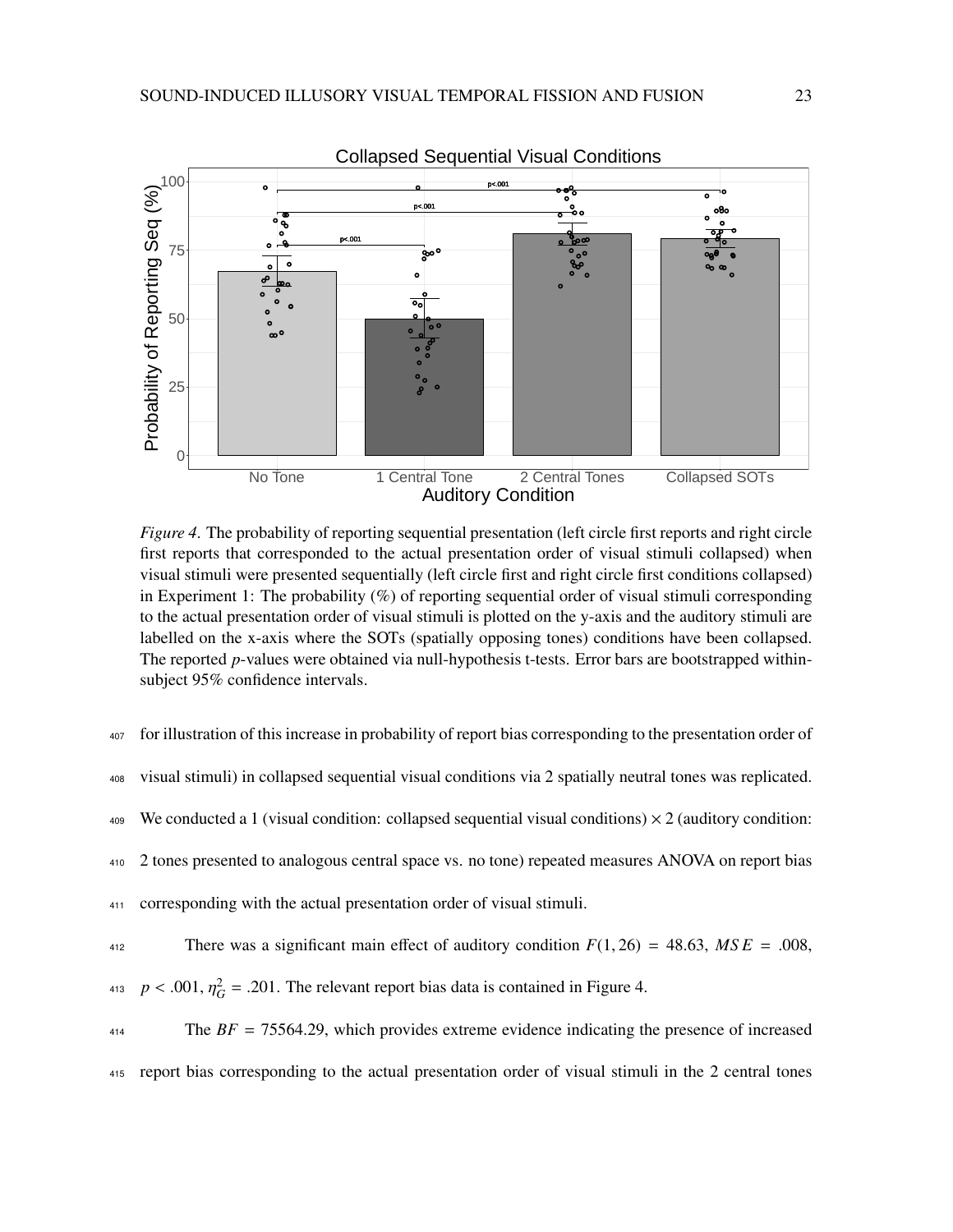condition, which is consistent with the classic temporal ventriloquism effect.

 We conducted a repeated measures ANOVA on report bias corresponding to the actual pre- sentation of the visual stimuli to determine if the spatial location of tones, relative to the visual stimuli, had an effect on temporal fission in Experiment 1. The ANOVA was a 1 (visual condi-420 tion: simultaneous visual condition)  $\times$  3 (auditory presentation location: spatially opposing tones presented to analogous space to that of the visual stimuli vs. two tones presented to neutral space (analogous central space in this instance) vs. no tone presented to any space) design.

423 There was a significant main effect of auditory presentation location  $F(2, 52) = 103$ ,  $MSE =$ 424 0.033,  $p < .001$ ,  $\eta_G^2 = .561$ .

 As expected, spatial location is important when inducing visual temporal fission via auditory tones. However, the above ANOVA does not make clear if it is a requisite that auditory tones be presented to the same space as the visual stimuli in order to induce temporal fission (as would be the case if the gradient account was the sole driver for the effect). We performed t-tests below, and calculated Bayes Factors, with the view to clarifying this. Figure 3 contains the relevant plots for the data used in the means comparisons.

 There was a reduction in report bias corresponding to the actual presentation of visual stimuli (reporting simultaneity) in the simultaneous visual condition when 2 tones were presented to anal-433 ogous central space compared to baseline (no tone)  $t(26) = 2.17$ ,  $p = .039$ ,  $d = 0.59$ ,  $SE = 0.04$ . The *BF* <sup>=</sup> <sup>1</sup>.5, which provides anecdotal evidence indicating the presence of the temporal fission illusion in the 2 central tones condition, which tenuously supports an impletion account of temporal fission where tones are not required to share the same space as the visual stimuli.

 Spatially opposing tones were significantly more likely to result in report bias that did not correspond to the actual presentation of visual stimuli in the simultaneous visual condition when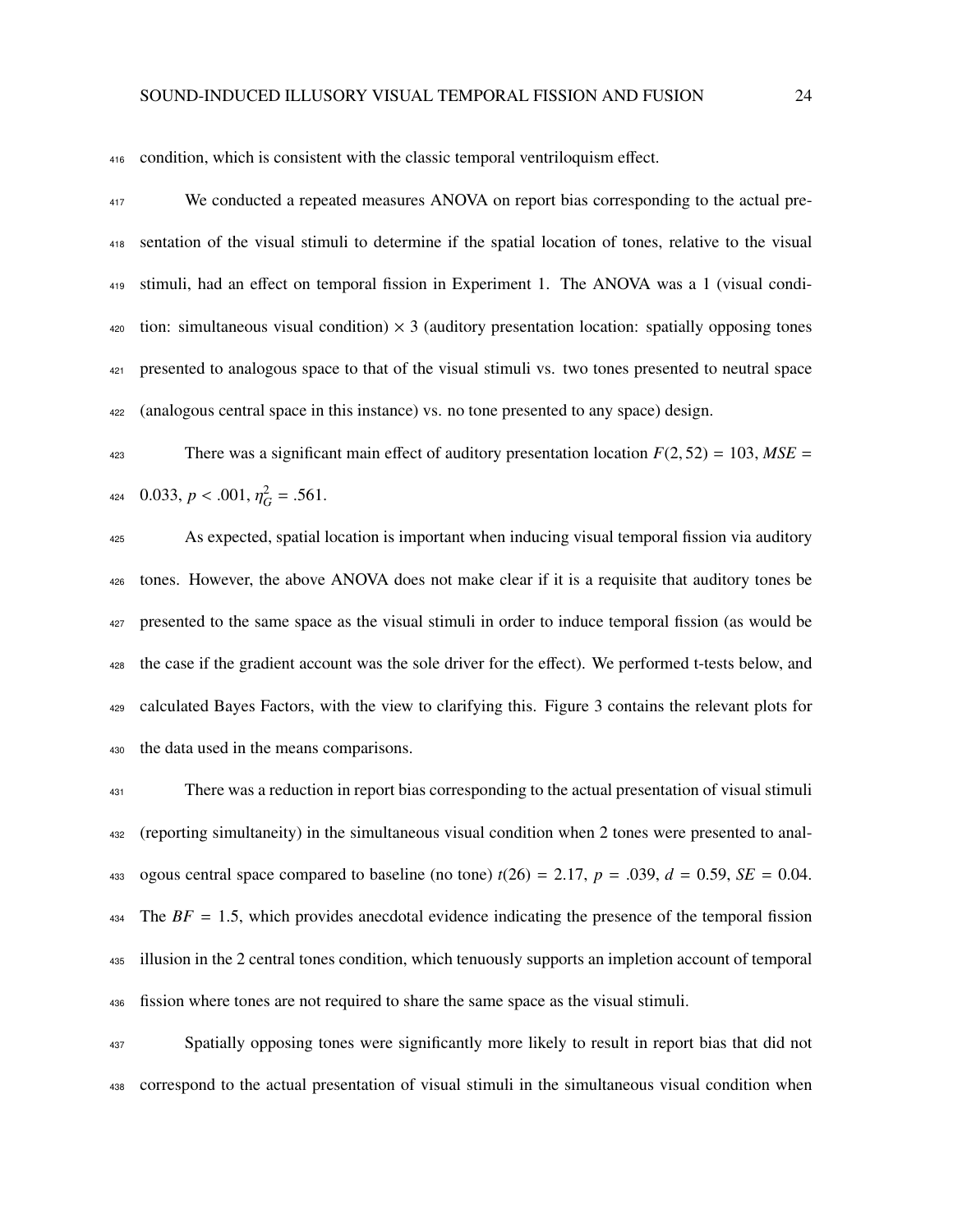439 compared to 2 tones presented in analogous central space,  $t(26) = 9.61$ ,  $p < .001$ ,  $d = 2.62$ , *SE* = 0.06. The *BF* = 2.25*e* + 07 (adjusted using the "evidence updating" method (Ly et al., 2017)), which provides extreme evidence indicating the presence of a stronger temporal fission illusion in the collapsed spatially opposing tones condition, which supports both impletion and the gradient account as elaborated on in the discussion below.

 We conducted a repeated measures ANOVA on report bias corresponding to the actual pre- sentation of visual stimuli to determine if the number of tones, relative to visual stimuli (which always consisted of 2 circles, although they differed in presentation: sequential vs. simultaneous), had an effect on report bias in Experiment 1. The ANOVA was a 2 (visual condition: simultaneous 448 visual condition vs. collapsed sequential visual conditions)  $\times$  3 (number of tones: 1 tone presented to analogous central space; 2 tones presented to analogous central space; and no tones presented to any space) design. The auditory conditions used in this analysis were chosen due to their contrasting number of presentations, while all auditory stimuli shared the same analogous presentation space (analogous central space which was neutral relative to the visual stimuli locations).

 There was a significant main effect of visual condition *<sup>F</sup>*(1, 26) <sup>=</sup> <sup>11</sup>.93, *MSE* <sup>=</sup> <sup>0</sup>.09,  $p = .002$ ,  $\eta_G^2 = .123$ . There was a significant main effect of the number of tones  $F(2, 52) = 9.63$ , 455  $MSE = 0.01$ ,  $p < .001$ ,  $\eta_G^2 = .019$ . There was a significant interaction of visual condition and as number of tones  $F(2, 52) = 49.25$ ,  $MSE = 0.02$ ,  $p < .001$ ,  $\eta_G^2 = .225$ .

<sup>457</sup> The ANOVA above shows that the number of tones presented is important when inducing visual temporal effects. However, it does not make clear if it is a requisite that the number of auditory tones should match the number of visual stimuli in order to induce said temporal effects (as would be the case if Morein-Zamir et al.'s (2003) account is accurate). We performed t-tests below, and calculated Bayes Factors, with the view of clarifying this. Figures 3 and 4 contain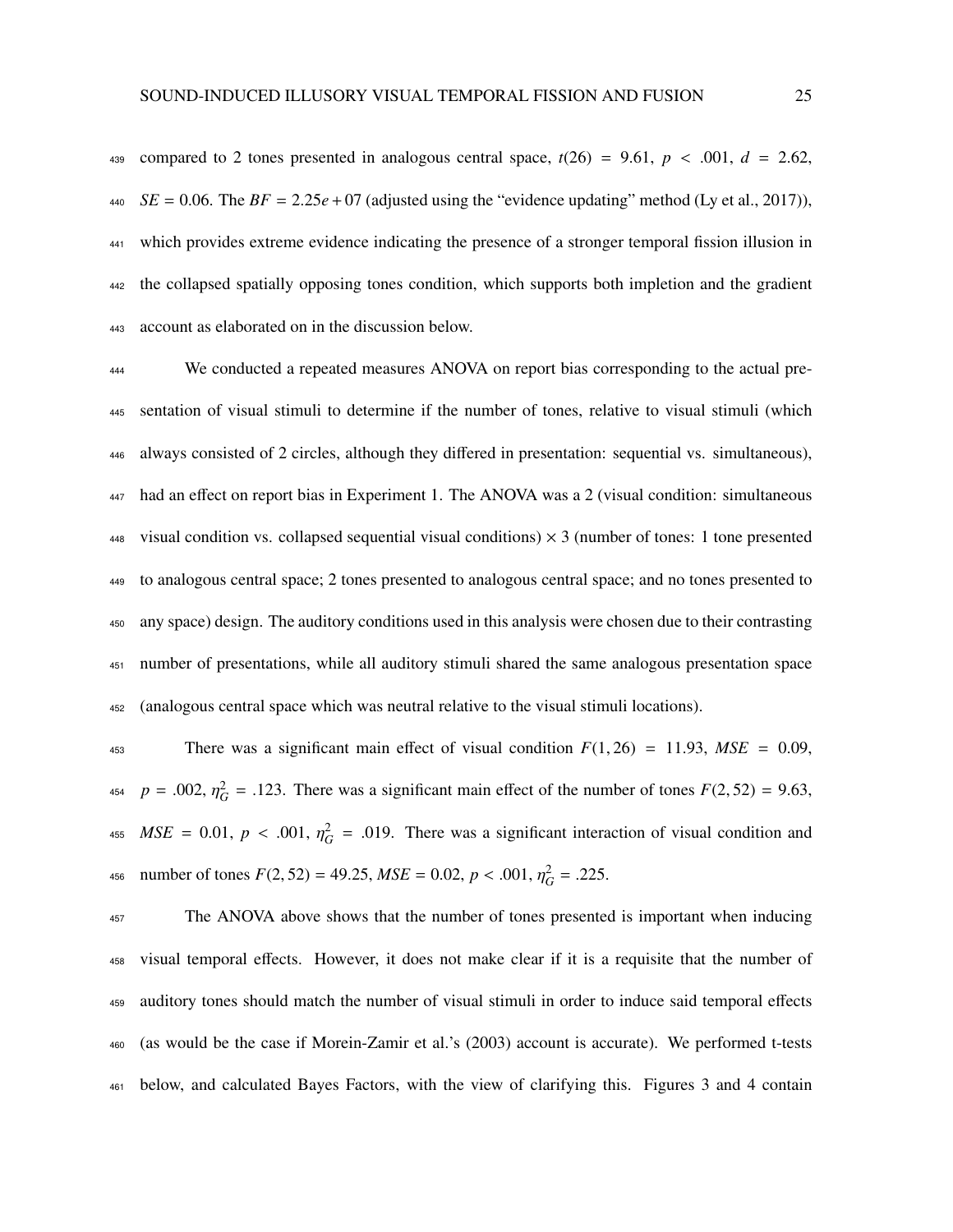most of the plots for the data used in the means comparisons. More nuanced increase in report bias corresponding to the actual presentation order of the visual stimuli data in sequential visual conditions with collapsed spatially opposing tones is contained in Figure 2.

 One central tone accompanying collapsed sequential visual conditions reduced report bias corresponding to the actual presentation order of visual stimuli when compared to baseline (no 467 tone),  $t(26) = 6.08$ ,  $p < .001$ ,  $d = 1.66$ ,  $SE = 0.03$ . The  $BF = 9393.87$ , which provides ex- treme evidence indicating the presence of a temporal fusion illusion in the 1 central tone condition, which is consistent with Getzmann's (2007) finding that 1 tone was sufficient to induce temporal ventriloquism-like effects in report bias.

<sup>471</sup> One tone resulted in an increase in report bias matching the actual presentation of visual stimuli when compared to baseline (no tone) in the simultaneous visual condition  $t(26) = 5.83$ , *p* < .001,  $d = 1.59$ ,  $SE = 0.02$ . The  $BF = 5231.26$ , which provides extreme evidence indicating the presence of increased report bias corresponding to the actual presentation of visual stimuli in the 1 central tone condition, again supporting Getzmann's (2007) findings.

 Left or Right Circle First Report Probability Analyses. Due to the use of a ternary- response task, this allowed us to examine with greater resolution whether tones could induce re- sponses consistent with the gradient account, and indeed examine whether auditory cues to either ear resulted in a left or right circle first report bias when sequential presentation of stimuli was reported. Figure 2 shows each report category in all conditions which should be referenced for analyses below.

 We conducted a repeated measures ANOVA on left or right circle first report probability to determine if the first tone in the spatially opposing tones conditions had an effect on probability of report in Experiment 1. The ANOVA was a 2 (first tone presentation location: a left tone first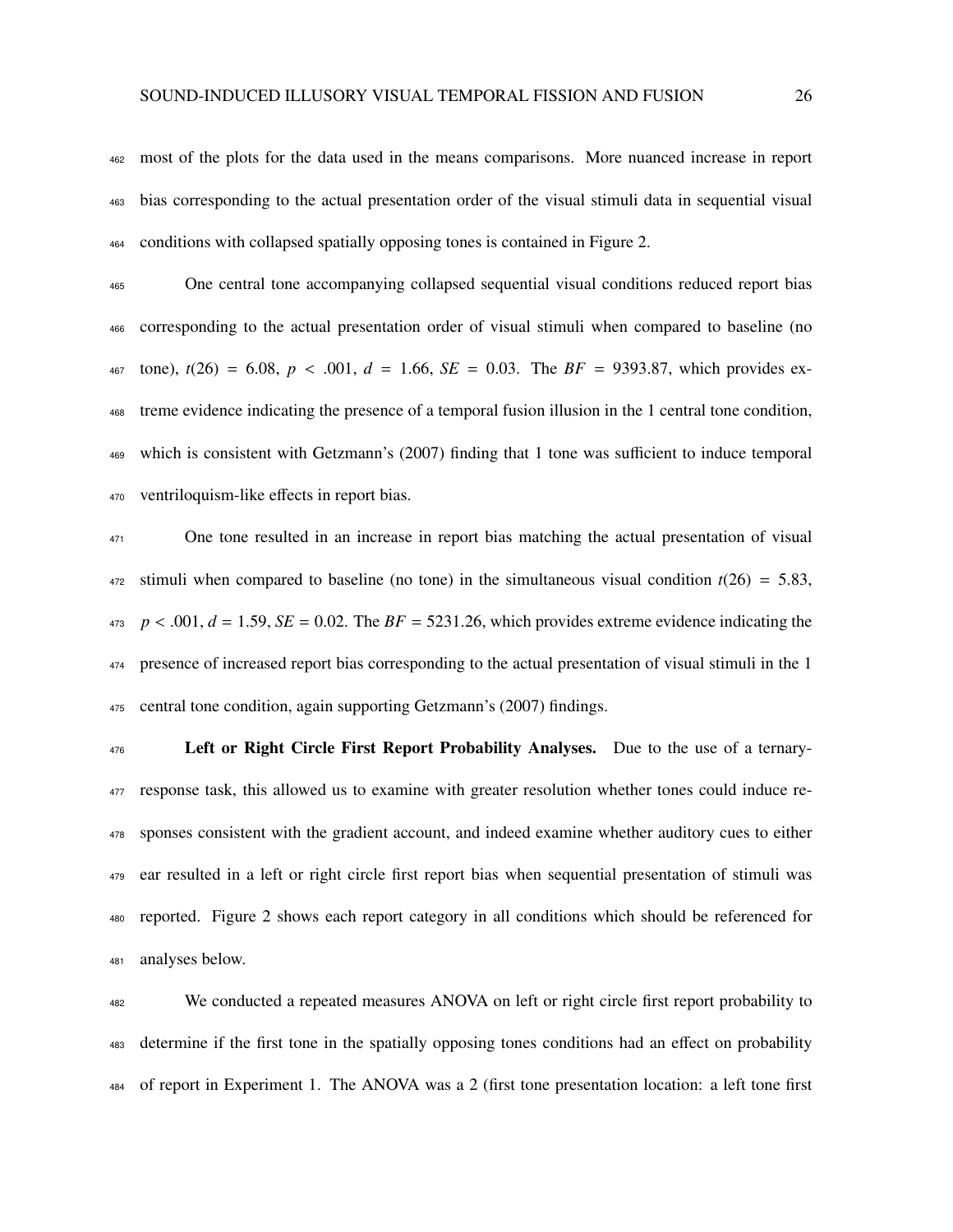485 (followed by a right tone) vs. a right tone first (followed by a left tone))  $\times$  3 (visual condition: 1 circle left of fixation followed by 1 circle right of fixation vs. 1 circle right of fixation followed by 1 circle left of fixation vs. both circles simultaneously)  $\times$  2 (response made: left circle first vs. right circle first) design.

489 Mauchly's test for Sphericity failed for visual condition  $W = .126$ ,  $p < .001$ , and for the 490 interaction of visual condition and response type  $W = .343$ ,  $p < .001$ . Therefore, the degrees of 491 freedom were corrected using Greenhouse-Geisser Estimate  $\epsilon$  (Greenhouse & Geisser, 1959).

492 There was no significant main effect of first tone presentation location,  $F(1, 26) = 3.08$ ,  $MSE = 0.002$ ,  $p = .09$ ,  $\eta_G^2 < .001$ . There was a significant main effect of visual condition, *F*(1.07, 27.76) = 11.49, *MSE* = 0.041,  $p < .001$ ,  $\eta_G^2$  = .043. There was no significant main effect of response type made,  $F(1, 26) = .26$ ,  $MSE = 0.076$ ,  $p = .616$ ,  $\eta_G^2 = .002$ . There was 496 no significant interaction between first tone presentation location and visual condition,  $F(2, 52) =$ .32,  $MSE = 0.002$ ,  $p = .725$ ,  $\eta_G^2 < .001$ . There was a significant interaction between first tone presentation location and response made,  $F(1, 26) = 180.16$ ,  $MSE = 0.089$ ,  $p < .001$ ,  $\eta_G^2 = .599$ . 499 There was a significant interaction between visual condition and response made,  $F(1.21, 31.38) =$ 500 149.97, *MSE* = 0.114,  $p < .001$ ,  $\eta_G^2$  = .459. There was a significant interaction between first 501 tone presentation location, visual condition, and response made,  $F(2, 52) = 9.77$ ,  $MSE = 0.019$ ,  $p < .001, \eta_G^2 = .034.$ 

 The above ANOVA demonstrates that the first tone presentation location had an effect on probability of report made when interacting with visual condition. The following t-tests examine if there was a bias in report in the temporal fission illusion specifically, in line with what would be expected for the gradient account.

<sup>507</sup> When a left tone occurred before a right tone in the simultaneous visual condition, partic-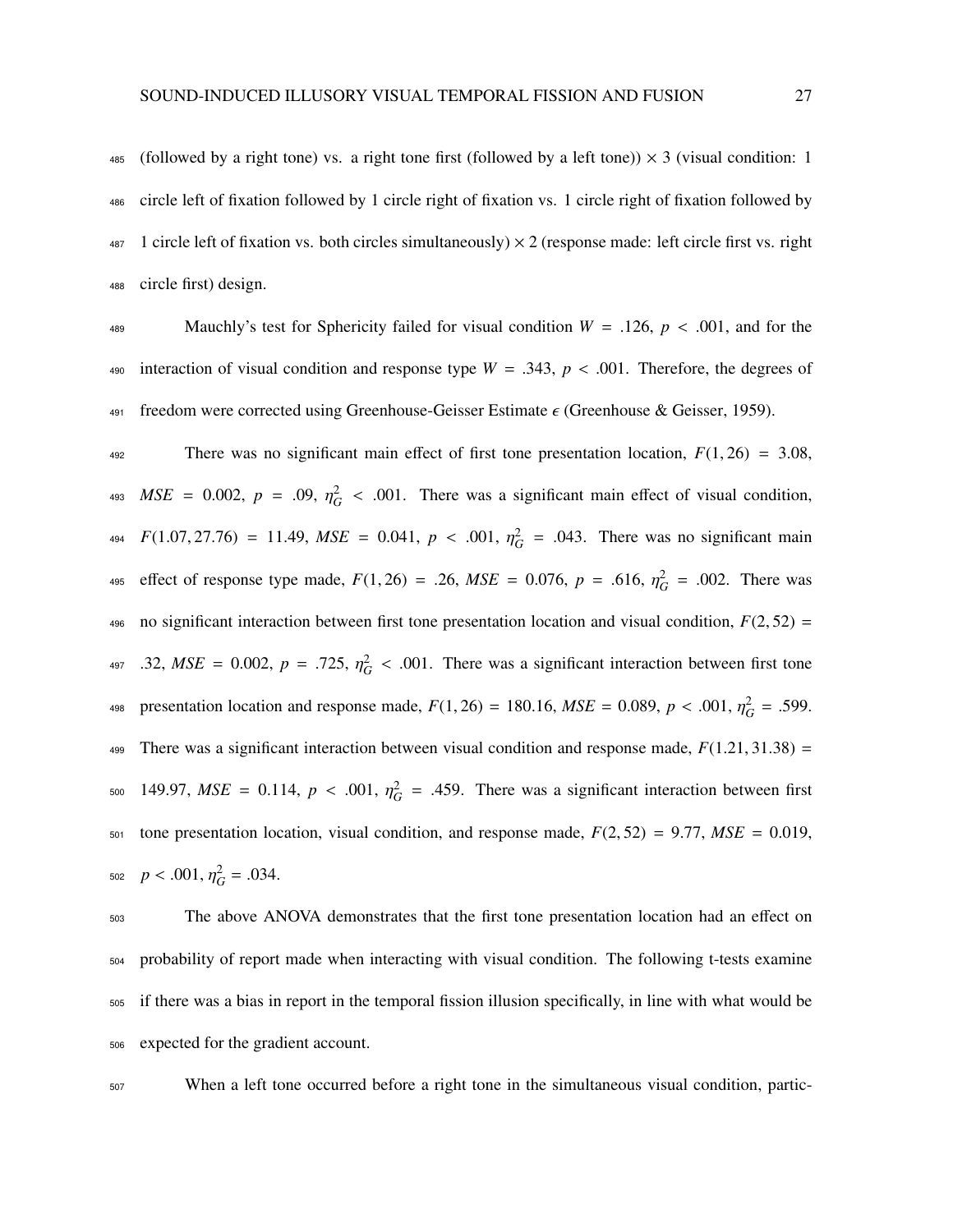508 ipants made more left-first reports than right-first reports,  $t(26) = 11.33$ ,  $p < .001$ ,  $d = 3.08$ , *SE* = 0.05. The *BF* = 2.14*e* + 09 (adjusted using the "evidence updating" method (Ly et al., 2017)), which provides extreme evidence that report bias favoured the side of space the first tone was presented to, which in turn supports the gradient account.

 When a right tone occurred before a left tone in the simultaneous visual condition, partic- $_{513}$  ipants made more right-first reports than left-first reports,  $t(26) = 7.31$ ,  $p < .001$ ,  $d = 1.99$ , *SE* = 0.07. The *BF* = 1.62*e* + 06 (adjusted using the "evidence updating" method (Ly et al., 2017)), which provides extreme evidence that response bias favoured the side of space the first tone was presented to, which in turn supports the gradient account.

## Discussion

 Figure 3 shows the probability of reporting the presentation of both circle stimuli as being simultaneous in the simultaneous visual condition. Collapsed spatially opposing tones induced a temporal fission illusion. This effect is pronounced, which appears to support the gradient account in that attentional focus was drawn to one side of space before visual onset, thus the corresponding circle was processed first and the second tone drew attention quickly to the next circle in turn, which served to process it second.

 Interestingly, 2 central tones (1 before visual onset and 1 after) often induced temporal fission when visual stimuli were simultaneously presented, although the evidence supporting this statisti- cally is relatively weak. Presenting two central tones in the simultaneous visual condition appeared to 'pull' the visual stimuli apart in temporal perception. This, arguably, directly contradicts the findings of Getzmann (2007) in similar conditions. For example, when Getzmann (2007) presented 2 clicks (1 before simultaneous visual onset and 1 after) it did not increase reporting of apparent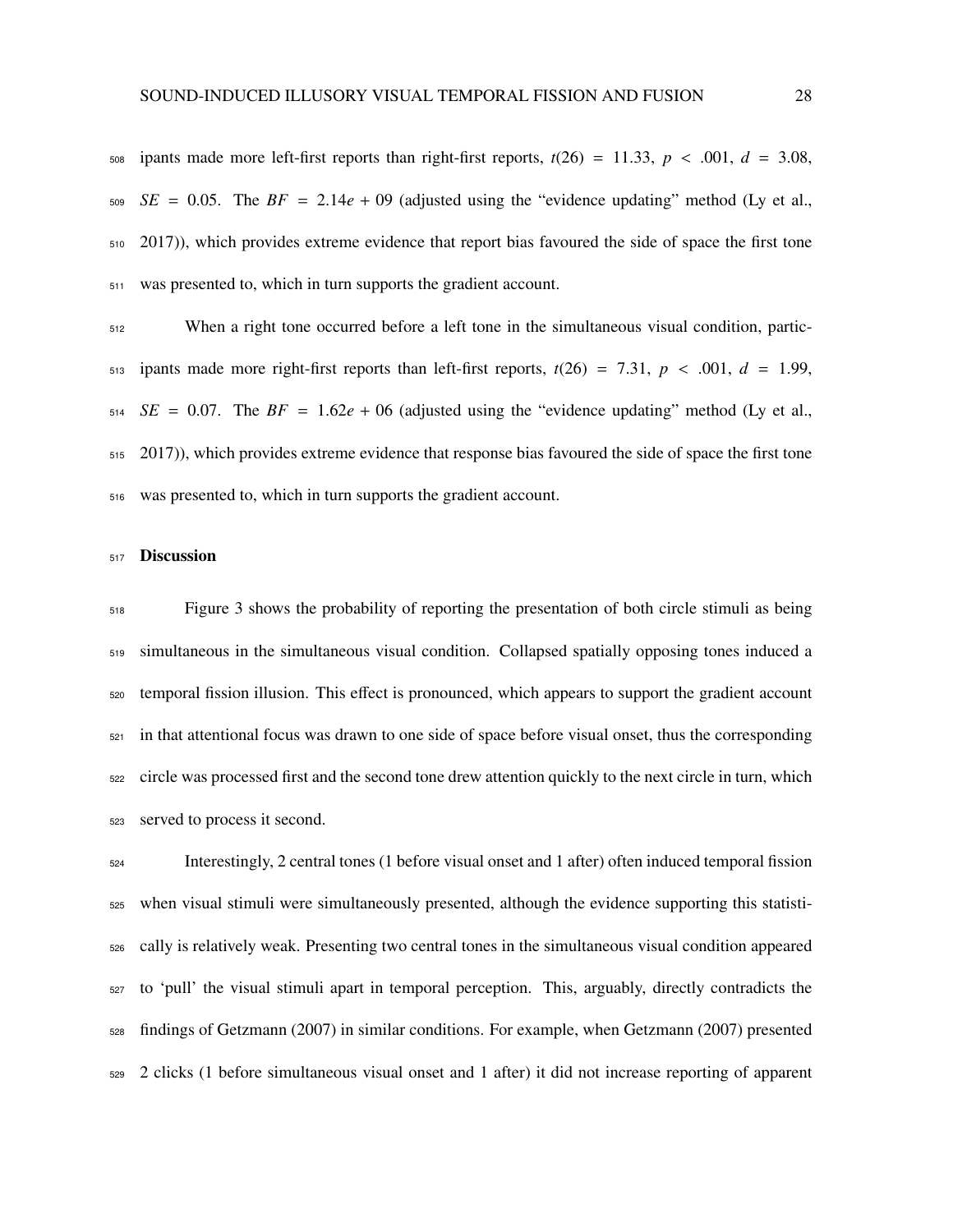motion, which might be expected if simultaneously presented visual stimuli were teased apart in temporal perception. However, this is difficult to state with any certainty in the absence of 'succes- sive' presentation and 'broken motion' reports for this auditory condition, especially as the report of 'successive' presentation of the squares would be a closer match to this TOJ finding. Bear in mind, participants were not making TOJs in Getzmann's (2007) research and the results focused on the reported presence/absence of apparent motion, disregarding other reports. However, Getzmann (2007) drew analogies between apparent motion findings and Morein-Zamir et al.'s (2003) research.

 Two central tones inducing temporal fission has, to the best of our knowledge, not been demonstrated before. The gradient account does not easily explain this finding, since neither of the 2 tones corresponded in analogous space to that of the visual stimuli, yet sequential order was often perceived. The classic account of temporal ventriloquism is somewhat supported in that the circles appear to have been 'pulled' in time towards the tones, thus inducing an increased SOA perceptually. The presence of temporal fission induced by 2 static tones casts doubt on any suspicion that spatially opposing tones, by merely being directional in-and-of-themselves (due to their presentation to the left and right ears, or vice versa), may bias participants to make a directional response.

 Impletion, and the expanded account of temporal ventriloquism (where featural characteris- tics of auditory stimuli are taken into account on the way to integration), also lends explanatory power to this finding; namely that the auditory and visual stimuli may have been deemed related and the fact that the auditory tones were clearly sequential may have influenced visual perception at the audio-visual integration stage.

 Another point of interest here is the fact that 1 tone presented to analogous central space before sequential visual conditions onset often resulted in temporal fusion, as shown in Figure 4. According to Morein-Zamir et al.'s (2003) and the classic temporal ventriloquism account, this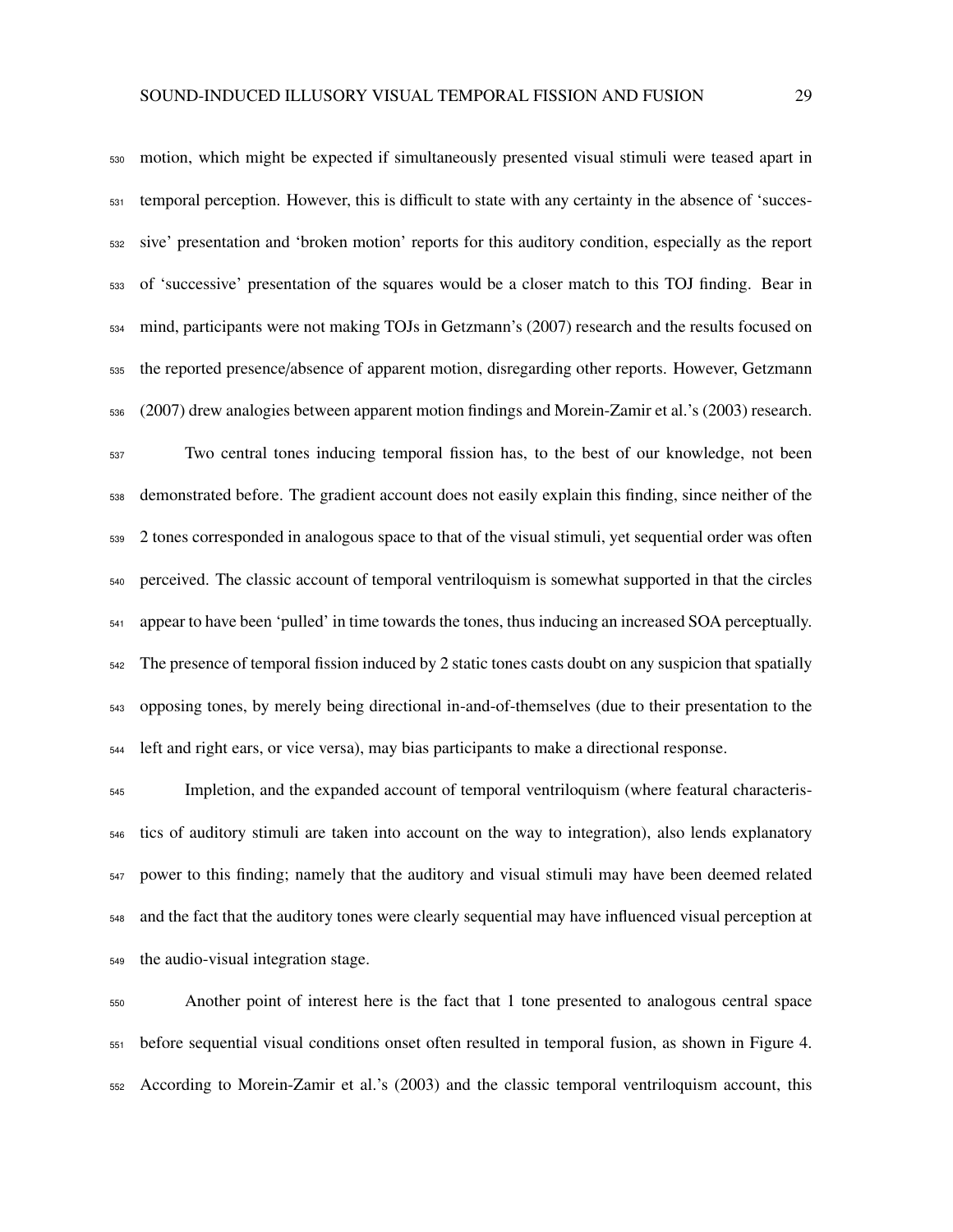should not happen. A tone presented before a circle should 'pull' that circle in time towards the tone. This should result in report bias towards the actual sequential order of visual stimuli but, as reported, quite the opposite was found. However, this temporal fusion effect may have been present in the classic Morein-Zamir et al. (2003) experiment but the binary response approach may not have been sensitive enough a measure to detect it. Since participants could only respond 'top' or 'bottom', the effect may not have been strong enough to reverse the perception of the sequential order. It may have been strong enough, as was found here, to introduce sufficient ambiguity that the difference between the TOJ corresponding to the actual presentation order and an SJ were reduced to the point of non-discrimination. It is worth noting here also that Getzmann (2007) demonstrated that a single tone presented between visual stimuli presentation in time tended to induce a stronger perception of apparent motion, which suggests again a 'pulling' in time process that Morein-Zamir et al. (2003) discounted as being possible.

 However, a striking difference between Getzmann's (2007) findings and those here was the temporal placement of the single tone. Getzmann (2007) presented the single tone between the onsets of both visual stimuli (after the first, and before the second visual stimulus), whereas we presented the single tone prior to any visual onset. The results presented here suggest that the single tone prior to visual onset did not 'pull' either of the visual stimuli towards it in perceptual time as there was no observed increase in report bias towards the actual sequential order of visual stimuli, as would be expected. Instead, the placement of the tone prior to visual stimuli onset intro- duced sufficient ambiguity so as to render little difference in the likelihood of perceiving sequential presentation that corresponded to the actual presentation order of visual stimuli or simultaneous presentation of visual stimuli. Conceivably, it may be possible that the second circle was 'pulled' further in perceptual time towards the tone than the first circle, but it is difficult to explain why this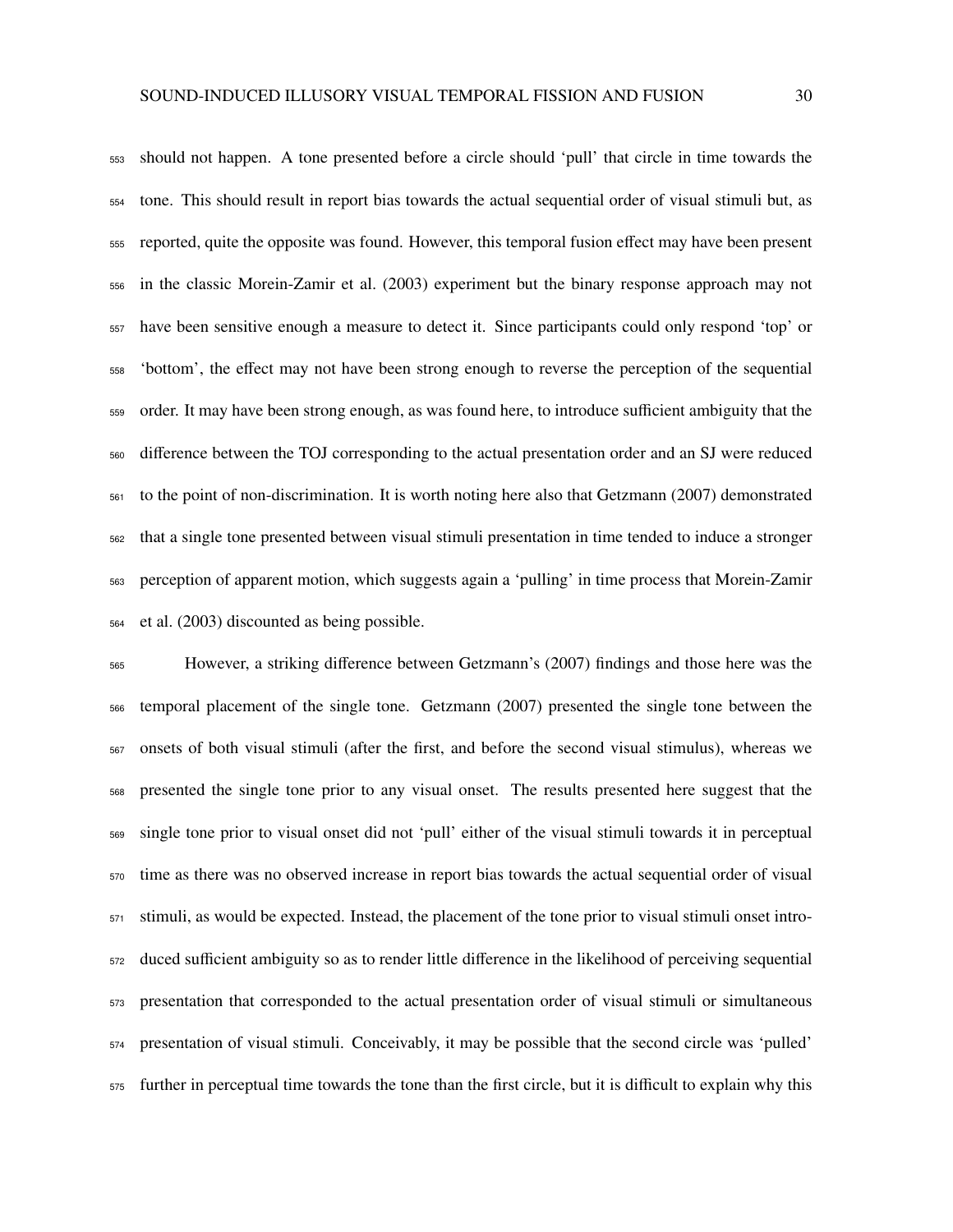would be the case.

 The reported temporal fusion effect is not consistent with the fundamental claims made by Morein-Zamir et al. (2003) in terms of temporal ventriloquism. Taken with the findings of Getzmann (2007) this suggests that response type, and options, may play a role in how sensitive a measure is at capturing the influence of auditory stimuli on visual events succinctly. Indeed, Getzmann (2007) also demonstrated that there was no reversal of perceived apparent motion when a single tone was presented to analogous central space thus suggesting the effect is not strong enough to reverse the perceived order of sequential presentation.

 In addition to this point on measurement sensitivity, had an SJ not been included as an option, the temporal fission effect found with two centrally presented tones would have gone undetected due to there inherently being no left or right spatial bias in report (as shown in Figure 2).

 It is worth noting that in this experiment, and the following two experiments, due to the customised timings acquired in the staircase, it would be expected that observed effects would vary between participants with shorter SOAs between stimuli than those with longer. This in turn renders the individual data points contained in the reported figures of limited use.

 Conditions analogous to those used in Morein-Zamir et al.'s (2003) research have yet to be examined in this paradigm: namely, vertical presentation of visual stimuli where a top circle is followed by a bottom circle, or a bottom circle is followed by a top circle. In Experiment 2, these visual conditions were replicated with the inclusion of an SJ response option for simultaneously presented top and bottom circles. By adopting a full orthogonal approach similar to that of Spence et al. (2001), this helped rule out any bias in response that may have been induced via auditory stimuli cueing the analogous space where the visual stimuli were presented to. This approach completely removes any spatially congruent audio-visual information.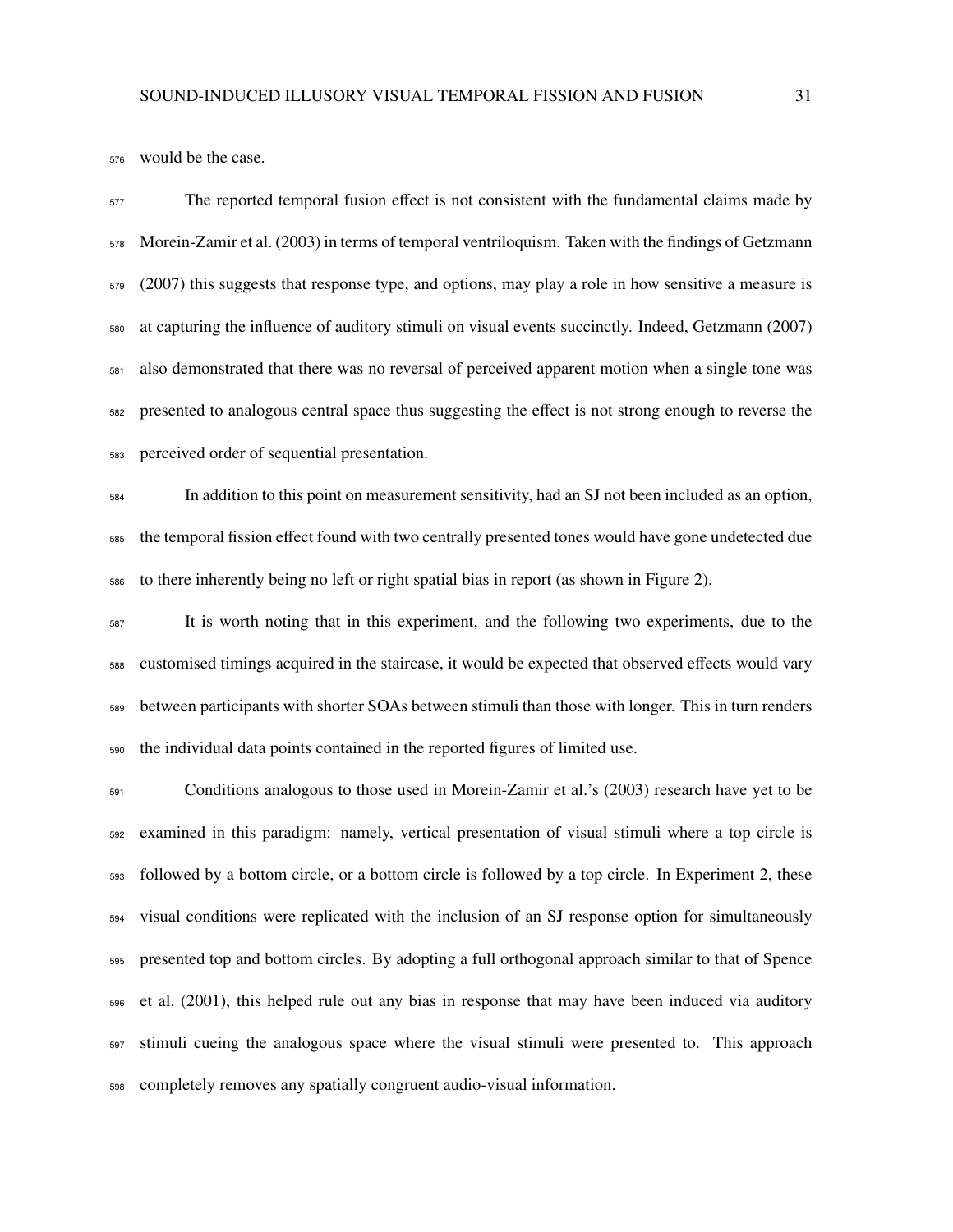# Experiment 2

#### Methods

 Participants. Twenty-five participants, 10 male and 15 female (mean age 21.96, SD=3.24), with normal or corrected-to-normal vision, and self-reported normal hearing participated. All were students from Swansea University. All participants were naïve to the purposes of the study. Ethical approval was received from the Department of Psychology Ethics Committee for this research.

 An a priori power analysis was applied using the data collected in Experiment 1. An identical condition to that used in this design (with the exception of vertical presentation of visual stimuli as detailed below) displayed an effect size of  $d = 1.66$  when comparing differences in the means of report bias corresponding to the actual presentation order of visual stimuli between 1  $\epsilon_{10}$  central tone and baseline (no tones) in the collapsed sequential visual conditions ( $t(26) = 6.08$ ,  $p < .001$ ,  $d = 1.66$ ,  $SE = 0.03$ , where  $BF = 9393.87$  which provides extreme evidence indicating the presence of a temporal fusion illusion  $-$  – see the Results section in Experiment 1 for notes on how the *BF* was computed). This condition was first used in Experiment 1 and existed explicitly to detect whether temporal fusion was present (an effect not previously detected in this type of paradigm to the best of our knowledge), and is therefore one of the most important effects under 616 consideration. Using GPower (Faul et al., 2007) with 95% power and  $\alpha = .001$  (consistent with the reported p-value from Experiment 1) in a difference between two dependent means (matched pairs) 618 power analysis, the recommended sample size was 22 for an actual power estimate of 95.12%. The sample size used here was deliberately larger due to concerns about baseline performance as outlined in Experiment 1.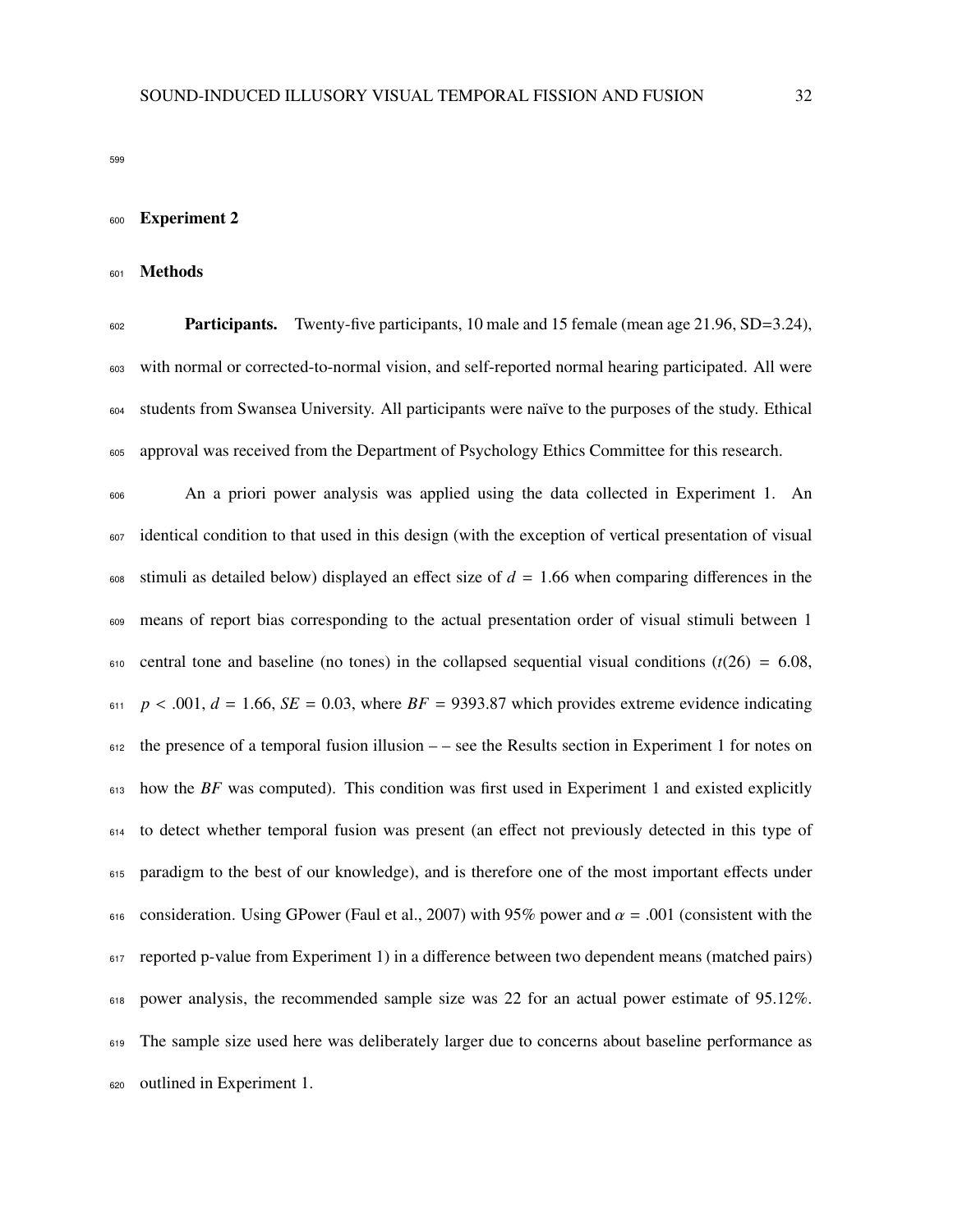**Apparatus.** The apparatus were the same as Experiment 1. The CRT and response box 623 were rotated 90° and text instructions, as well as feedback, etc. were rotated also. This was to ensure identical temporal accuracy as Experiment 1.

Table 4 *Visual stimuli arranged by presentation category.*

| Sequential Visual Conditions | Simultaneous Visual Condition |
|------------------------------|-------------------------------|

1 circle above fixation followed by 1 circle below fixation Both circles simultaneously 1 circle below fixation followed by 1 circle above fixation

<sup>626</sup> Stimuli and Procedure. The auditory and visual stimuli, and procedure, were identical to Experiment 1, with the exception that instead of allowing a left circle first, right circle first and an SJ, participants were asked to report if they perceived; a top circle being presented first; a bottom circle being presented first; or if both were presented simultaneously. Tables 4 and 5 list the visual and auditory conditions by presentation category, and spatial category respectively. These categories will be referenced often below, in the results and discussion sections.

 The same exclusion criteria used in Experiment 1 resulted in the removal of three partic- ipants. These participants summed with the removal of trials that were below or above the RT criteria saw the total removal of 2526 observations (13.47% of trials) from Experiment 2.

 The same transformation was applied to the data for null hypothesis testing as was used in Experiment 1. The same approach was used when calculating the *BF* as Experiment 1. We also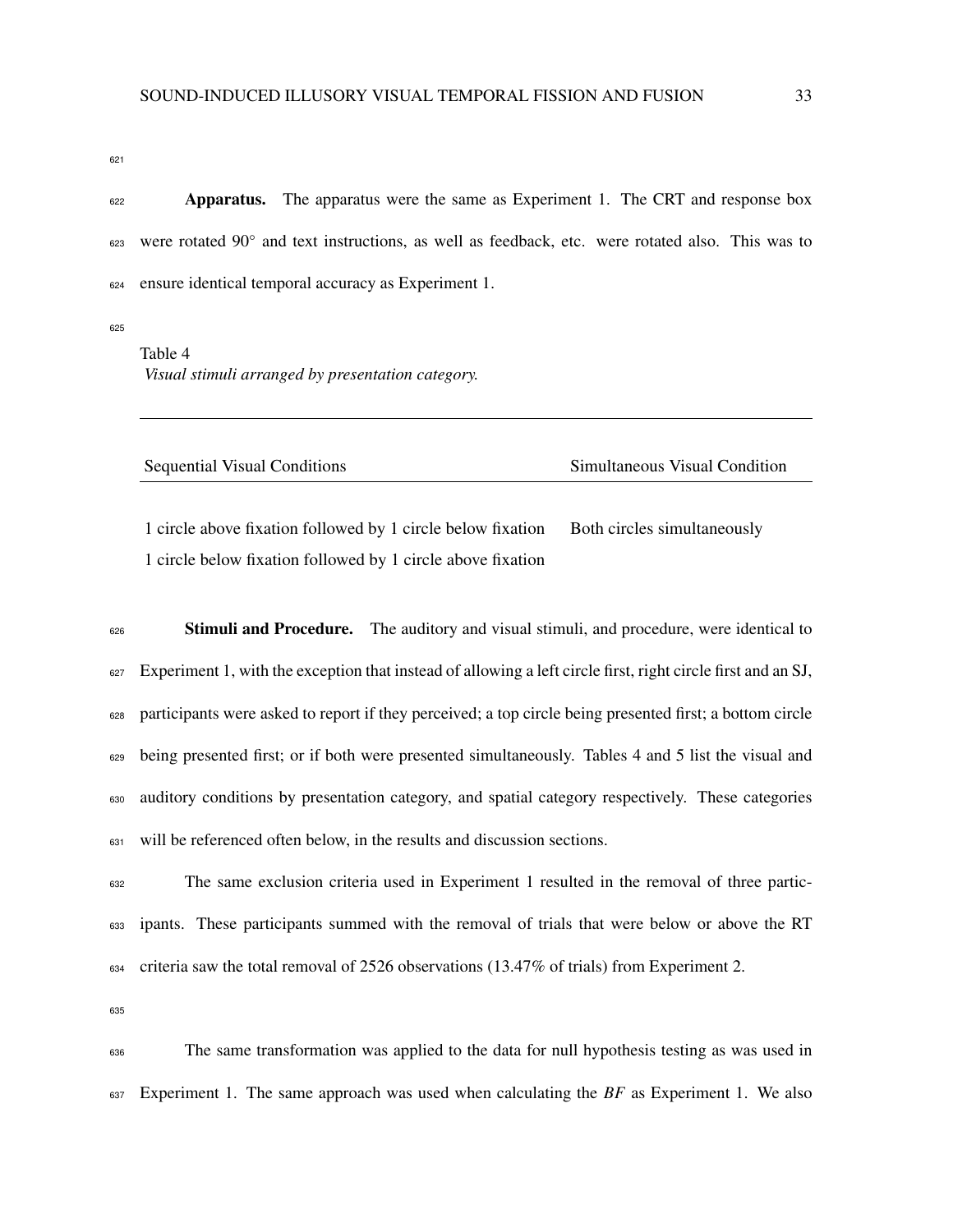638 created subgroups of the data in a similar fashion to those in Experiment 1 for purposes of analysis.

#### Table 5

*Auditory stimuli arranged by spatial category.*

| Centrally Presented Neutral Tone/s           | Neutral Spatially Opposing Tones                       | Control  |
|----------------------------------------------|--------------------------------------------------------|----------|
| 2 tones presented to analogous central space | 1 tone in left space followed by 1 tone in right space | No tones |
| 1 tone presented to analogous central space  | 1 tone in right space followed by 1 tone in left space |          |

#### <sup>639</sup> Results

 Analysis of Report Bias Corresponding to Actual Presentation of Visual Stimuli. We tested whether the temporal fission effects reported in Experiment 1 were present here despite tones never being presented to the same space as the visual stimuli. We conducted a 1 (visual condition: simultaneous visual condition)  $\times$  3 (auditory condition: 2 tones presented to analogous central space vs. collapsed neutral spatially opposing tones vs. no tone) repeated measures ANOVA on report bias corresponding to the actual presentation of visual stimuli.

<sup>646</sup> Mauchly's test indicated that the assumption of sphericity had been violated for the audi-647 tory conditions,  $W = .730$ ,  $p = .043$ . Therefore, the degrees of freedom were corrected using 648 Greenhouse-Geisser Estimate  $\epsilon$  (Greenhouse & Geisser, 1959).

649 There was a significant main effect of auditory condition,  $F(1.58, 33.08) = 36.16$ ,  $MSE =$  $\epsilon_{650}$  0.034,  $p < .001$ ,  $\eta_G^2 = .376$ . A series of t-tests were run to establish the direction of the effects.

 Figure 6 shows that there was a reduction in report bias corresponding to the actual presenta- tion of visual stimuli (reporting simultaneity) in the simultaneous visual condition in the collapsed 653 neutral spatially opposing tones condition compared to baseline (no tone),  $t(21) = 7.90$ ,  $p < .001$ , *d* = 2.38, *SE* = 0.06. The *BF* = 4.98*e* + 09 (adjusted using the "evidence updating" method (Ly et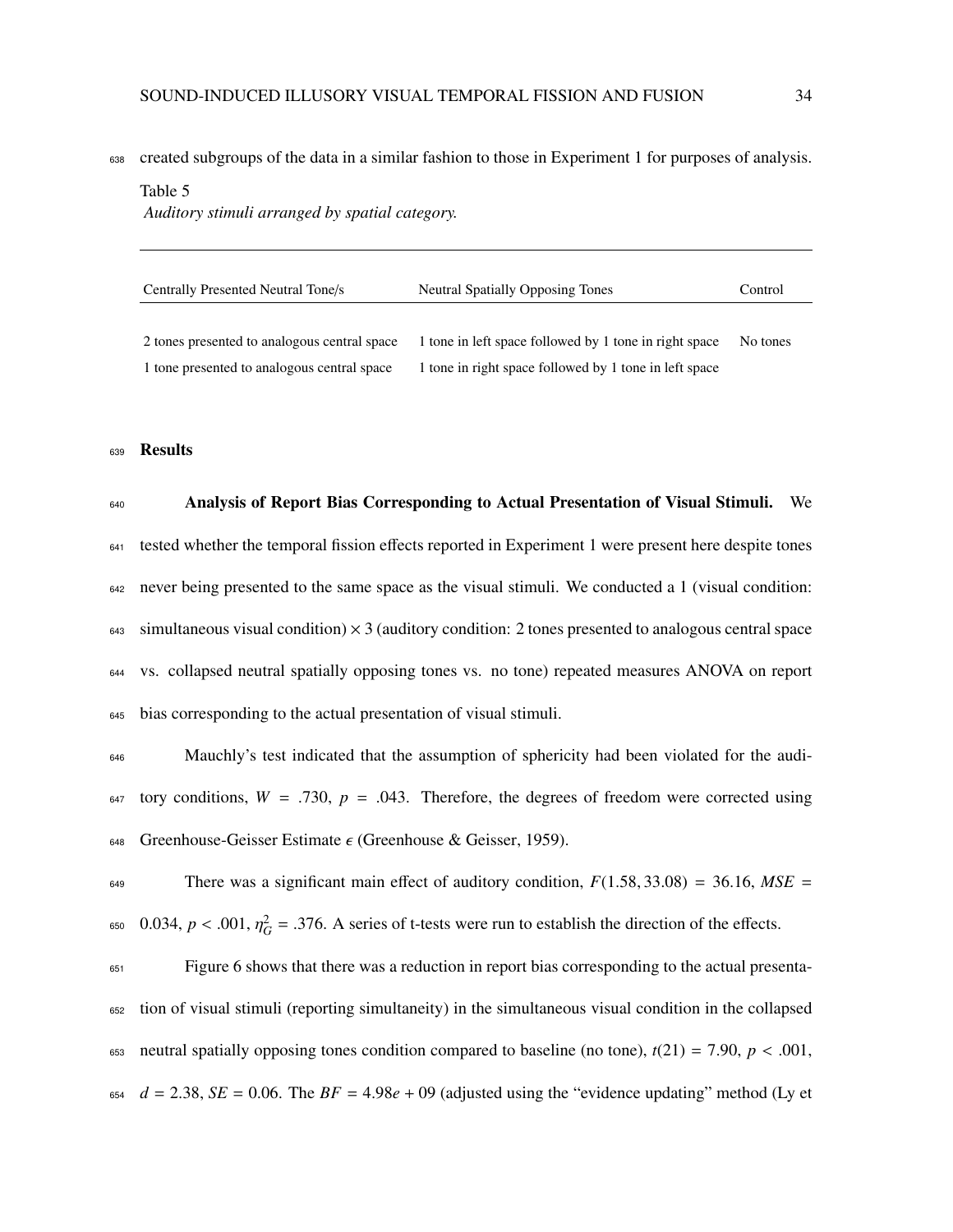

*Figure 5*. Experiment 2 report probability: The 3 visual conditions are labelled at the top of the grid horizontally. The leftmost column denotes sequential presentation of circles, where the first circle was presented below fixation (bottom space). The rightmost column denotes sequential presentation of circles, where the first circle was presented above fixation (top space). The central column denotes simultaneous presentation of circles, where a circle was presented to above and below fixation (top and bottom space) simultaneously. The 5 auditory conditions are labelled vertically on the rightmost edge of the grid, denoting (from top-to-bottom) the presentation of: 2 tones in analogous central space; a tone presented to the left ear followed by a tone presented to the right ear; no tones; a tone presented to the right ear followed by a tone presented to the left ear; 1 tone in analogous central space respectively. Error bars are bootstrapped within-subject 95% confidence intervals. Reports are labelled on the x-axis with reports corresponding to the actual presentation of visual stimuli highlighted with vertical hatching.

- <sup>655</sup> al., 2017)), which provides extreme evidence indicating the presence of the temporal fission illusion
- <sup>656</sup> in the collapsed neutral spatially opposing tones condition. This replicates the temporal fission illu-
- <sup>657</sup> sion despite the neutral spatially opposing tones not being presented to the same space as the visual
- <sup>658</sup> stimuli. This provides strong evidence for an impletion account of temporal fission.
- <sup>659</sup> There was a reduction in report bias corresponding to the actual presentation of visual stimuli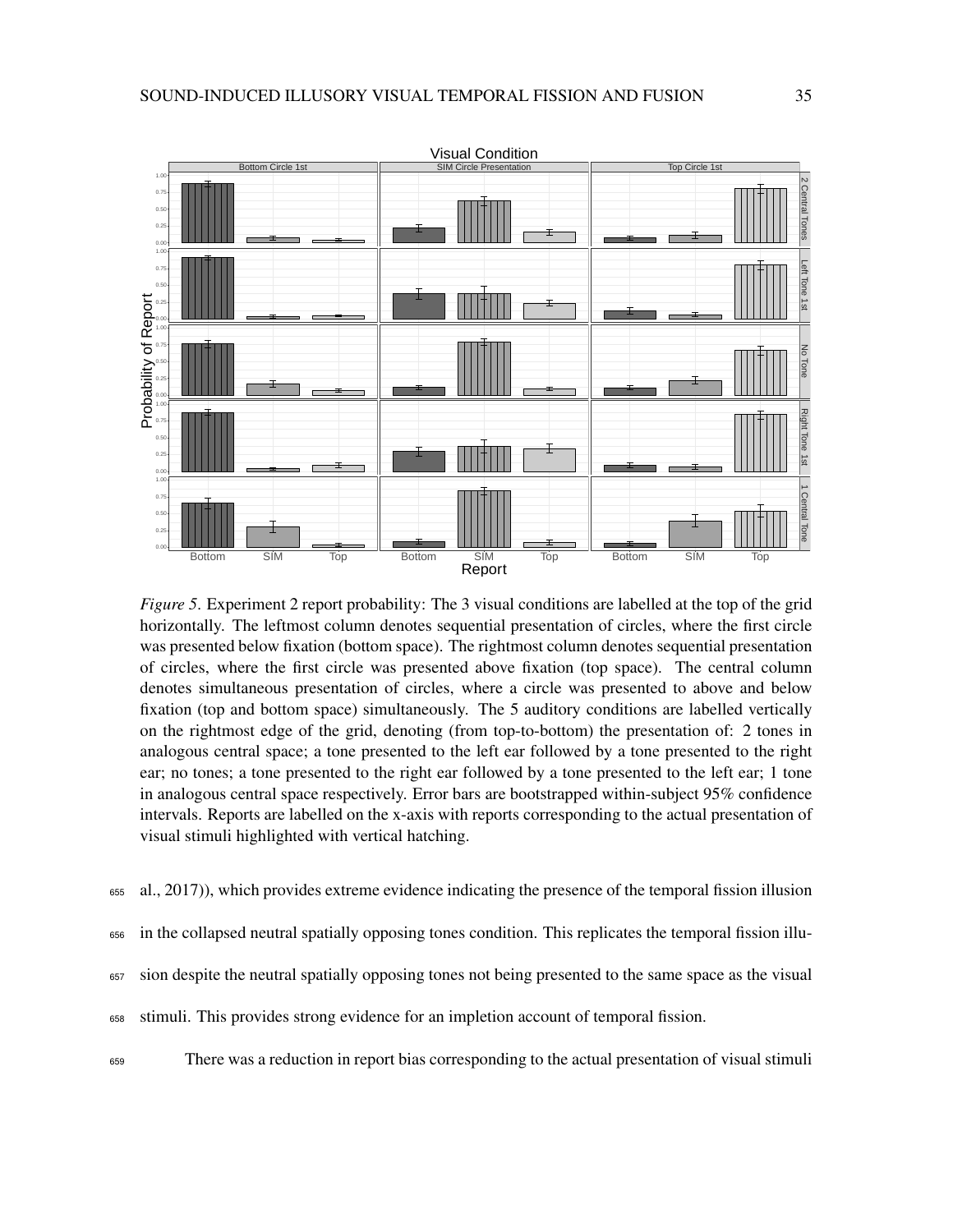

*Figure 6*. The probability of reporting simultaneous presentation when visual stimuli were presented simultaneously in Experiment 2: The probability (%) of reporting that visual stimuli were presented simultaneously is plotted on the y-axis and the auditory stimuli are labelled on the x-axis where the NSOTs (neutral spatially opposing tones) conditions have been collapsed. Error bars are bootstrapped within-subject 95% confidence intervals.

 (reporting simultaneity) in the simultaneous visual condition when 2 tones were presented to anal-661 ogous central space compared to baseline (no tone),  $t(21) = 4.07$ ,  $p = .001$ ,  $d = 1.23$ ,  $SE = 0.05$ . The  $BF = 1.80e + 02$  (adjusted using the "evidence updating" method (Ly et al., 2017)), which provides extreme evidence indicating the presence of the temporal fission illusion in the 2 central tones condition, which replicates the findings in Experiment 1, providing further evidence of an impletion account of temporal fission.

 Neutral spatially opposing tones were significantly more likely to result in report bias that did not correspond to the actual presentation of visual stimuli in the simultaneous visual condition 668 when compared to 2 tones presented to analogous central space,  $t(21) = 7.36$ ,  $p < .001$ ,  $d = 2.22$ , *SE* = 0.04. The *BF* = 5.43*e* + 03 (adjusted using the "evidence updating" method (Ly et al., 2017)), which provides extreme evidence indicating the presence of a stronger temporal fission illusion in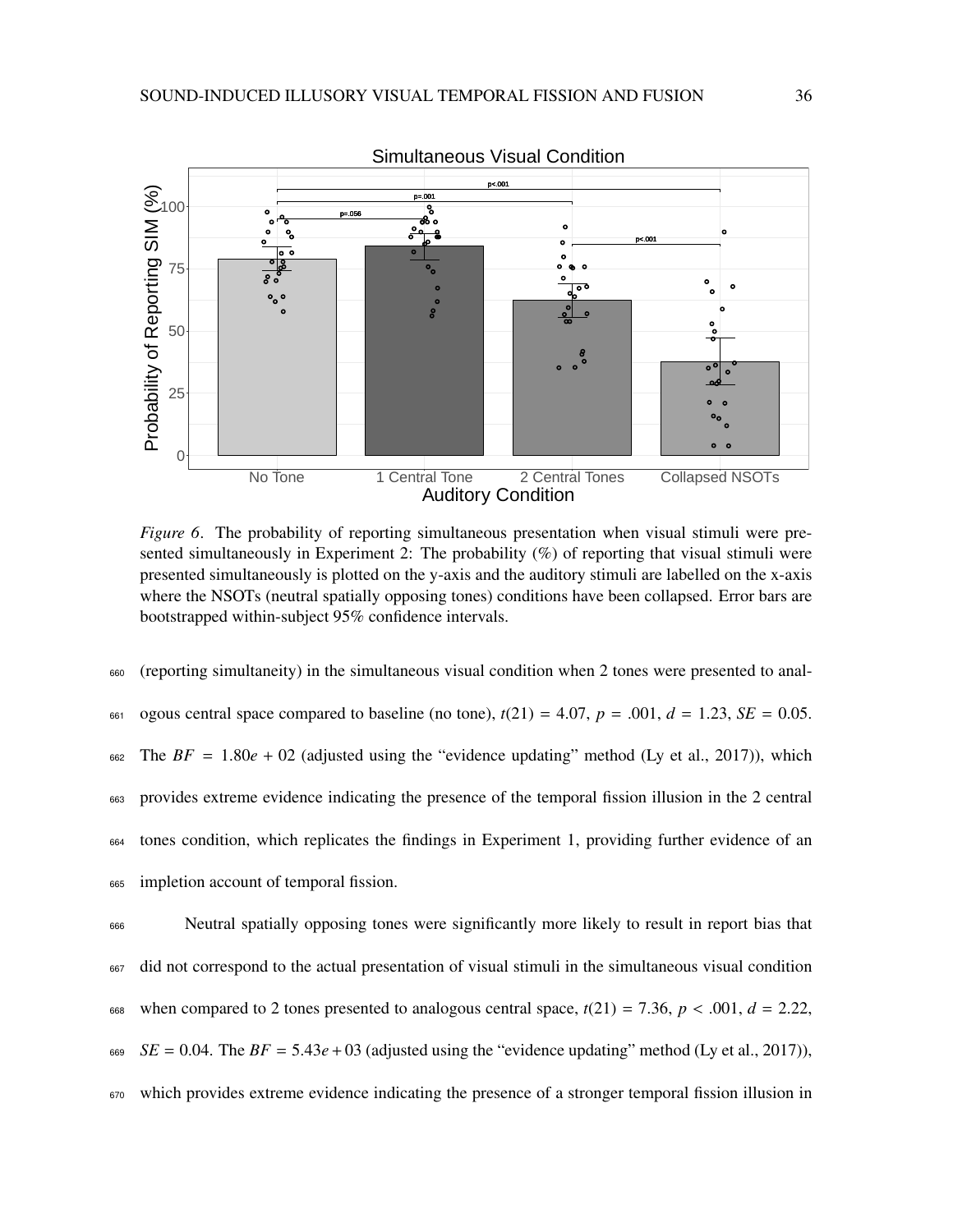

*Figure 7.* The probability of reporting sequential presentation (bottom circle first reports and top circle first reports that corresponded to the actual presentation order of visual stimuli collapsed) when visual stimuli were presented sequentially (bottom circle first and top circle first conditions collapsed) in Experiment 2: The probability  $(\%)$  of reporting sequential order of visual stimuli corresponding to the actual presentation order of visual stimuli is plotted on the y-axis and the auditory stimuli are labelled on the x-axis where the NSOTs (neutral spatially opposing tones) conditions have been collapsed. The reported *p*-values were obtained via null-hypothesis t-tests. Error bars are bootstrapped within-subject 95% confidence intervals.

### <sup>671</sup> the collapsed neutral spatially opposing tones conditions.

| 672 | Secondly, we tested whether classic temporal ventriloquism-like effects (specifically in-                                            |
|-----|--------------------------------------------------------------------------------------------------------------------------------------|
|     | 673 creased report bias corresponding to the actual presentation order of visual stimuli in collapsed                                |
|     | $674$ sequential visual conditions via 2 tones) was replicated. We conducted a 1 (visual condition: col-                             |
|     | $\epsilon$ <sub>55</sub> lapsed sequential visual conditions) $\times$ 3 (auditory condition: 2 tones presented to analogous central |
|     | 676 space vs. collapsed neutral spatially opposing tones vs. no tone) repeated measures ANOVA on                                     |
|     | 677 report bias corresponding to the actual presentation order of visual stimuli                                                     |
| 678 | NOTE: The probability of report data in Figure 7 show reports corresponding to the actual                                            |

<sup>679</sup> sequential presentation order of a given sequential visual presentation. Report biases of sequential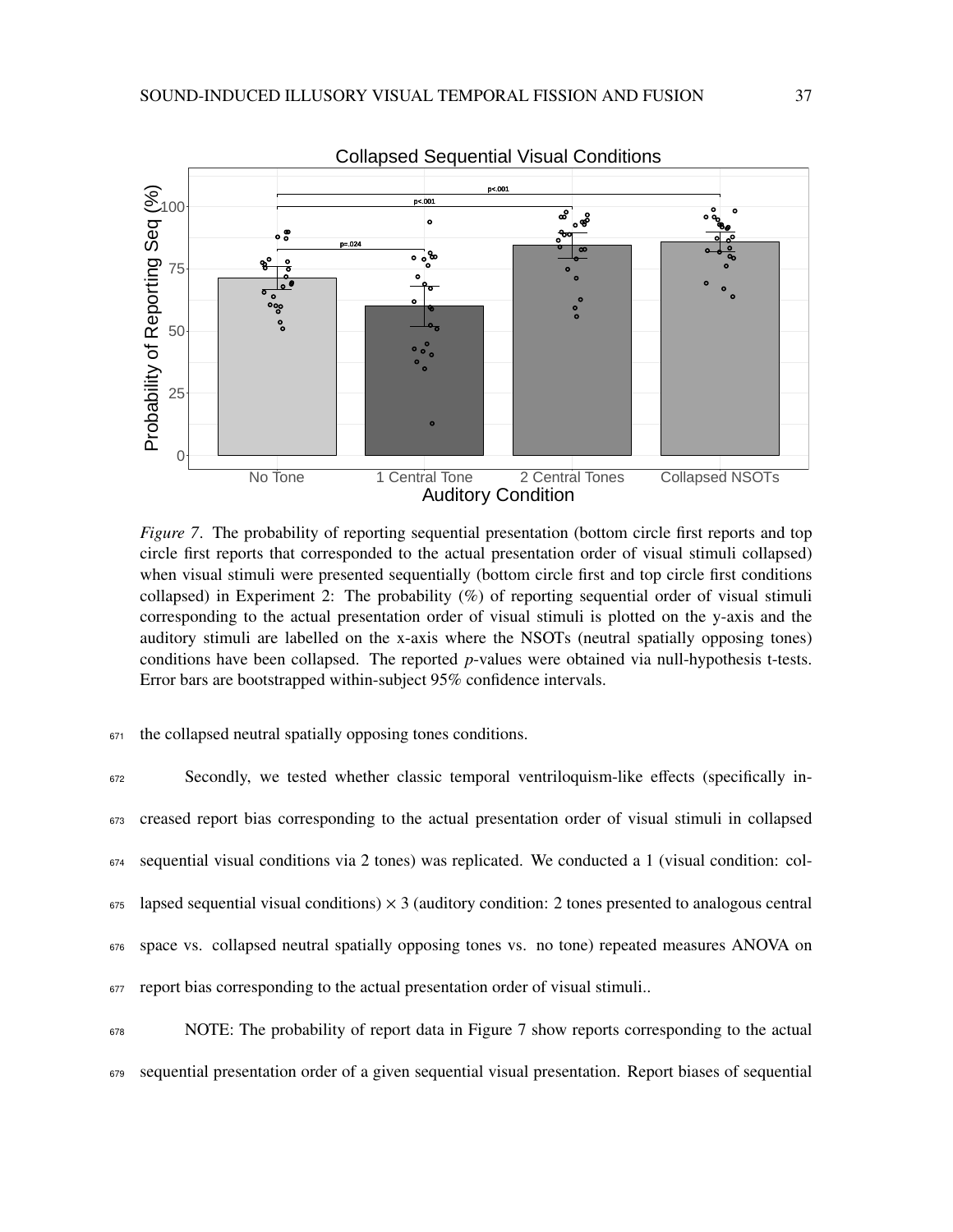order opposite to the actual order were not included in the plot. For example, if the sequential visual condition was 'bottom circle first' we only included reports of 'bottom circle first'. The equivalent was true for the 'top circle first' visual condition.

 Mauchly's test indicated that the assumption of sphericity had been violated for auditory con- dition,  $W = .418$ ,  $p < .001$ . Therefore, the degrees of freedom were corrected using Greenhouse-685 Geisser Estimate  $\epsilon$  (Greenhouse & Geisser, 1959).

686 There was a significant main effect of auditory condition  $F(1.26, 26.54) = 17.36$ ,  $MSE =$  $\epsilon_{687}$  0.016,  $p < .001$ ,  $\eta_G^2 = .168$ . A series of t-tests was run to establish the direction of the effects. The relevant report bias data is contained in Figure 7.

 When 2 tones were presented in analogous central space during collapsed sequential visual conditions, there was increase in report bias corresponding to the actual presentation order of visual stimuli (see Figure 5 for illustration of this increase in probability of report bias corresponding to the presentation order of visual stimuli) observed when compared to baseline (no tone),  $t(21) = 4.63$ , *p* < .001,  $d = 1.40$ ,  $SE = 0.04$ . The  $BF = 6.42e + 02$  (adjusted using the "evidence updating" method (Ly et al., 2017)), which provides extreme evidence indicating the presence of increased report bias that corresponded to the actual presentation order of visual stimuli in the 2 central tones condition, which is consistent with the classic temporal ventriloquism effect.

 When neutral spatially opposing tones were presented with collapsed sequential visual con- ditions, an increase in report bias corresponding to the actual presentation order of visual stim- uli (see Figure 5 for illustration of this increase in probability of report bias corresponding to the presentation order of visual stimuli) was observed overall when compared to baseline (no tone), *<sup>t</sup>*(21) <sup>=</sup> <sup>6</sup>.86, *<sup>p</sup>* < .001, *<sup>d</sup>* <sup>=</sup> <sup>2</sup>.07, *SE* <sup>=</sup> <sup>0</sup>.03. The *BF* <sup>=</sup> <sup>3</sup>.03*<sup>e</sup>* <sup>+</sup> 08 (adjusted using the "evidence updating" method (Ly et al., 2017)), which provides extreme evidence indicating increased report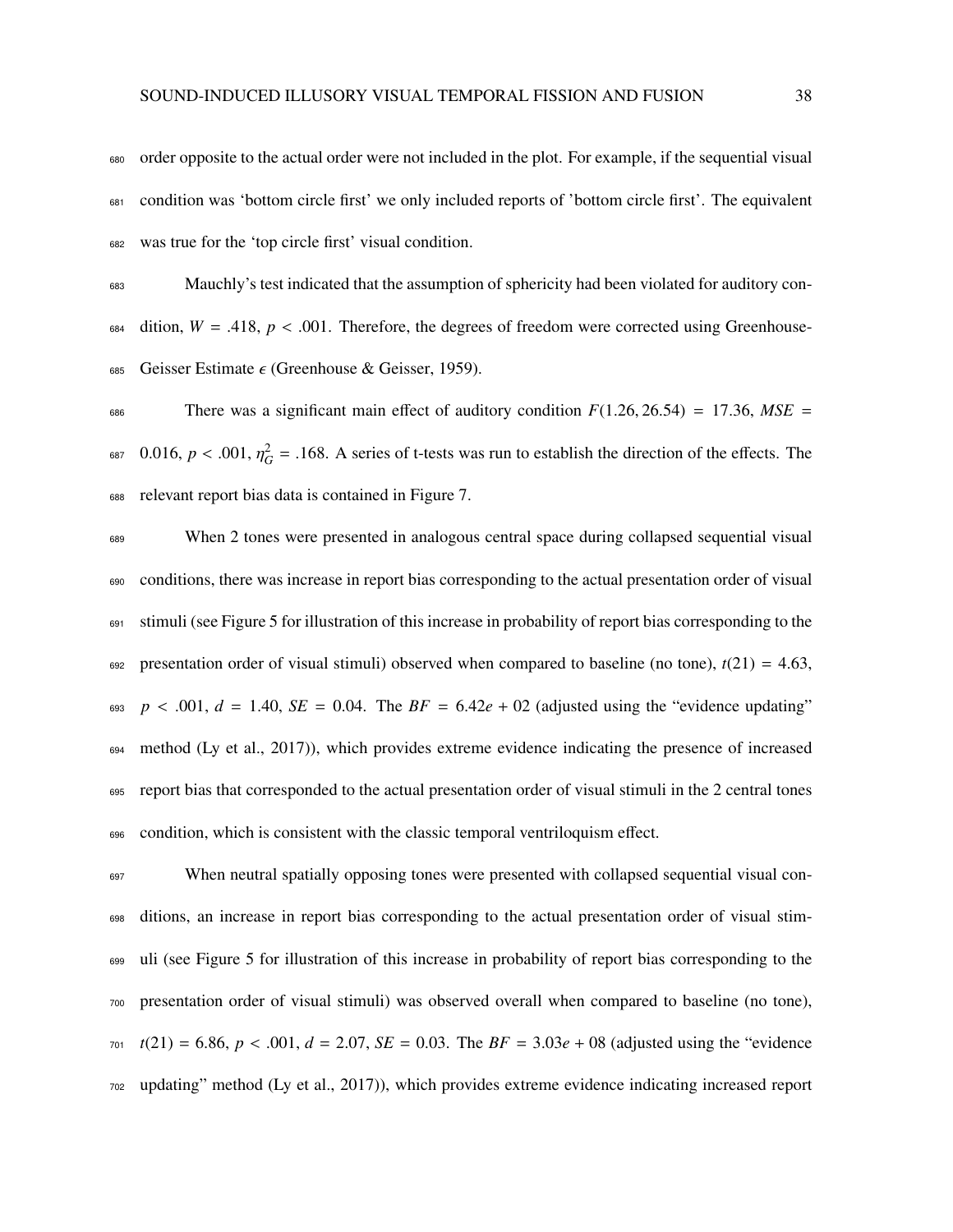bias that corresponded to the actual presentation order of visual stimuli in the collapsed neutral spatially opposing tones conditions, which is consistent the classic temporal ventriloquism effect.

 We investigated if the number of auditory stimuli was required to match the number of visual stimuli in order to induce audio-visual effects by conducting a 2 (visual condition: simultaneous visual condition vs. collapsed sequential visual conditions)  $\times$  3 (number of tones: 1 tone presented to analogous central space; 2 tones presented to analogous central space; and no tones presented to any space) repeated measures ANOVA on report bias corresponding to the actual presentation order of visual stimuli. The auditory conditions used in this analysis were chosen due to their contrasting number of presentations, while all auditory stimuli shared the same presentation space (analogous central space which was neutral relative to the visual stimuli locations and also always the same space, unlike neutral spatially opposing tones).

 Mauchly's test indicated that the assumption of sphericity had been violated for the interac- tion between visual condition and number of tones,  $W = .666$ ,  $p = .017$ . Therefore, the degrees of 716 freedom were corrected using Greenhouse-Geisser Estimate  $\epsilon$  (Greenhouse & Geisser, 1959).

There was no significant main effect of visual condition,  $F(1, 21) = 1.22$ ,  $MSE = 0.033$ ,  $p = .282$ ,  $\eta_G^2 = .010$ . There was no significant main effect of the number of tones,  $F(2, 42) = 0.92$ ,  $MSE = 0.007$ ,  $p = .404$ ,  $\eta_G^2 = .003$ . There was a significant interaction of visual condition and  $\mu_{\text{Z20}}$  number of tones,  $F(1.5, 31.5) = 15.64, \text{MSE} = 0.062, \text{p} < .001, \eta_G^2 = .245.$ 

 The ANOVA showed no main effect of the number of tones presented, however, there was a significant interaction with the visual conditions, consistent with arguments made in the discussion section of Experiment 1. However, it does not make clear if it is a requisite that the number of auditory tones should match the number of visual stimuli in order to induce temporal effects (as would be the case if Morein-Zamir et al.'s (2003) account is accurate). We performed t-tests below,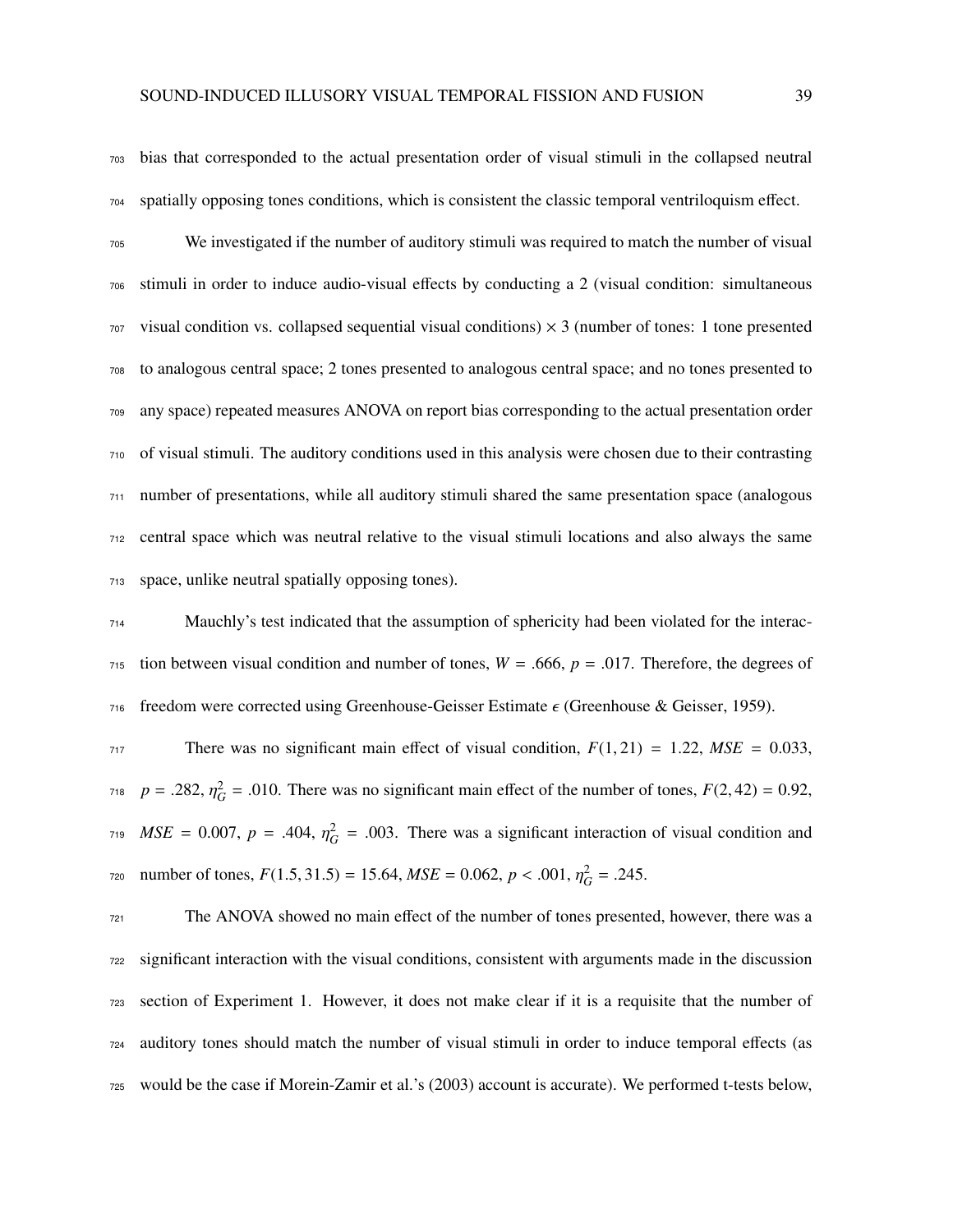and calculated Bayes Factors, with the view to clarifying this. Figures 6 and 7 contain the plots for the data used in the following means comparisons.

 Despite a slight increase in report bias towards the actual presentation order of visual stimuli, there was no statistical difference in the 1 central tone condition in reporting simultaneity relative to the baseline (no tone), *<sup>t</sup>*(21) <sup>=</sup> <sup>2</sup>.15, *<sup>p</sup>* <sup>=</sup> .056, *<sup>d</sup>* <sup>=</sup> <sup>0</sup>.65, *SE* <sup>=</sup> <sup>0</sup>.04. The *BF* <sup>=</sup> <sup>6</sup>.56*<sup>e</sup>* <sup>−</sup> 01 (adjusted using the "evidence updating" method (Ly et al., 2017)), which provides anecdotal evidence for the null hypothesis in the single tone condition.

 When 1 central tone was presented during collapsed sequential presentation of circles, there was a significant difference in report bias that corresponded to the actual presentation order of visual 735 stimuli when compared to baseline (no tone),  $t(21) = 2.62$ ,  $p = .024$ ,  $d = 0.79$ ,  $SE = 0.05$ . The *BF* = 3.76*e* + 00 (adjusted using the "evidence updating" method (Ly et al., 2017)), which provides moderate evidence for a temporal fusion effect in the 1 central tone condition.

 Bottom or Top Circle First Report Probability Analyses. No ANOVA was conducted here since no audio and visual stimuli shared space (unlike Experiment 1). However, a visual inspection of the report probability data and relevant confidence intervals (see Figure 5) warranted an examination of the reports made in the simultaneous visual condition for any statistical indication of bottom or top circle first report bias.

 When a left tone occurred before a right tone with simultaneous circle presentations, par*r*<sup>44</sup> ticipants made slightly more bottom-first reports than top-first reports,  $t(21) = 3.08$ ,  $p = .011$ , *d* = 0.93, *SE* = 0.05. The *BF* = 8.05*e* + 00, which provides moderate evidence indicating a bias in report favouring bottom circle first in the left tone first condition.

 When a right tone occurred before a left tone with simultaneous circle presentations, there was no statistically significant difference in the proportion of bottom first or top first reports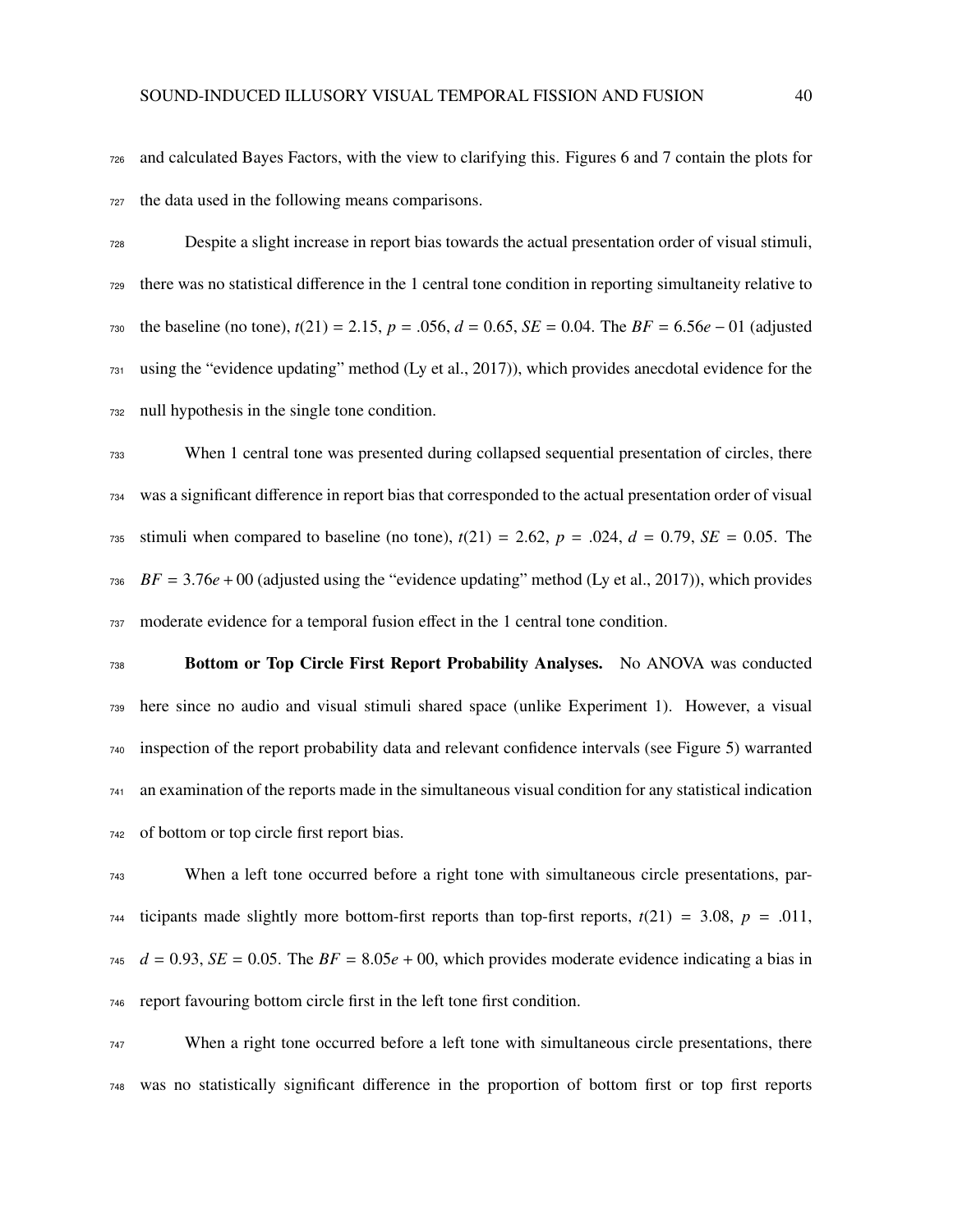*<sup>t</sup>*(21) <sup>=</sup> .84, *<sup>p</sup>* <sup>=</sup> .411, *<sup>d</sup>* <sup>=</sup> <sup>0</sup>.25, *SE* <sup>=</sup> <sup>0</sup>.06. The *BF* <sup>=</sup> <sup>3</sup>.05*<sup>e</sup>* <sup>−</sup> 01, which provides moderate evidence for no report bias in the right tone first condition.

Discussion. The main results from Experiment 1 were replicated here.

 A note on the apparent bias in response when a left or right tone was presented first in the simultaneous visual condition: When the first tone was in left analogous space participants tended to report perceiving the bottom circle first more often than the top circle first. This initially appears to be a counter-intuitive finding as the auditory and visual stimuli are not in matching analogous space. However, if one considers the "orthogonal Simon effect", where participants tend to have lower response times when a left key is matched to a lower location in space and a right key is matched to higher location in space (Lu & Proctor, 1995), we are arguably seeing an analogous effect here. When a tone was presented first in left analogous space, participants were more inclined to choose the circle in lower space as being presented first, and when a tone was presented first in right analogous space, participants were slightly more inclined to choose the circle in the higher location as being presented first (however not at statistically significant levels in that case).

 As can be seen in Figure 6, temporal fission was strongest in Experiment 2 when tones were presented in neutral opposing space on the x-axis. This is difficult to explain via the gradient account of speeded visual processing as the auditory tones are never presented in the same analogous space as the visual stimuli and therefore attention is never drawn to them; instead, attention is shifted away from both visual stimuli.

 Effects consistent with those described by Morein-Zamir et al. (2003) regarding enhance- ment in TOJs were observed with two central tones, as well as tones in neutral opposing space on the x-axis (as shown in Figure 5), where there was an increase in report bias towards the actual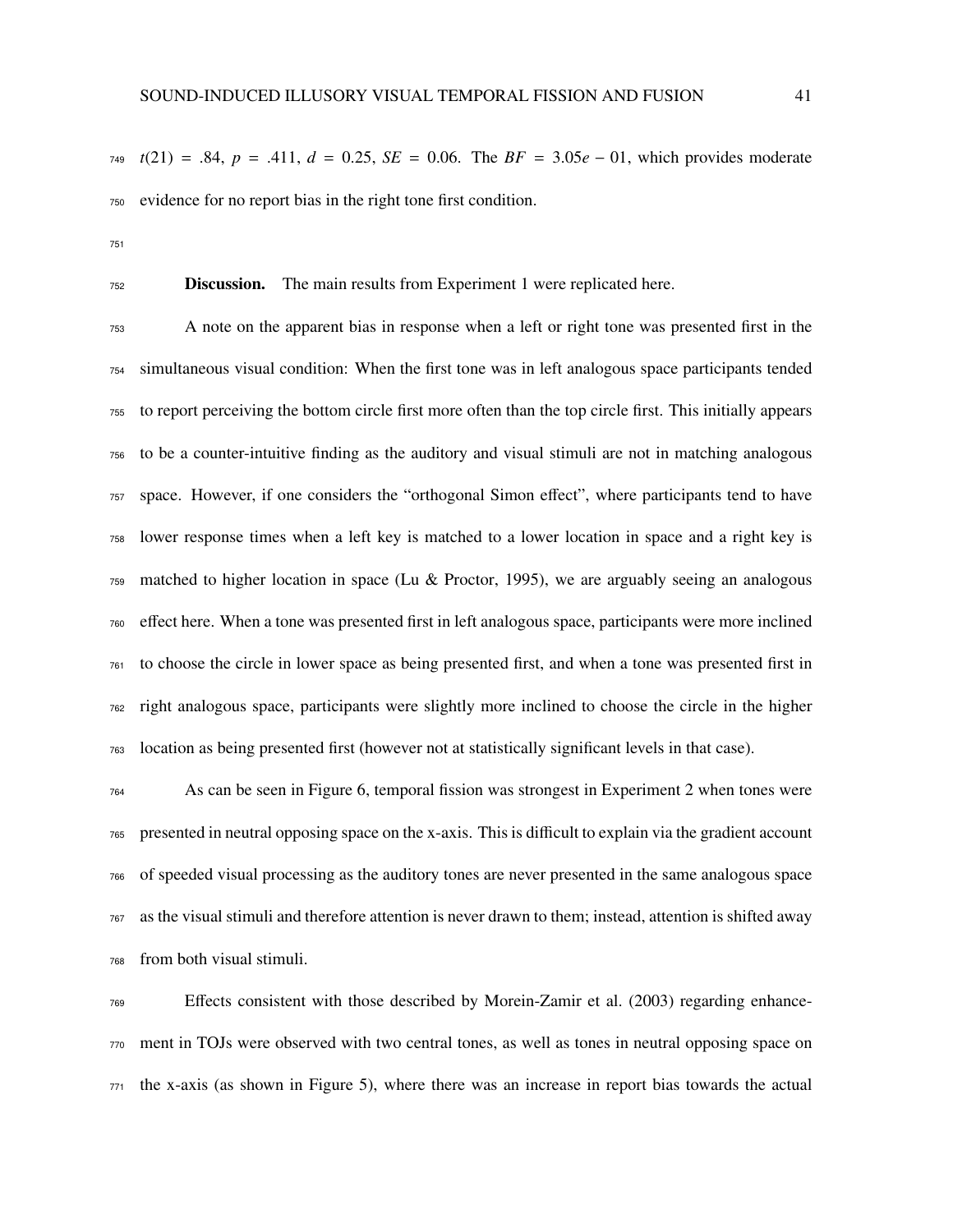presentation order of visual stimuli. However, again a single tone presented before sequential pre- sentation of circles often resulted in temporal fusion which does not fit with the classic temporal ventriloquism account.

 It might be supposed that neutral spatially opposing tones on the x-axis should have the same effect as two tones presented to analogous central space as neither condition provides any spatially relevant information about the visual stimuli. However, this is not the case, and neutral spatially opposing tones induce a stronger temporal fission illusion.

 The explanation for this is not easily provided by the temporal ventriloquism, gradient, or im- pletion accounts. There may be a more general role of attention here. When participants' attentional focus is drawn onto and shifted across the x-axis while the visual task is presented on the y-axis, this may result in reduced temporal salience of visual stimuli. However, reduced temporal salience of visual stimuli via auditory stimuli is not a blanket explanation for all observed effects in these studies when the effects that show an increase in report bias towards the actual presentation order of visual stimuli are taken into consideration. It is also possible that two centrally presented tones may induce a small habituation effect due to rapidly repeated stimulation of the same neurons, but when tones are presented in opposing space separate neurons are activated, avoiding habituation. If this explanation was accepted, it could conceivably fit with the impletion account best as the observed effects arguably are the result of weighted evidence. Additionally, motion processing may play an important role here. The tones in opposing space are likely perceived as apparent motion stimuli, whereas the centrally presented tones are 'static' in terms of spatial location. This would potentially align with the gradient account in terms of apparent auditory motion activating shared audio-visual motion processing, thus increasing the likelihood of perceiving visual motion.

The effect size for the main effect of auditory condition in the report bias consistent with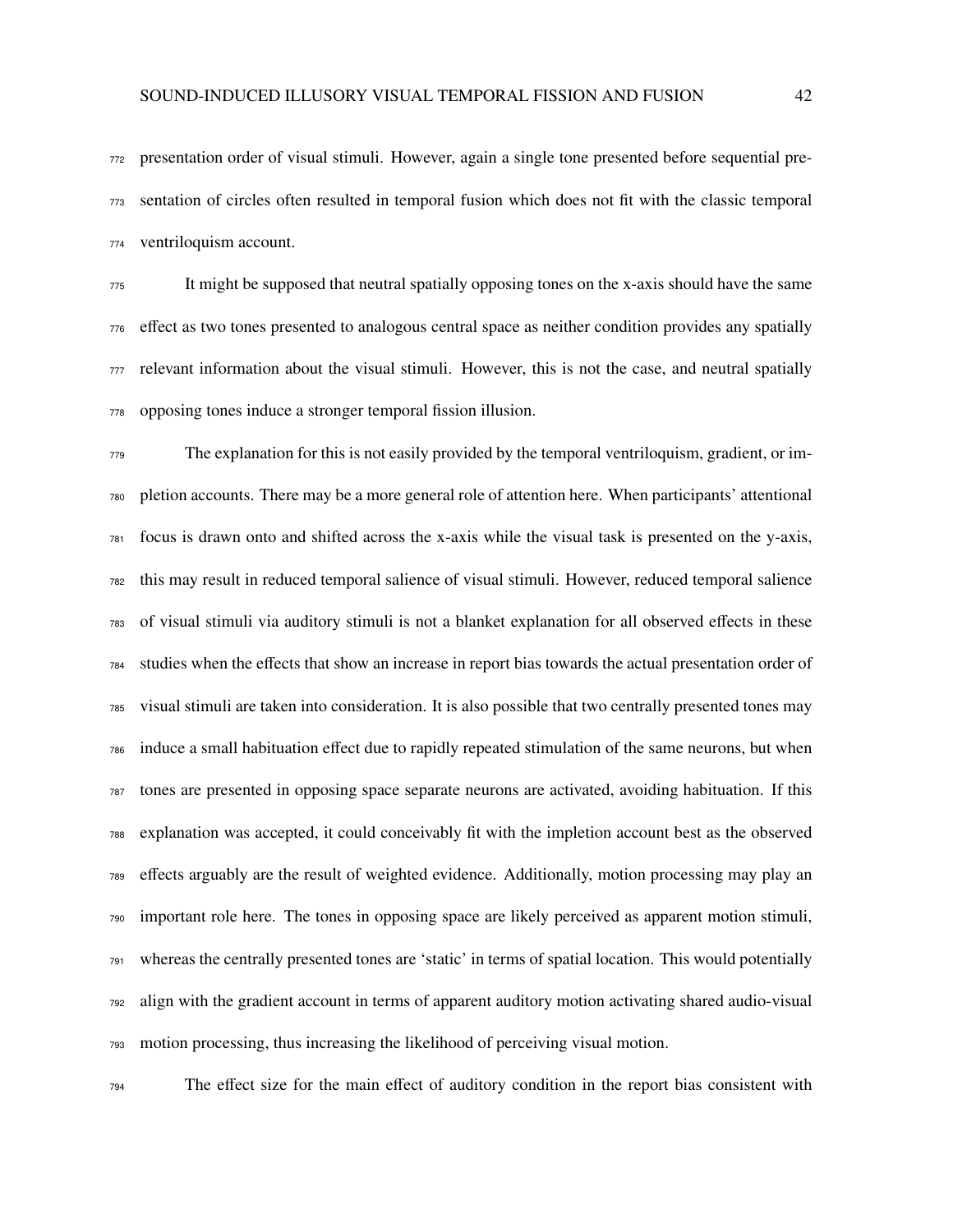temporal ventriloquism was slightly larger for Experiment 1 than Experiment 2, however this differ- ence is arguably negligible which would reflect the reality that the auditory stimuli examined in both experiments never shared analogous space with visual stimuli. The effect size for the interaction of visual stimuli and the number of auditory stimuli were similar and the small difference between Experiment 1 (which had a marginally smaller effect size) and 2 was negligible, again consistent with spatially neutral auditory stimuli. The *BF s* for temporal fission via spatially opposing tones for Experiments 1 and 2 both provided extreme evidence for the effect, thus supporting the notion that spatial congruency between auditory and visual stimuli is not necessary to induce temporal fission. Although, it is worth noting that the *BF* for Experiment 1 is considerably larger than that of Experiment 2. This is likely due to spatially opposing tones in Experiment 1 sharing analogous space with the visual stimuli (which was not the case in Experiment 2) and therefore prior entry, and/or spatial report bias, likely bolstered the effect.

 Experiment 3 was conducted to address a non-orthogonal concern present in Experiments 1 808 and 2. Namely, that the three button responses were oriented consistently with regard to the centrally 809 presented tone auditory condition that induced temporal fusion. The report for simultaneous circle presentation was always the middle button regardless of visual axis orientation. There was a small 811 chance that a centrally presented tone may increase the chance of choosing a centrally positioned button, thus producing an effect not based on visual perception. The ternary-response task used 813 in Experiments 1 and 2 was replaced with a simultaneity-judgment task, where participants either reported 'sequential' presentation of circles, or 'simultaneous' presentation of circles. The assigned value for each button response was counterbalanced. This approach also addressed further concerns surrounding the use of a ternary-response paradigm and varying criteria for simultaneity. Results for 817 Experiment 3 can be found in Appendix A. Relevant effects reported in Experiment 1 and replicated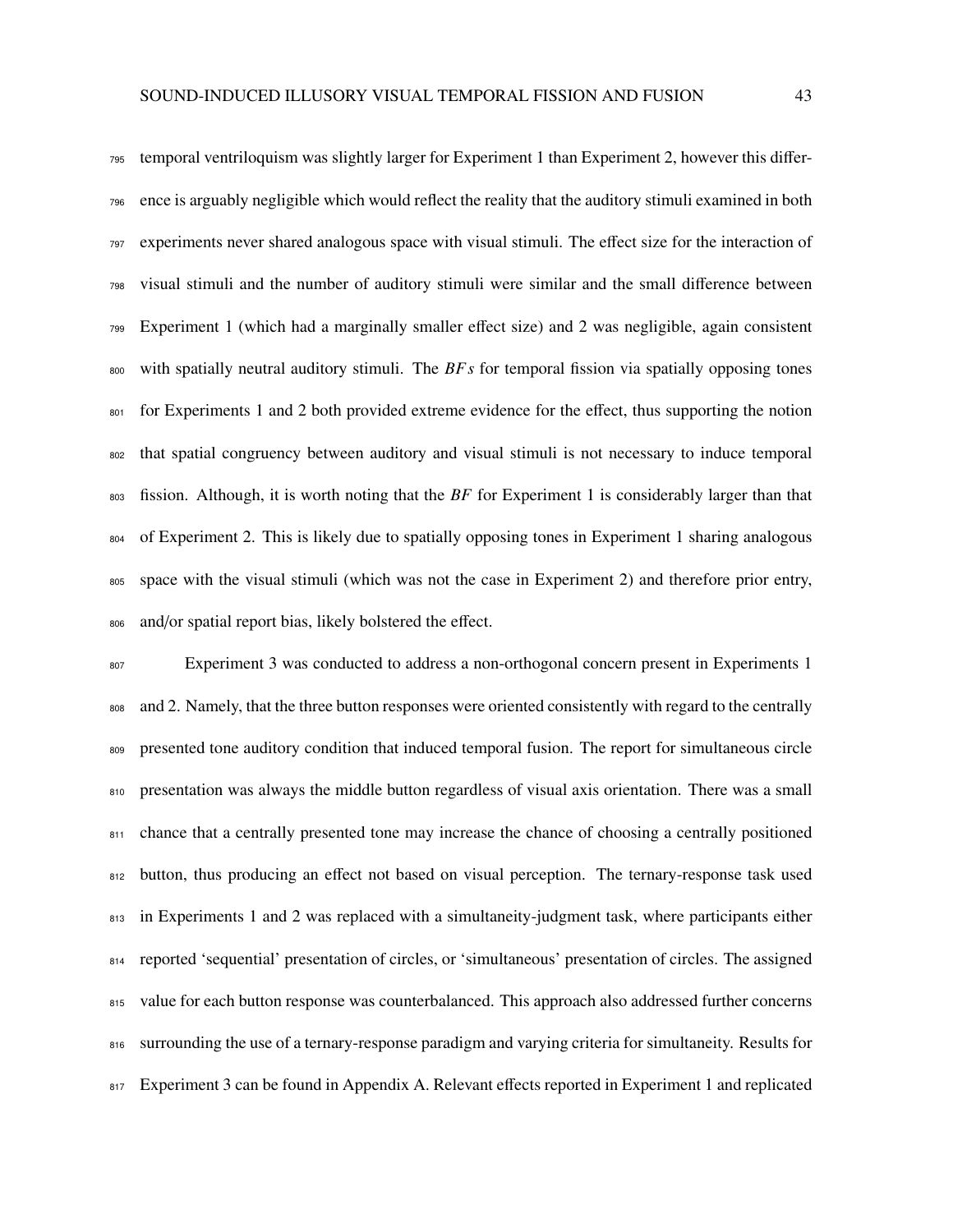in Experiment 2 were again replicated in Experiment 3.

#### 819 General Discussion

 The three behavioural experiments described demonstrate that auditory stimuli can influence temporal perception of visual events. The observed temporal order judgment (TOJ) report biases that favoured, and those that opposed, the actual presentation order of visual stimuli were consistent 823 with effects reported in the literature. This supports a version of temporal ventriloquism that sug- gests auditory stimuli must match visual stimuli in quantity to induce such effects (Morein-Zamir et 825 al., 2003). However, the finding of temporal fusion when a single tone is presented before sequential circles forces a more nuanced definition of temporal ventriloquism-like effects. The classic account <sup>827</sup> of temporal ventriloquism may not have used a sensitive enough measure to detect the influence of a single tone between sequential circles. Had a simultaneity judgment (SJ) response been included 829 in Morein-Zamir et al.'s (2003) experiments, it may have revealed the temporal fusion found in our experiments. The effect may not have been strong enough to reverse the direction of perceived 831 sequential order, but including an SJ response afforded participants the opportunity to report their 832 perception beyond a forced sequential order task. In this instance, it would appear that a single tone can induce a temporal fusion illusion that otherwise would have gone unreported. This finding is consistent with Getzmann's (2007) research which demonstrated that the number of auditory and visual stimuli need not be equal to facilitate temporal ventriloquism-like effects. Additionally, the 836 temporal placement of the tone relative to the visual stimuli defies the classic temporal ventriloquism notion of auditory stimuli 'pulling' visual stimuli towards them in temporal perception.

 The gradient account of speeded visual processing, akin to prior entry, is somewhat supported in the findings here (additional evidence of prior entry via auditory stimuli cueing incongruent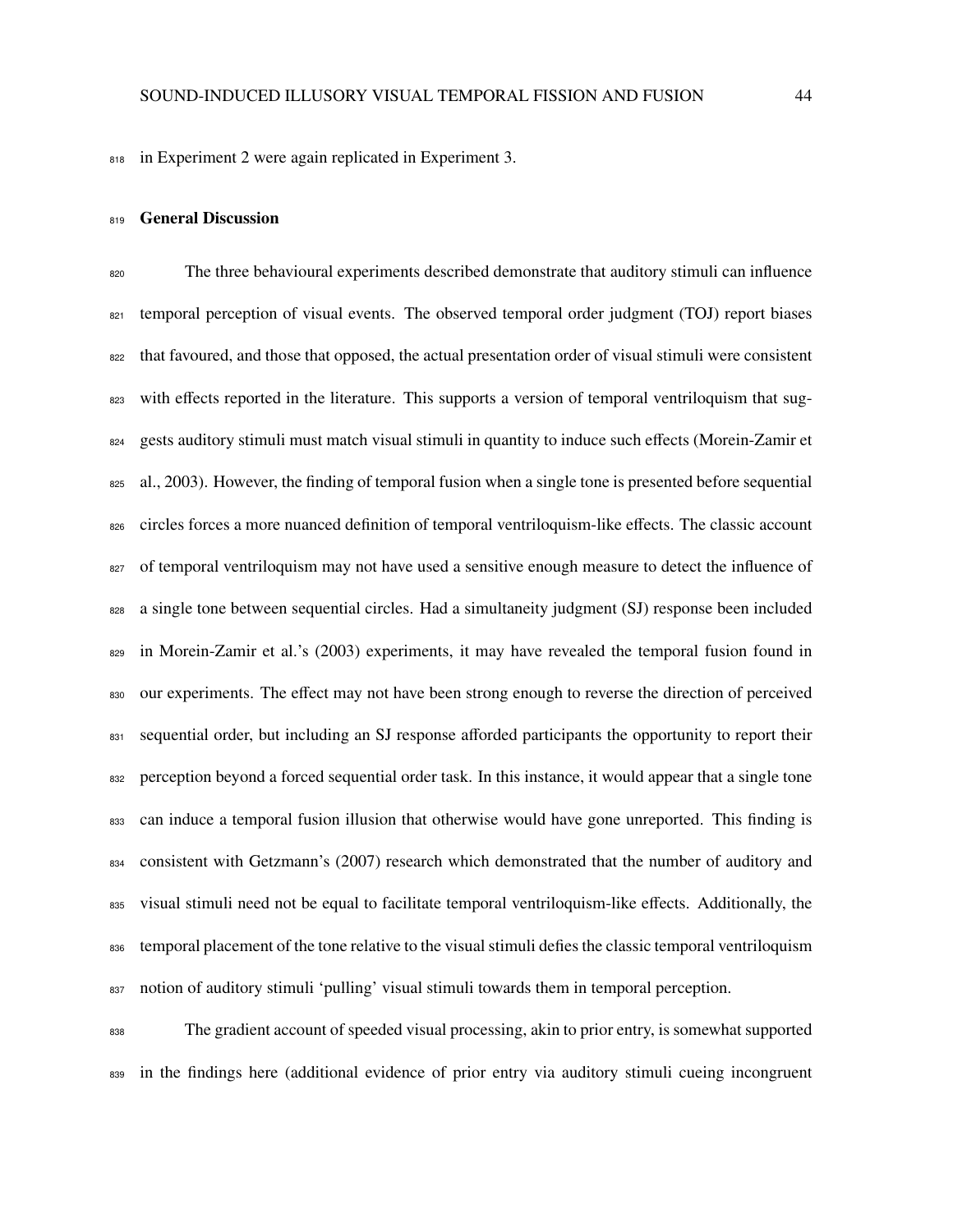space to that of the sequence of visual presentation is included in Appendix B). However, this account falls short when considering that 2 tones presented to analogous central (spatially neutral) space can induce the temporal fission illusion; as can neutral spatially opposing tones, suggesting a potential role of auditory apparent-motion, as demonstrated in Experiment 2. Neither of these auditory conditions inherently draw attention to a circle and yet the illusion persists.

<sup>845</sup> The expanded account of temporal ventriloquism (Keetels et al., 2007; Roseboom et al., 846 2013b) suggests that stimuli generally have to be featurally similar in order to induce effects asso-847 ciated with temporal ventriloquism (at least at the times scales used in the research presented here). 848 We conducted a pilot experiment that abolished temporal fission (and temporal ventriloquism-like 849 effects) when the 2 auditory stimuli presented centrally were not featurally similar to each other, i.e. a sinewave tone and a white noise burst, as shown in Figure 13 in Appendix D. However, in the same experiment, temporal fission was preserved when the sinewave and white noise burst tones were presented in congruent space to that of the visual stimuli. Taking this into account, it seems reasonable to presume that featural similarity does have a role to play in audio-driven visual temporal perception, especially in the absence of other spatially congruent information.

 Impletion, as described by Downing and Treisman (1997), taken in conjunction with elements of the gradient and temporal ventriloquism accounts, appears to be the most reasonable explanation for the effects described here and elsewhere. While the asynchronous auditory and visual stimuli are undoubtedly important factors in manipulating report bias, and there does appear to be cue- induced speeded processing a la the gradient account/prior entry, we suggest that these elements are taken together to create the most likely real-world representation of events in perception. This 861 would explain why 2 tones can induce the illusion of 2 temporally sequential events when circles are presented simultaneously. This also helps explain why 1 tone can induce the illusion of a single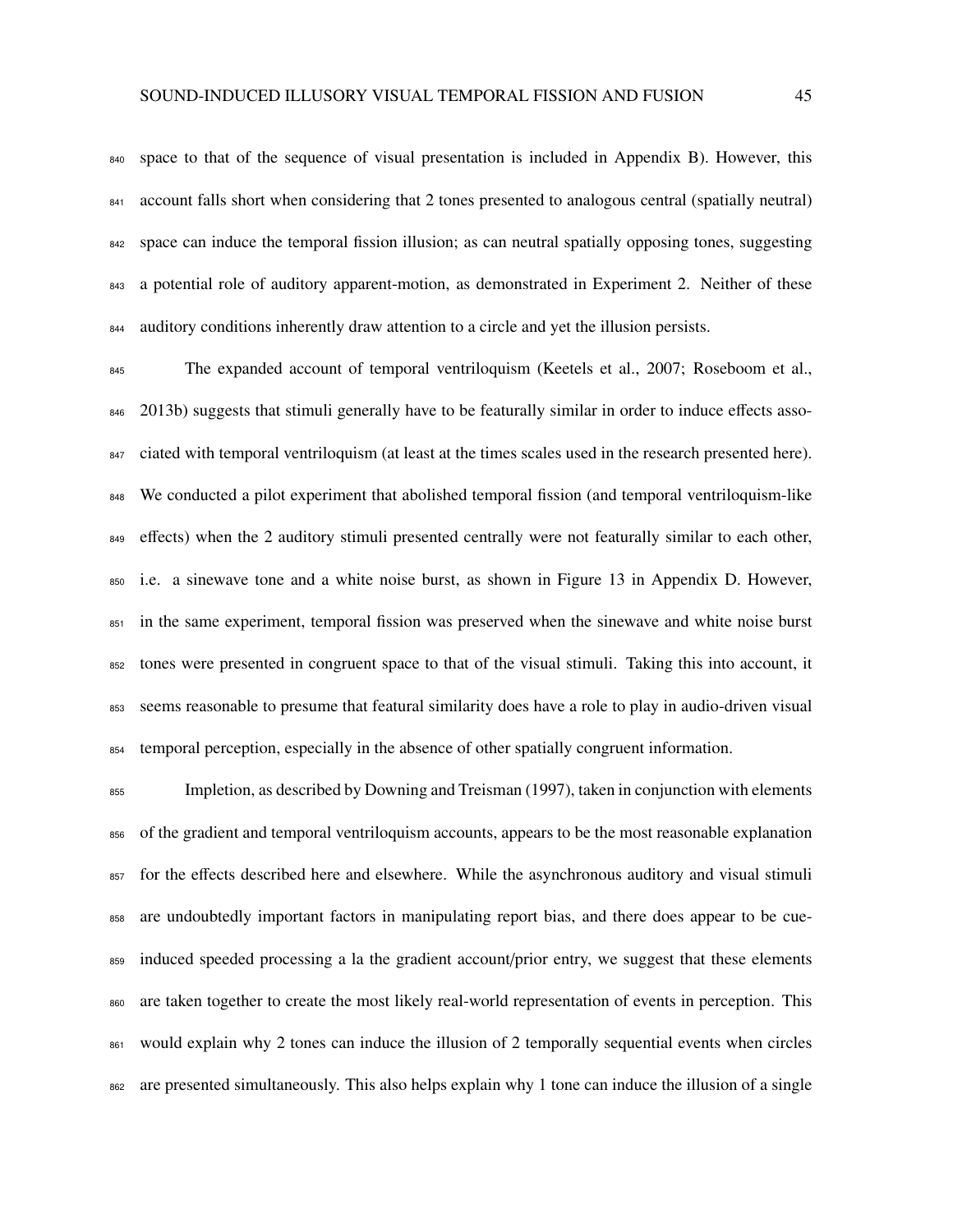temporal event when circles are sequentially presented. However, when auditory stimuli are spa- tially congruent to visual stimuli, prior entry evidence appears to carry greater weight than spatially incongruent stimuli when arriving at a perception of temporal events (as evidenced by spatial report biases in Experiment 1, and a considerably larger *BF* in Experiment 1 than 2 for spatially opposing tones induced temporal fission). When one considers the temporal fission illusion induced via 2 tones presented to analogous central (neutral) space, it becomes clear that, in an attempt to integrate audio-visual events, an average of sorts is arrived at. In the absence of spatially congruent audio-870 visual information, evidence is approximately equal for each circle being presented first; hence no

871 spatial bias in response is observed in this temporal fission effect.

 It would appear that audio-visual temporal perception uses a process that combines various sources of information such as relative spatial positioning, and indeed how many individual stimuli exist in a given time window. In support of this view are the results presented in Figure 12 in Ap-875 pendix C. Specifically, when comparing a single auditory tone before visual stimuli onset to a single 876 auditory tone after visual onset in the simultaneous visual presentation condition, an interesting pat-<sup>877</sup> tern emerges. The former condition results in the prior entry spatial report bias associated with the gradient account; however, despite no statistical difference in report bias favouring the actual presentation order of visual stimuli, the latter condition shows no *spatial* bias in reports opposing the actual presentation order of the visual stimuli. What this tells us is that the auditory tone pre-881 sented after visual onset (aside from clearly not being a prior entry effect) provides equal amounts of evidence for either circle being presented first (when illusory order is perceived). The tone is always perceived as being associated with the onset of the circle it shares analogous space with, but that perceived visual onset could conceivably be the circle being presented first, or second, in the visual stimuli sequence. In each scenario, the tone is perceived as the onset of the circle sharing the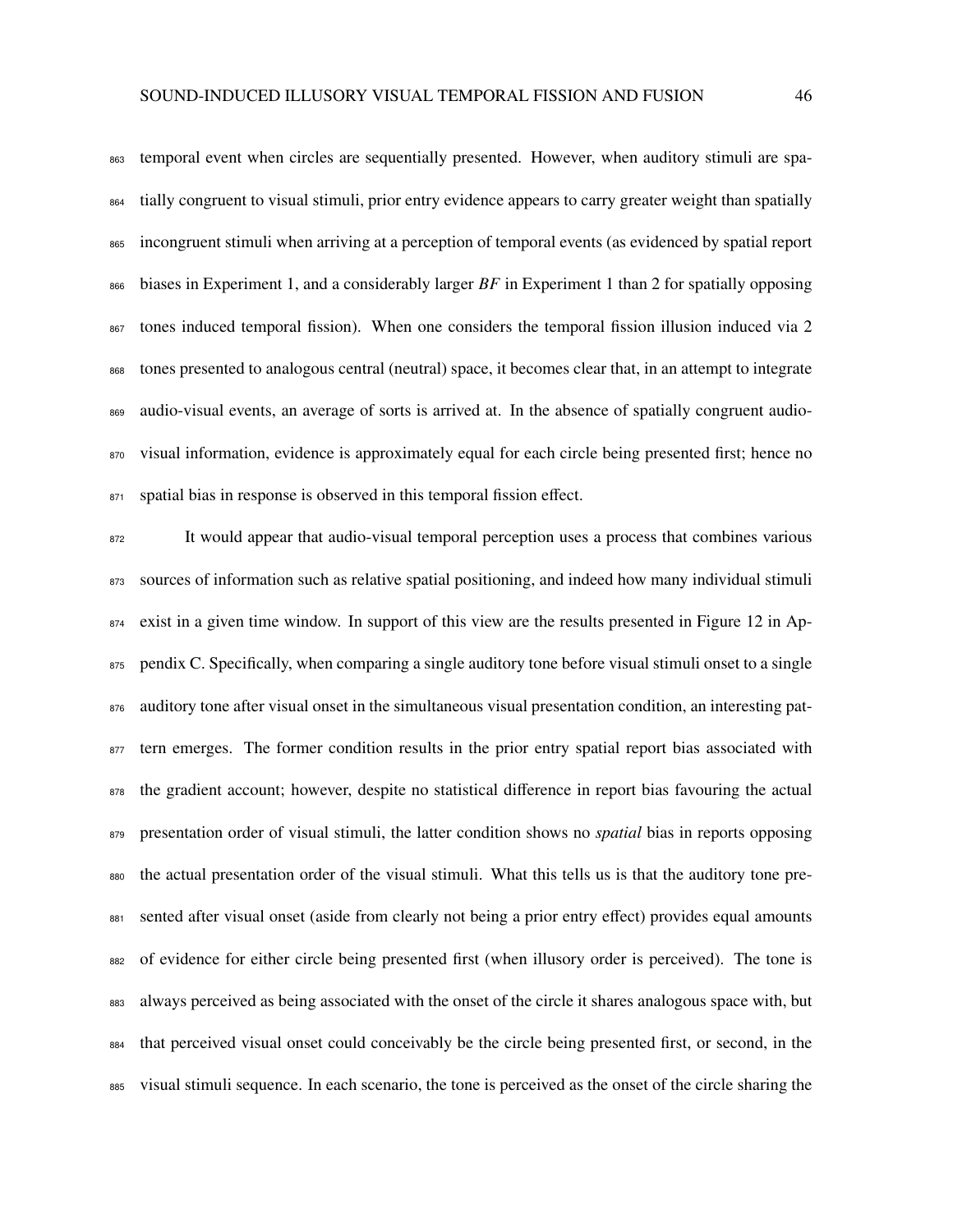analogous space, but there is no evidence (or put another way, there is equal evidence) afforded to the perceiver as to which order the circles are presented in the (illusory) sequence. This results in no spatial bias in the illusory temporal order being observed.

 As discussed previously, Körding et al. (2007) made a compelling case for Bayesian causal inference in multisensory perception. The model supports the idea that an 'ideal-observer' arrives at 891 an inferred estimate of a given scenario (in their example whether auditory and visual stimuli orig- inate from the same causal event) via the combination of the likelihood of a stimulus originating from a specific spatial location, and prior knowledge of similar scenarios informing what the real- world likelihood is of both stimuli (in an audio-visual localisation task) originating from the same 895 source, or different sources. Viewing the reported findings here through the lens of causal inference may help explain the observed effects (Körding et al., 2007). For example, temporal fission was 897 strongest when the auditory and visual stimuli shared analogous space (the spatially opposing tones temporal fission condition in Experiment 1). This form of temporal fission persisted even when the 899 auditory stimuli were featurally distinct from each other (see Experiment 4(ii)). As Körding et al. (2007) demonstrated, the spatial relationships between auditory and visual stimuli factor into the perception of where in space the stimuli are presented. It is conceivable that the spatial, temporal, and featural relationship between auditory and visual stimuli are factored in (via causal inference) when arriving at the perceptions reported here (Wallace et al., 2004; Shams et al., 2005; Shams & Beierholm, 2010; Sato et al., 2007; Roseboom et al., 2013b, 2013a). The sequential nature of the auditory stimuli in the temporal fission conditions likely provided increased likelihood, informed by prior knowledge, that the visual stimuli were also sequentially presented. Therefore, so long as par- ticipants perceived that auditory and visual stimuli shared analogous space – and in turn, increased likelihood of sharing the same source – we might assume a strong temporal fission illusion, regard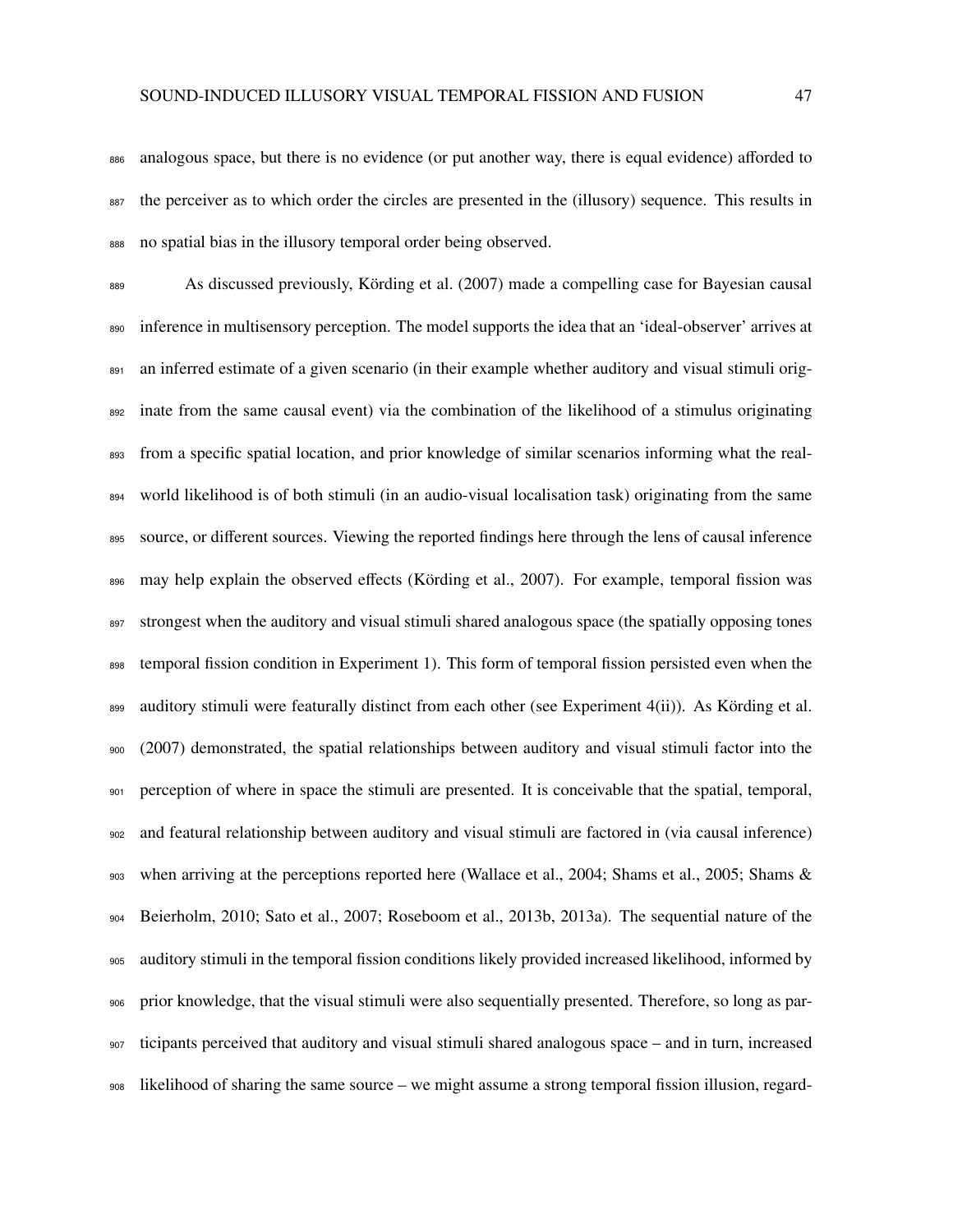less of how featurally similar the auditory stimuli were to each other. However, the weaker form of temporal fission (where the auditory and visual stimuli are not perceived to have shared analogous space) is consistent with the idea that there was reduced likelihood of the auditory and visual stimuli originating from the same source. Indeed, when the auditory stimuli were featurally distinct and did not share analogous space with the visual stimuli, temporal fission (and temporal ventriloquism-like effects) was completely abolished (see Figure 13 and associated statistics in Appendix D). This is consistent with the idea that not only was there weak evidence, or a low likelihood, of the auditory and visual stimuli sharing the same location but the featurally distinct auditory stimuli decreased the likelihood of them originating from the same source (Roseboom et al., 2013b, 2013a). Similarly, when a single tone prior to visual onset increased report of simultaneous visual presentation of cir- cles, causal inference could explain this as sufficiently ambiguous, or noisy, temporal evidence being introduced in combination with prior knowledge of single visual temporal events corresponding to 1 auditory stimulus. This would increase the likelihood that the visual stimuli were 1 temporal event (Rohe et al., 2019). Additionally, while not at statistically significant levels, simultaneity report bias increased consistent with only 1 tone being integrated with the visual stimuli when the tem- poral ventriloquism-like effects were abolished via 2 centrally presented featurally distinct auditory stimuli (see Figure 13), which is consistent with this Bayesian causal inference perspective.

 There is one final consideration when examining the reported results from the perspective of causal inference. The strong neutral spatially opposing tones temporal fission observed in the orthogonal design in Experiment 2 suggests a further step or process may be a factor in causal infer- ence. Namely, strong temporal fission is preserved despite the neutral spatially opposing auditory stimuli not sharing analogous space with the visual stimuli (although the fission illusion in Exper-931 iment 1 is stronger still as evidenced by differences in respective BFs, as mentioned previously).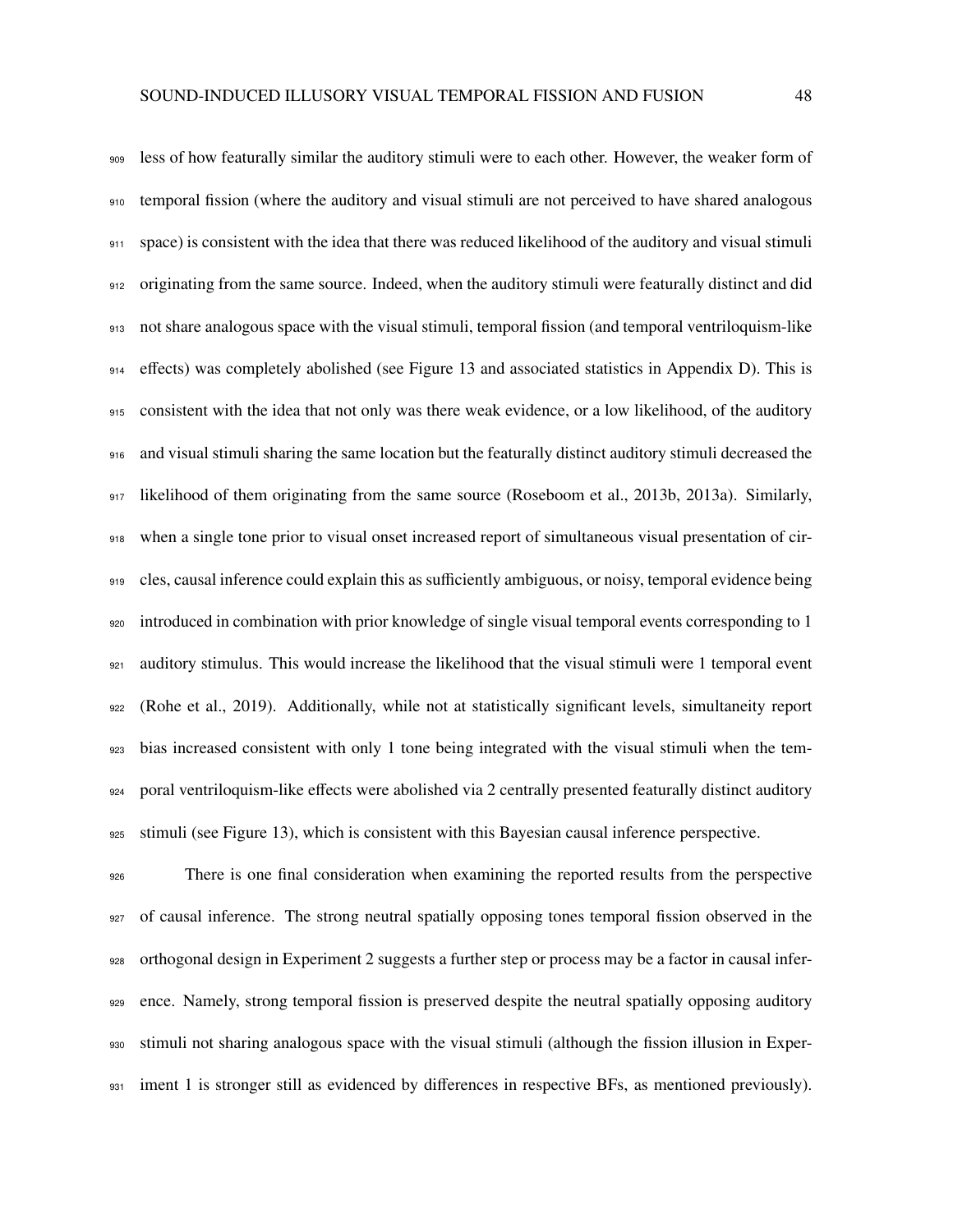932 The reason behind the preservation of the strength of the illusion compared to the weaker form of temporal fission may have something to do with auditory apparent motion. There is evidence to suggest that the perception of auditory and visual motion share, or partially share, neural substrates 935 (Berger & Ehrsson, 2016). It is conceivable that the presentation of a tone to one ear followed by the other would induce similar processes to that of auditory apparent motion. Should this be the case and shared visual motion neurons are activated it would provide more evidence of visual motion than via static auditory tones. This could explain why the strength of the temporal fission illusion persists despite not sharing analogous space with the visual stimuli.

 In conclusion, we propose an expanded, unifying account of impletion consistent with Bayesian causal inference. This account acts like an umbrella for the gradient account, tempo- ral ventriloquism, and impletion, with an emphasis placed on the most likely real-world events. It considers each factor with varying weightings given to various processes (e.g. where attention is focused/drawn, the number of stimuli in each modality, or where these stimuli are relative to each other in space), and builds an approximate perceptual representation of visual temporal events. For example, if auditory and visual stimuli are perceived to have originated from the same location and subsequently the same source (which is likely the case in the strongest temporal fission illu- sion in Experiment 1) greater weight is given to this spatial relationship than when auditory stimuli are less likely to be deemed as originating from the same location and the same source as the vi- sual stimuli (which is likely the case in the weaker temporal fission illusion) (Rohe & Noppeney, 2015). Additionally, featural similarity of auditory stimuli is especially important in the absence of spatial congruency. As demonstrated in Experiment 4(ii) spatial congruency trumps the distinct featural differences in the spatially opposing tones temporal fission illusion. However, when spa-tial congruency with visual stimuli is absent the temporal fission illusion is abolished via featurally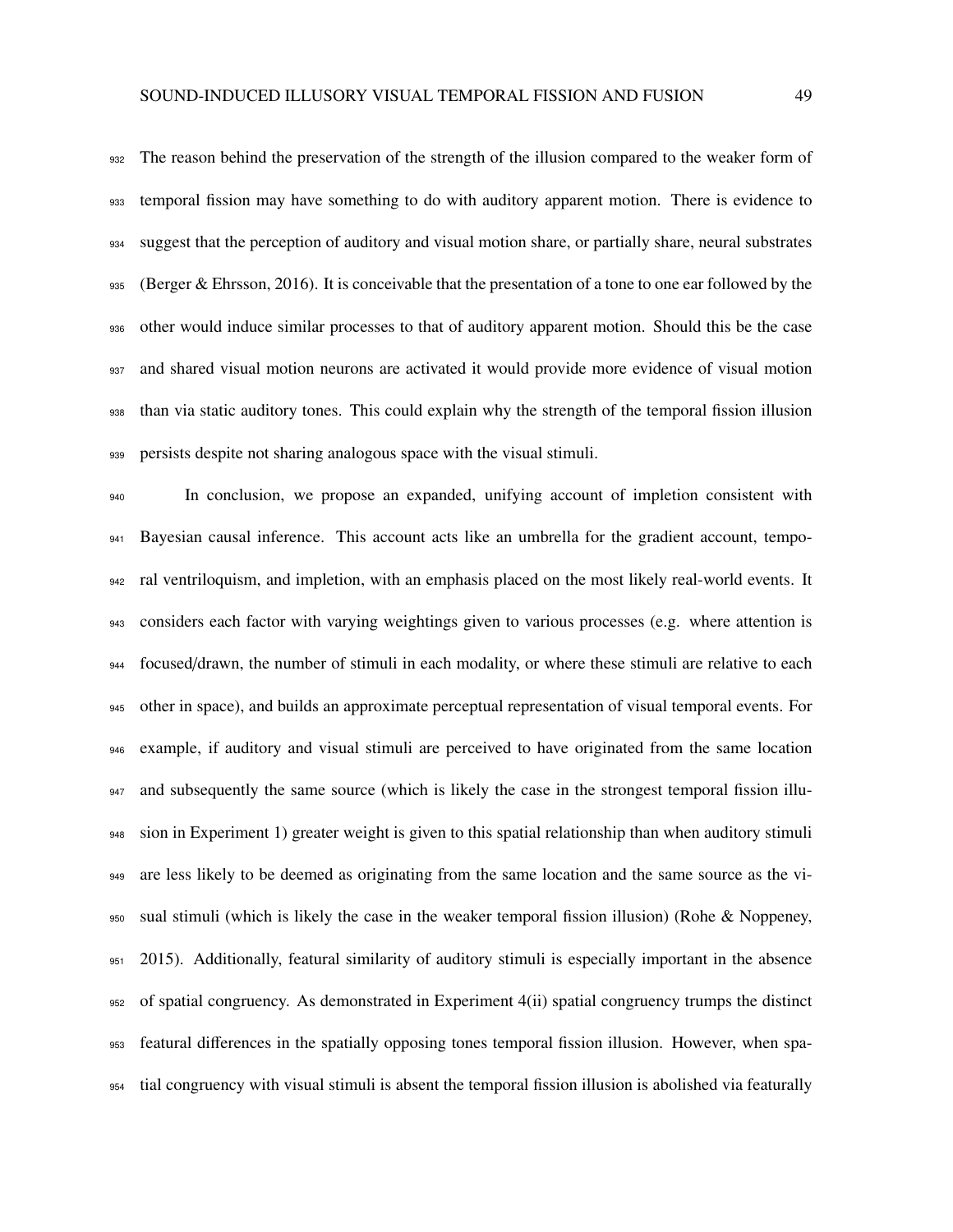distinct tones. Taken together this suggests that the spatial relationship between the auditory and visual stimuli carries more weight than auditory featural similarity when the stimuli share space. However, when the spatial relationship between auditory and visual stimuli is more ambiguous, fea- tural similarity of auditory stimuli is given greater weighting. Similarly to Roseboom et al. (2013a) we suggest that these processes are in line with Bayesian causal inference, where prior knowledge about the world influences integration and segregation, and that featural similarity of sitmuli plays 961 an important role.

 Future research should consider the relative weights spatially congruent and featurally similar stimuli have (as well as examining what role motion and apparent motion play) in the visual tempo- ral perception discussed here. In addition to this, the effects described and the proposed expansion of the impletion account would benefit from investigation through the lens of Bayesian inference. Finally, we suggest that variations of the paradigms (and associated effects) reported here be consid- ered for utilisation as part of sensory testing when measuring typical audio-visual integration, such as in cases of cochlear implantation.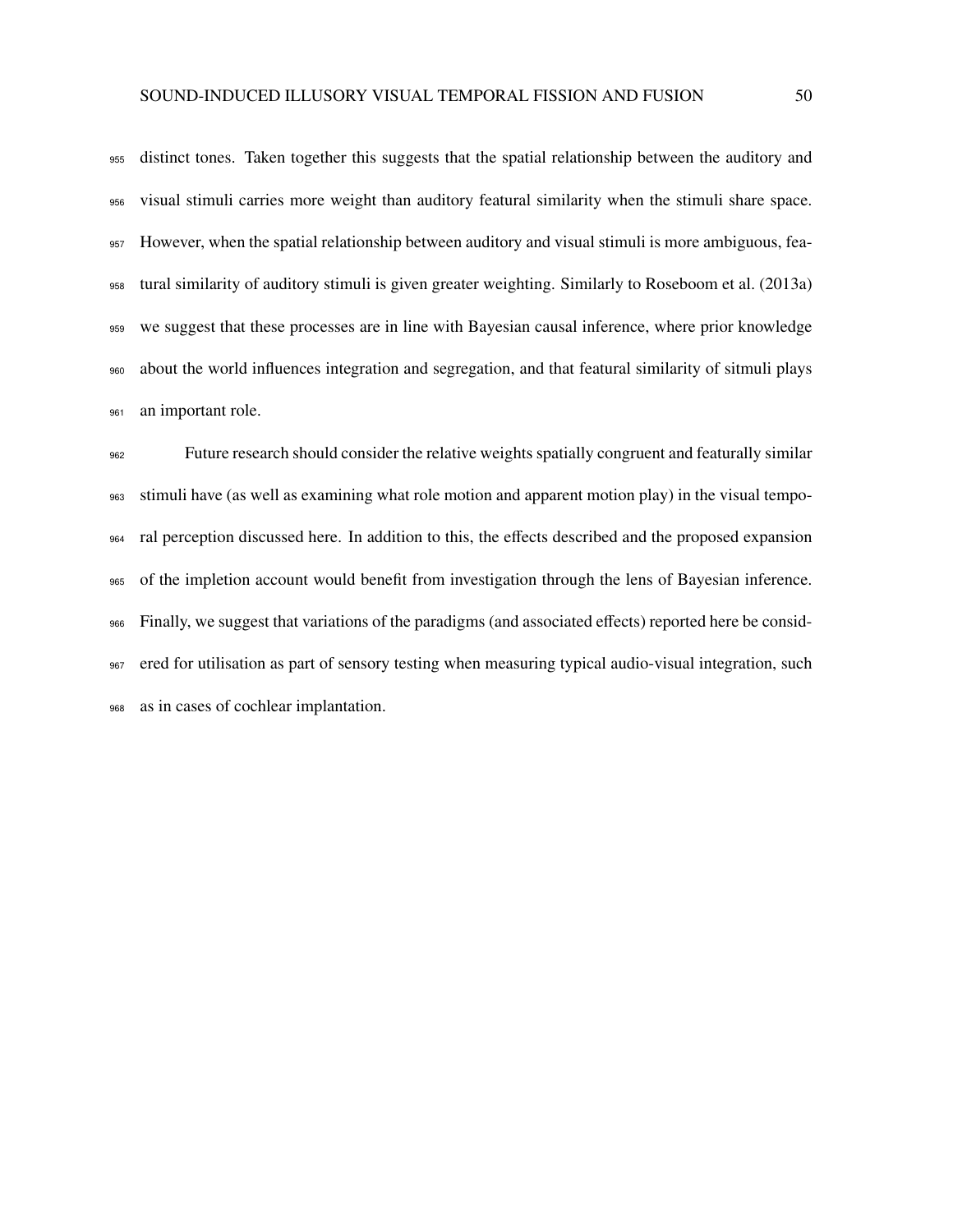#### References

- Andersen, T. S., Tiippana, K., & Sams, M. (2004). Factors influencing audiovisual fission and fusion illusions. *Cognitive Brain Research*, *21*, 301–308.
- Beierholm, U. R., Quartz, S. R., & Shams, L. (2009). Bayesian priors are encoded independently from likelihoods in human multisensory perception. *Journal of vision*, *9*(5), 23–23.
- Berger, C. C., & Ehrsson, H. H. (2016). Auditory motion elicits a visual motion aftereffect. *Frontiers in Neuroscience*, *10*, 559.
- Boyce, W. P. (2018). *Egghatch a function for easy pattern addition in ggplot2 bar plots.* Retrieved
- 2018-11-11, from https://hubrishubrishubris.wordpress.com/2018/01/12/egghatch-a -function-for-easy-pattern-addition-in-ggplot2-bar-plots/
- Burr, D., Banks, M. S., & Morrone, M. C. (2009). Auditory dominance over vision in the perception of interval duration. *Experimental Brain Research*, *198*, 49–57.
- Downing, P. E., & Treisman, A. M. (1997). The line–motion illusion: Attention or impletion? *Journal of Experimental Psychology: Human Perception and Performance*, *23*, 768–779.
- Eagleman, D. M., & Sejnowski, T. J. (2003). The line-motion illusion can be reversed by motion signals after the line disappears. *Perception*, *32*, 963–968.
- Faul, F., Erdfelder, E., Lang, A.-G., & Buchner, A. (2007, May 01). G\*power 3: A flexible statis-
- tical power analysis program for the social, behavioral, and biomedical sciences. *Behavior Re-*
- *search Methods*, *39*(2), 175–191. Retrieved from https://doi.org/10.3758/BF03193146 doi: 988 10.3758/BF03193146
- 989 Freeman, E., & Driver, J. (2008). Direction of visual apparent motion driven solely by timing of a static sound. *Current biology*, *18*, 1262–1266.
- Fuller, S., & Carrasco, M. (2009). Perceptual consequences of visual performance fields: The case of the line motion illusion. *Journal of vision*, *9*(4), 13–13.
- Getzmann, S. (2007). The effect of brief auditory stimuli on visual apparent motion. *Perception*, *36*, 1089.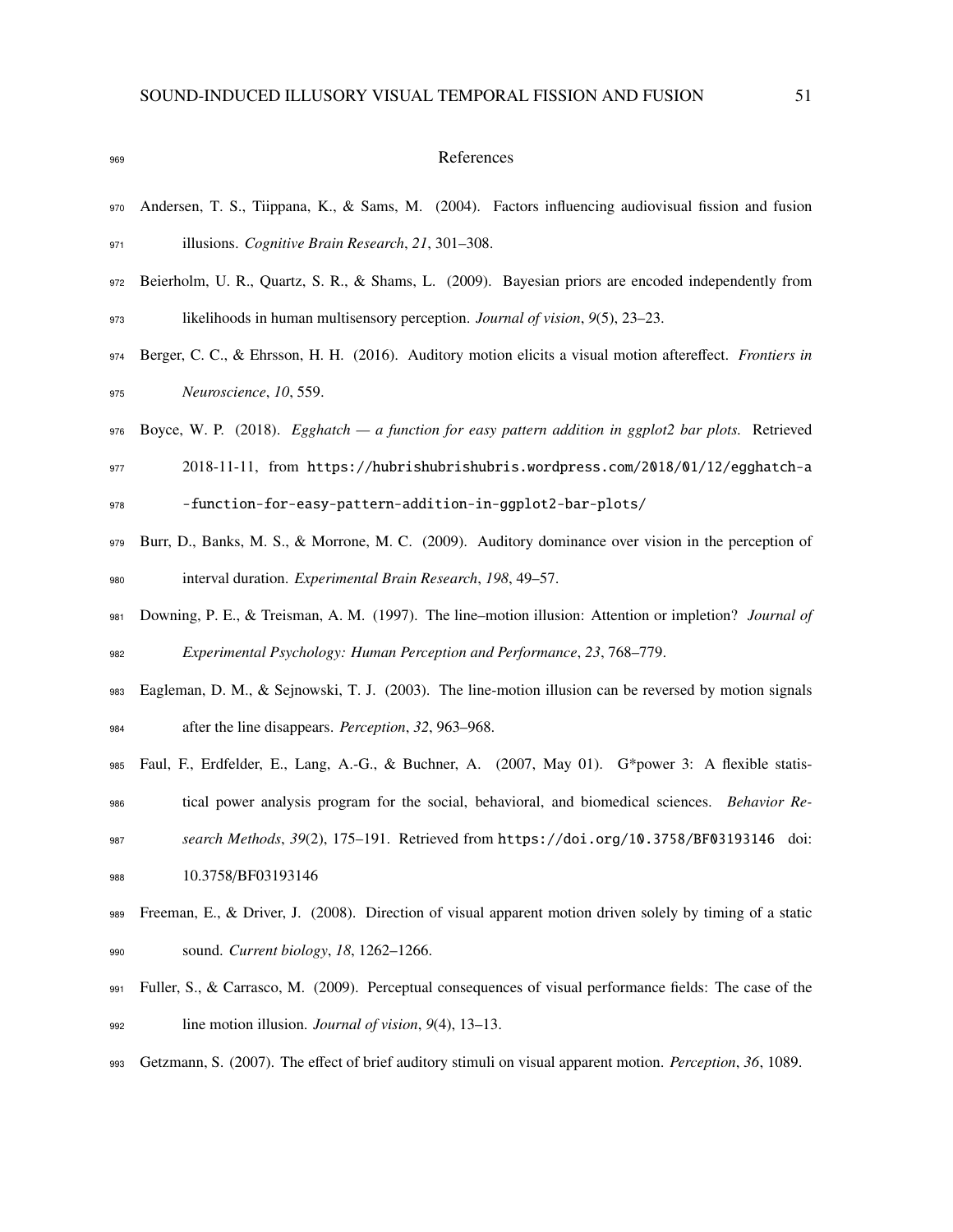- Greenhouse, S. W., & Geisser, S. (1959). On methods in the analysis of profile data. *Psychometrika*, *24*(2), 95–112.
- Hidaka, S., Manaka, Y., Teramoto, W., Sugita, Y., Miyauchi, R., Gyoba, J., . . . Iwaya, Y. (2009). The alternation of sound location induces visual motion perception of a static object. *PLoS One*, *4: e8188*,
- doi: 10.1371/journal.pone.0008188.
- Hikosaka, O., Miyauchi, S., & Shimojo, S. (1993a). Focal visual attention produces illusory temporal order and motion sensation. *Vision research*, *33*, 1219–1240.
- Hikosaka, O., Miyauchi, S., & Shimojo, S. (1993b). Voluntary and stimulus-induced attention detected as motion sensation. *Perception*, *22*, 517–526.
- Jeffreys, H. (1961). *Theory of probability*. Oxford: Clarendon Press.
- Kafaligonul, H., & Stoner, G. R. (2010). Auditory modulation of visual apparent motion with short spatial and temporal intervals. *Journal of vision*, *10*(12), 31–31.
- Kafaligonul, H., & Stoner, G. R. (2012). Static sound timing alters sensitivity to low-level visual motion. *Journal of vision*, *12*(11), 2–2.
- Keetels, M., Stekelenburg, J., & Vroomen, J. (2007). Auditory grouping occurs prior to intersensory pairing: evidence from temporal ventriloquism. *Experimental Brain Research*, *180*, 449-456.
- Klimova, M., Nishida, S., & Roseboom, W. (2017). Grouping by feature of cross-modal flankers in temporal ventriloquism. *Scientific reports*, *7*(1), 7615.
- Körding, K. P., Beierholm, U., Ma, W. J., Quartz, S., Tenenbaum, J. B., & Shams, L. (2007). Causal inference in multisensory perception. *PLoS one*, *2*(9), e943.
- Lee, M. D., & Wagenmakers, E.-J. (2013). *Bayesian cognitive modeling: A practical course*. Cambridge University Press.
- Lu, C.-H., & Proctor, R. W. (1995). The influence of irrelevant location information on performance: A review of the simon and spatial stroop effects. *Psychonomic Bulletin and Review*, *2*, 174-174.
- Ly, A., Etz, A., Marsman, M., & Wagenmakers, E.-J. (2017). Replication bayes factors from evidence updating. *Behavior research methods*, 1–11.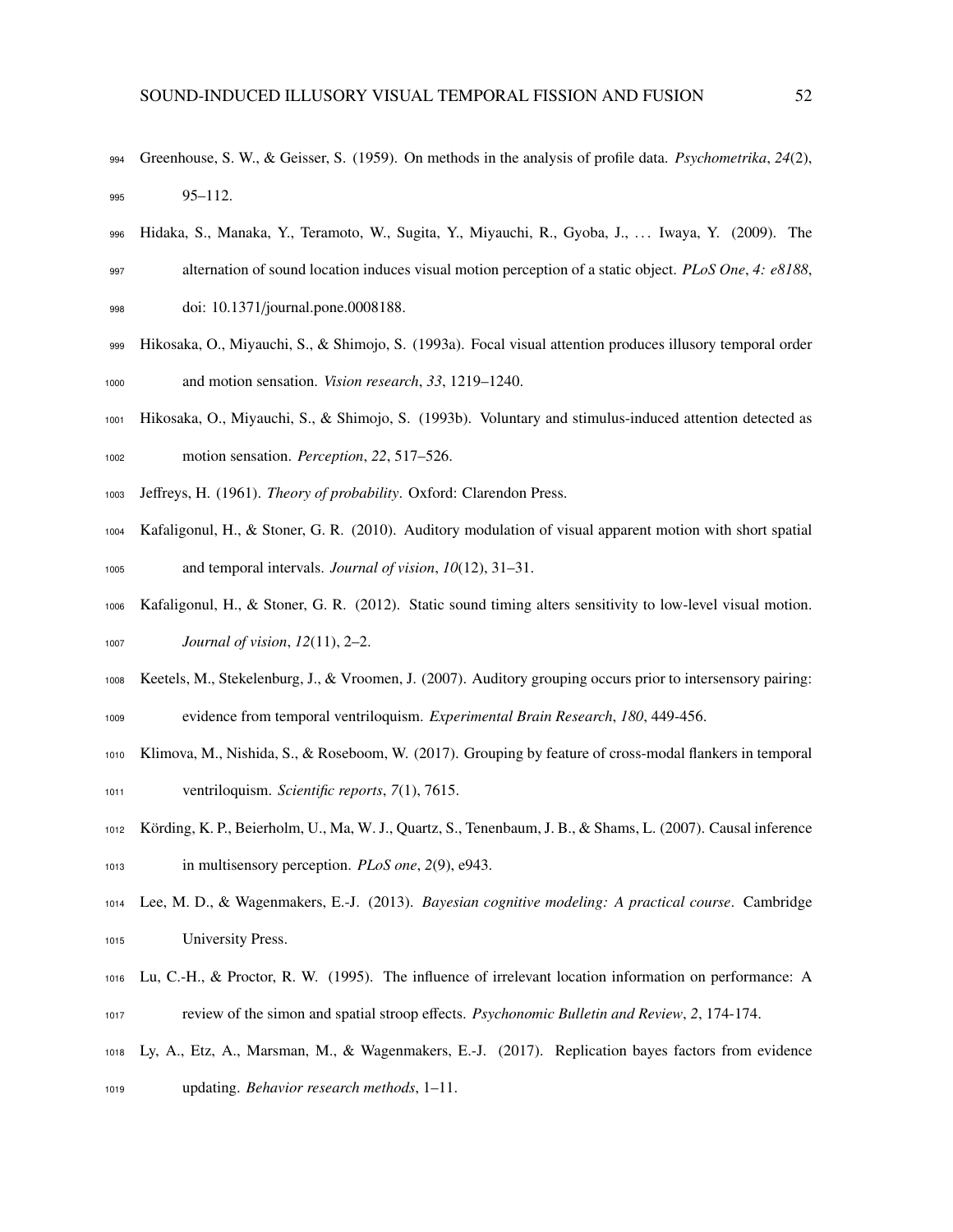- Mateeff, S., Hohnsbein, J., & Noack, T. (1985). Dynamic visual capture: apparent auditory motion induced by a moving visual target. *Perception*, *14*, 721–727.
- Morein-Zamir, S., Soto-Faraco, S., & Kingstone, A. (2003). Auditory capture of vision: examining temporal ventriloquism. *Cognitive Brain Research*, *17*, 154-163.
- R Development Core Team. (2008). R: A language and environment for statistical computing [Computer software manual]. Vienna, Austria. Retrieved from http://www.R-project.org (ISBN 3-900051- 07-0)
- Radeau, M., & Bertelson, P. (1987). Auditory-visual interaction and the timing of inputs. *Psychological Research*, *49*, 17–22.
- Rohe, T., Ehlis, A.-C., & Noppeney, U. (2019). The neural dynamics of hierarchical bayesian causal inference in multisensory perception. *Nature communications*, *10*(1), 1907.
- Rohe, T., & Noppeney, U. (2015). Cortical hierarchies perform bayesian causal inference in multisensory perception. *PLoS Biology*, *13*(2), e1002073.
- Roseboom, W., Kawabe, T., & Nishida, S. Y. (2013a). The cross-modal double flash illusion depends on featural similarity between cross-modal inducers. *Scientific reports*, *3*, 1–5.
- Roseboom, W., Kawabe, T., & Nishida, S. Y. (2013b). Direction of visual apparent motion driven by perceptual organization of cross-modal signals. *Journal of Vision*, *13*, 1–13.
- Rouder, J., Speckman, P., Sun, D., Morey, R., & Iverson, G. (2009). Bayesian t tests for accepting and rejecting the null hypothesis. *Psychonomic bulletin and review*, *16(2)*, 225-237.
- RStudio Team. (2015). Rstudio: Integrated development environment for r [Computer software manual].
- Boston, MA. Retrieved from http://www.rstudio.com/
- Santangelo, V., & Spence, C. (2008). Crossmodal attentional capture in an unspeeded simultaneity judgement task. *Visual Cognition*, *16*(2-3), 155–165.
- Sato, Y., Toyoizumi, T., & Aihara, K. (2007). Bayesian inference explains perception of unity and ven- triloquism aftereffect: identification of common sources of audiovisual stimuli. *Neural computation*, *19*(12), 3335–3355.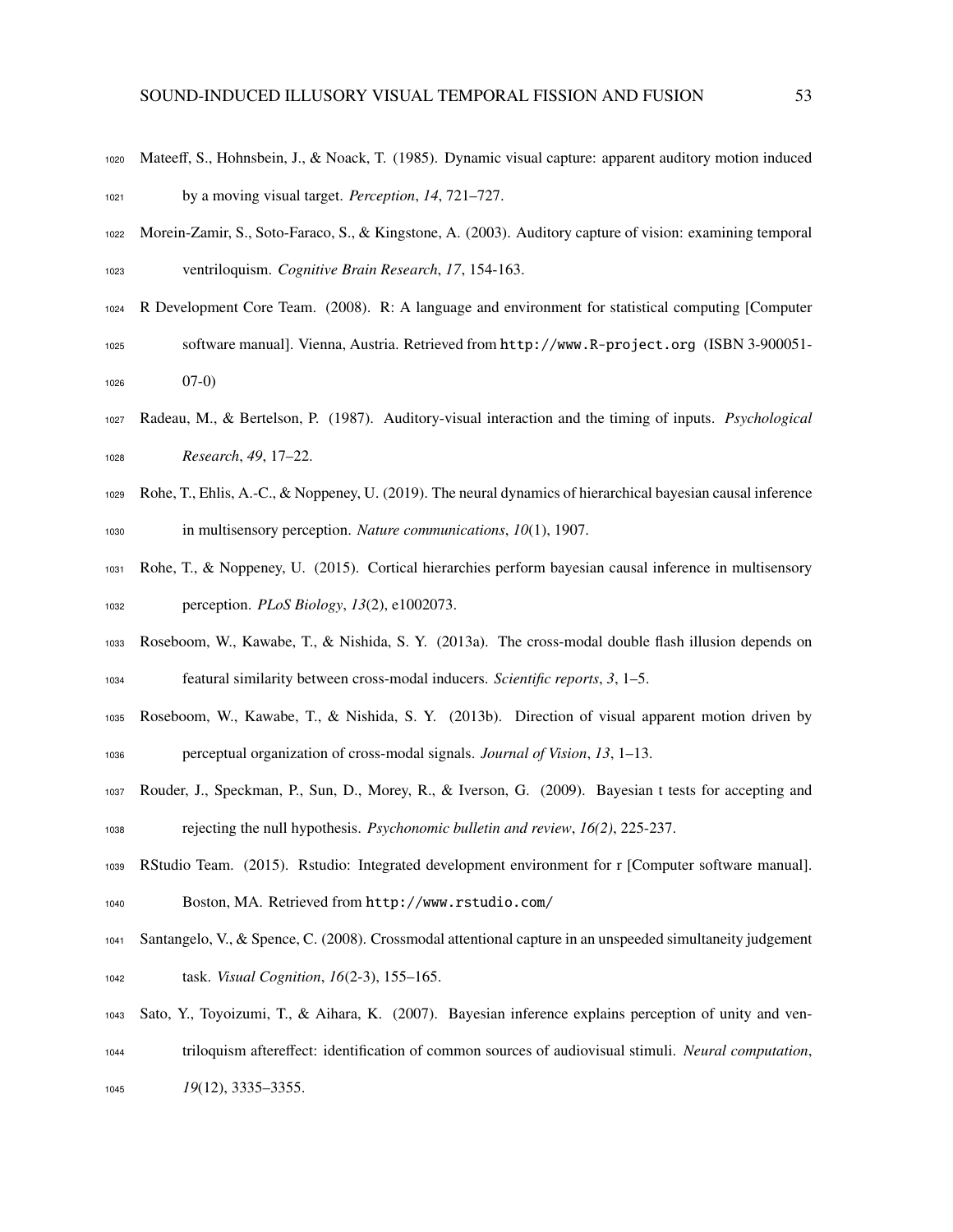- Schmidt, W. C. (2000). Endogenous attention and illusory line motion reexamined. *Journal of Experimental Psychology: Human Perception and Performance*, *26*(3), 980.
- Schmidt, W. C., Fisher, B. D., & Pylshyn, Z. W. (1998). Multiple-location access in vision: Evidence from illusory line motion. *Journal of Experimental Psychology: Human Perception and Performance*, *24*(2), 505.
- Schmidt, W. C., & Klein, R. M. (1997). A spatial gradient of acceleration and temporal extension underlies three illusions of motion. *Perception*, *26*(7), 857–874.
- Schneider, K. A., & Bavelier, D. (2003). Components of visual prior entry. *Cognitive psychology*, *47(4)*, 333-366.
- Shams, L., & Beierholm, U. R. (2010). Causal inference in perception. *Trends in cognitive sciences*, *14*(9), 425–432.
- Shams, L., Kamitani, Y., & Shimojo, S. (2002). Visual illusion induced by sound. *Cognitive Brain Research*, *14*, 147-152.
- Shams, L., Ma, W. J., & Beierholm, U. (2005). Sound-induced flash illusion as an optimal percept. *Neurore-port*, *16*(17), 1923–1927.
- Shimojo, S., Miyauchi, S., & Hikosaka, O. (1997). Visual motion sensation yielded by non-visually driven attention. *Vision Research*, *37*, 1575–1580.
- Spence, C. (2015). Cross-modal perceptual organization. In J. Wagemans (Ed.), *The Oxford handbook of perceptual organization* (pp. 649–664).
- Spence, C., & Parise, C. (2010). Prior-entry: A review. *Consciousness and cognition*, *19(1)*, 364-379.
- Spence, C., Sanabria, D., & Soto-Faraco, S. (2007). Intersensory Gestalten and crossmodal scene perception.
- In K. Noguchi (Ed.), *Psychology of beauty and kansei: New horizons of gestalt perception* (pp. 519–
- 579). Fuzanbo International, Tokyo.
- Spence, C., Shore, D. I., & Klein, R. M. (2001). Multisensory prior entry. *Journal of Experimental Psychol-ogy*, *130(4)*, 799-831.
- Teramoto, W., Hidaka, S., Sugita, Y., Sakamoto, S., Gyoba, J., Iwaya, Y., & Suzuki, Y. (2012). Sounds can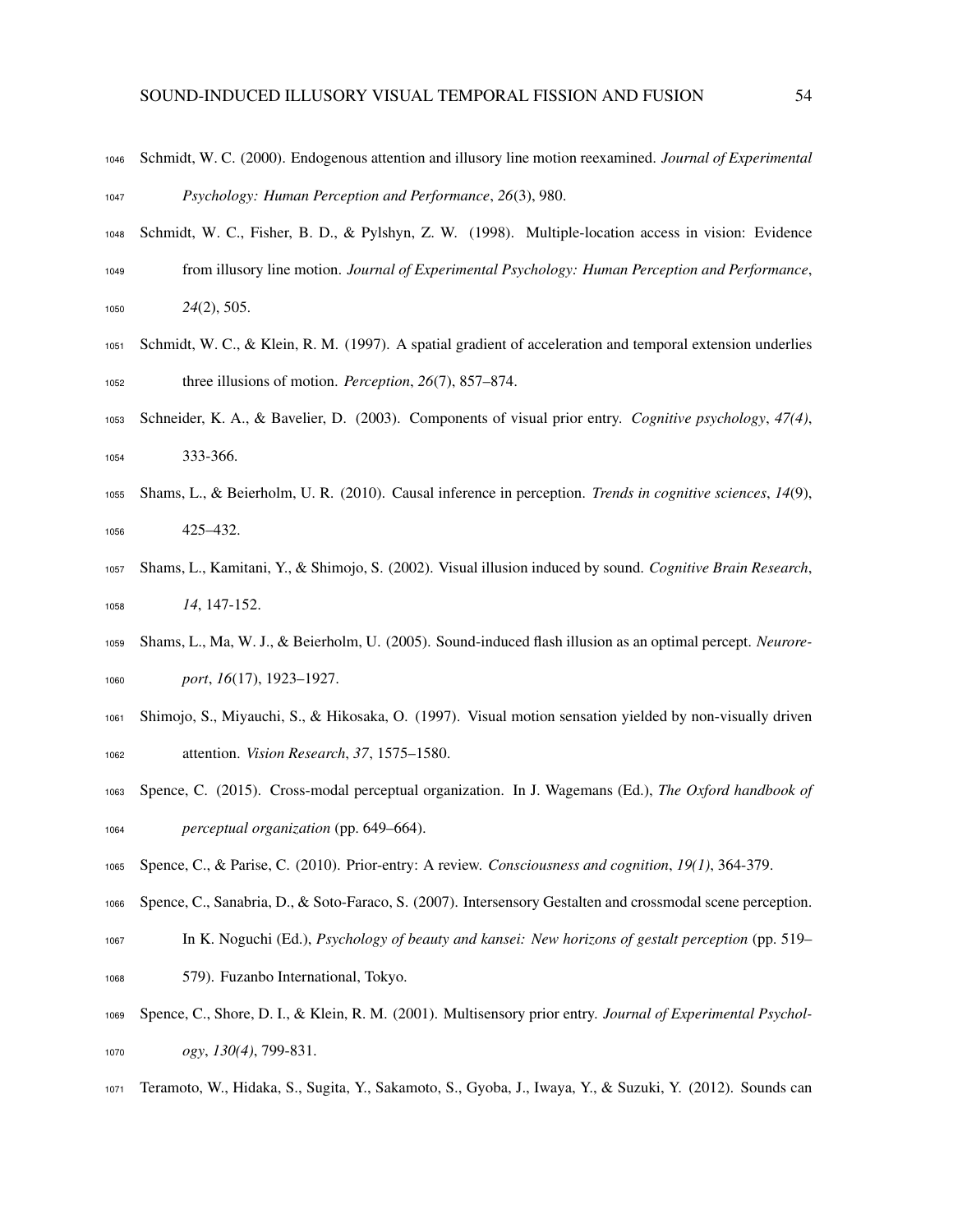| 1072 | alter the perceived direction of a moving visual object. Journal of Vision, $12$ , $1-12$ .                     |
|------|-----------------------------------------------------------------------------------------------------------------|
| 1073 | Teramoto, W., Manaka, Y., Hidaka, S., Sugita, Y., Miyauchi, R., Sakamoto, S.,  Suzuki, Y. (2010). Visual        |
| 1074 | motion perception induced by sounds in vertical plane. Neuroscience Letters, 479(3), 221–225.                   |
| 1075 | Tse, P., Cavanagh, P., & Nakayama, K. (1998). The role of parsing in high-level motion processing. <i>High-</i> |
| 1076 | level motion processing: Computational, neurobiological, and psychophysical perspectives, 249–266.              |
| 1077 | Ursino, M., Crisafulli, A., di Pellegrino, G., Magosso, E., & Cuppini, C. (2017). Development of a bayesian     |
| 1078 | estimator for audio-visual integration: A neurocomputational study. Frontiers in computational neu-             |
| 1079 | roscience, 11, 89.                                                                                              |
| 1080 | Van der Burg, E., Olivers, C. N. L., Bronkhorst, A. W., & Theeuwes, J. (2008). Audiovisual events capture       |
| 1081 | attention: Evidence from temporal order judgments. Journal of Vision, 8(5), 1-10.                               |
| 1082 | Vroomen, J., & de Gelder, B. (2004). Temporal ventriloquism: Sound modulates the flash-lag effect. Journal      |
| 1083 | of Experimental Psychology, 30, 513-518.                                                                        |
| 1084 | Wallace, M. T., Roberson, G., Hairston, W. D., Stein, B. E., Vaughan, J. W., & Schirillo, J. A. (2004).         |
| 1085 | Unifying multisensory signals across time and space. Experimental Brain Research, 158(2), 252–                  |
| 1086 | 258.                                                                                                            |
| 1087 | Wickham, H. (2009). ggplot2: Elegant graphics for data analysis. Springer-Verlag New York. Retrieved            |
| 1088 | from http://ggplot2.org                                                                                         |
|      |                                                                                                                 |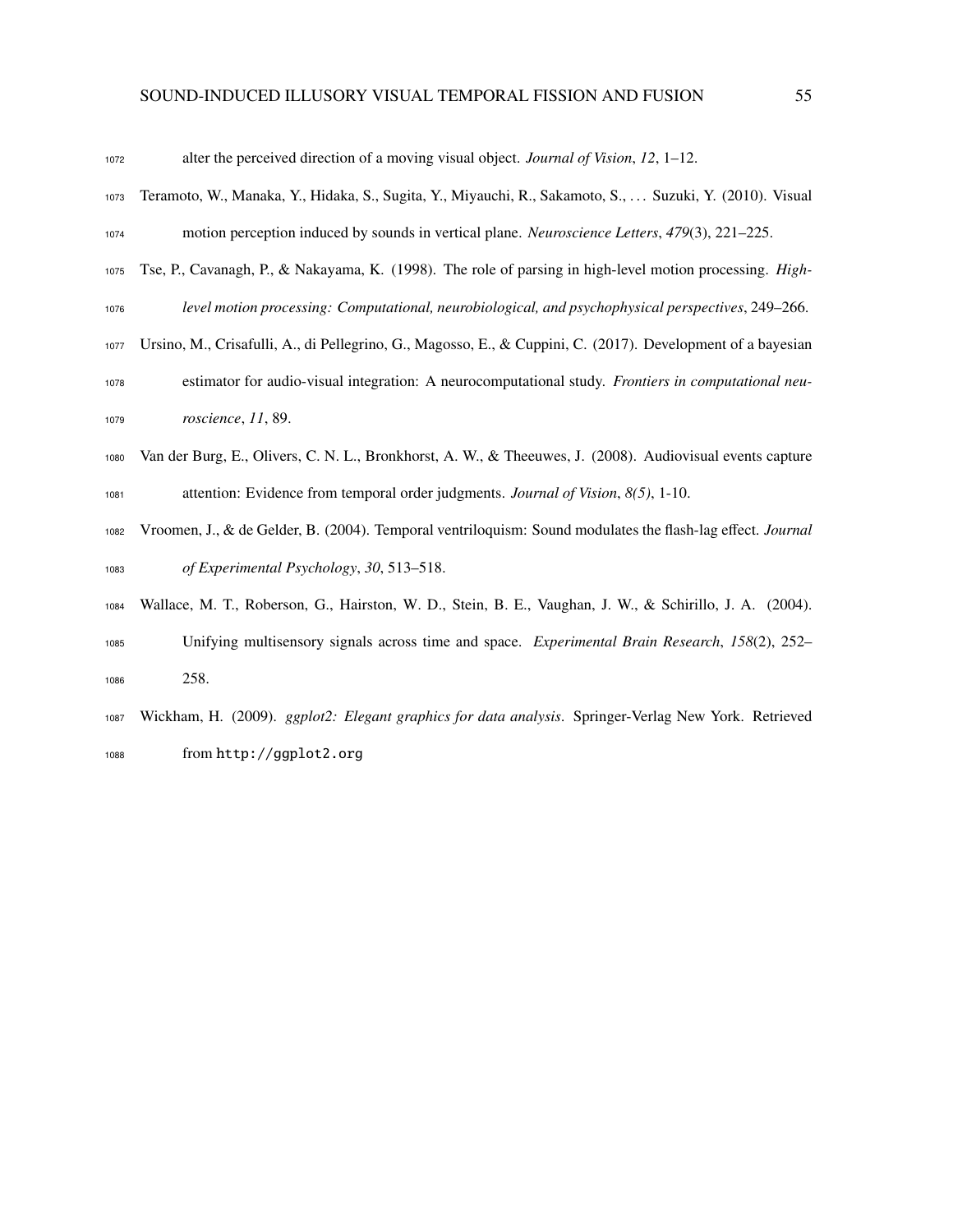## **Acknowledgements**

 The authors would like to thank Annabel Field, Nadine Garland, Nikolaos Kostis, and Bonita Fung for their help with data collection. The authors would also like to thank Davide Ricco for his assistance with CRT measurements. Finally, we would like to thank Lord Dominique Makowski and Arkady Zgonnikov for feedback on the text, and Nadine Garland for proofreading the manuscript.

#### **Appendix A**

Experiment 3

#### Methods

**Participants.** Twenty-five participants, 10 male and 15 female (mean age 22.2yrs, SD=2.84), with normal or corrected-to-normal vision, and self-reported normal hearing partici- pated. All were students from Swansea University. All participants were naïve to the purposes of the study. Ethical approval was received from the Department of Psychology Ethics Committee for this research.

 An a priori power analysis was applied using the data collected in Experiment 1. An identical 1103 condition to that used in this design displayed an effect size of  $d = 1.66$  when comparing differences in the means of report bias corresponding to the actual presentation order of visual stimuli between 1105 1 central tone and baseline (no tones) in the collapsed sequential visual conditions  $(t(26) = 6.08$ ,  $p < .001$ ,  $d = 1.66$ ,  $SE = 0.03$ , where  $BF = 9393.87$  which provides extreme evidence indicating the presence of a temporal fusion illusion – – see the Results section in Experiment 1 for notes on how the *BF* was computed). This condition was first used in Experiment 1 and existed explicitly to detect whether temporal fusion was present, and is therefore one of the most important effects under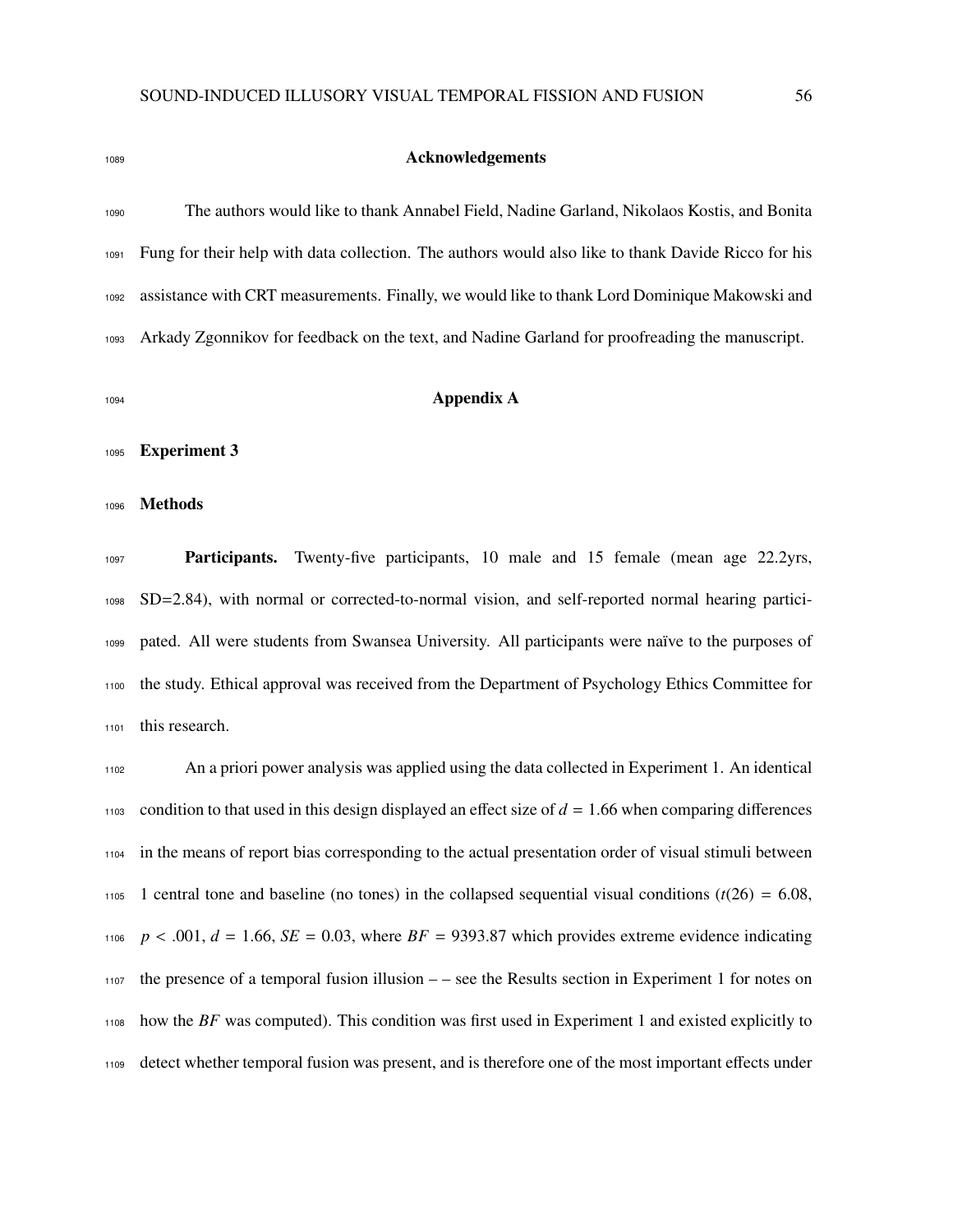1110 consideration. Using GPower (Faul et al., 2007) with 95% power and  $\alpha = .001$  (consistent with the reported p-value from Experiment 1) in a difference between two dependent means (matched pairs) power analysis, the recommended sample size was 22 for an actual power estimate of 95.12%. The sample size used here was deliberately larger due to concerns about baseline performance as outlined in Experiment 1.

**Apparatus.** The apparatus used was the same as Experiment 1.

**Stimuli and Procedure.** The stimuli and procedure was the same as Experiment 1 with the exception that there were only two response options in an SJ design; sequential presentation of circles (either left or right circle first); and simultaneous presentation of circles. The buttons on the response box were oriented vertically to remove axis congruency with all audio and all visual stimuli and the buttons representing each choice were counter-balanced. The lack of a central button ensured that there was no mapping to central space in the centrally presented auditory conditions.

## Results

 Application of consistent exclusion criteria (50% threshold instead of 34% threshold here for report bias of interest due to binary response options) resulted in the removal of nine participants. These participants summed with the removal of trials that were below or above the RT criteria saw the total removal of 7018 observations (37.43% of trials) from Experiment 3. The stimuli categories are the same as those listed in Tables 2 and 3.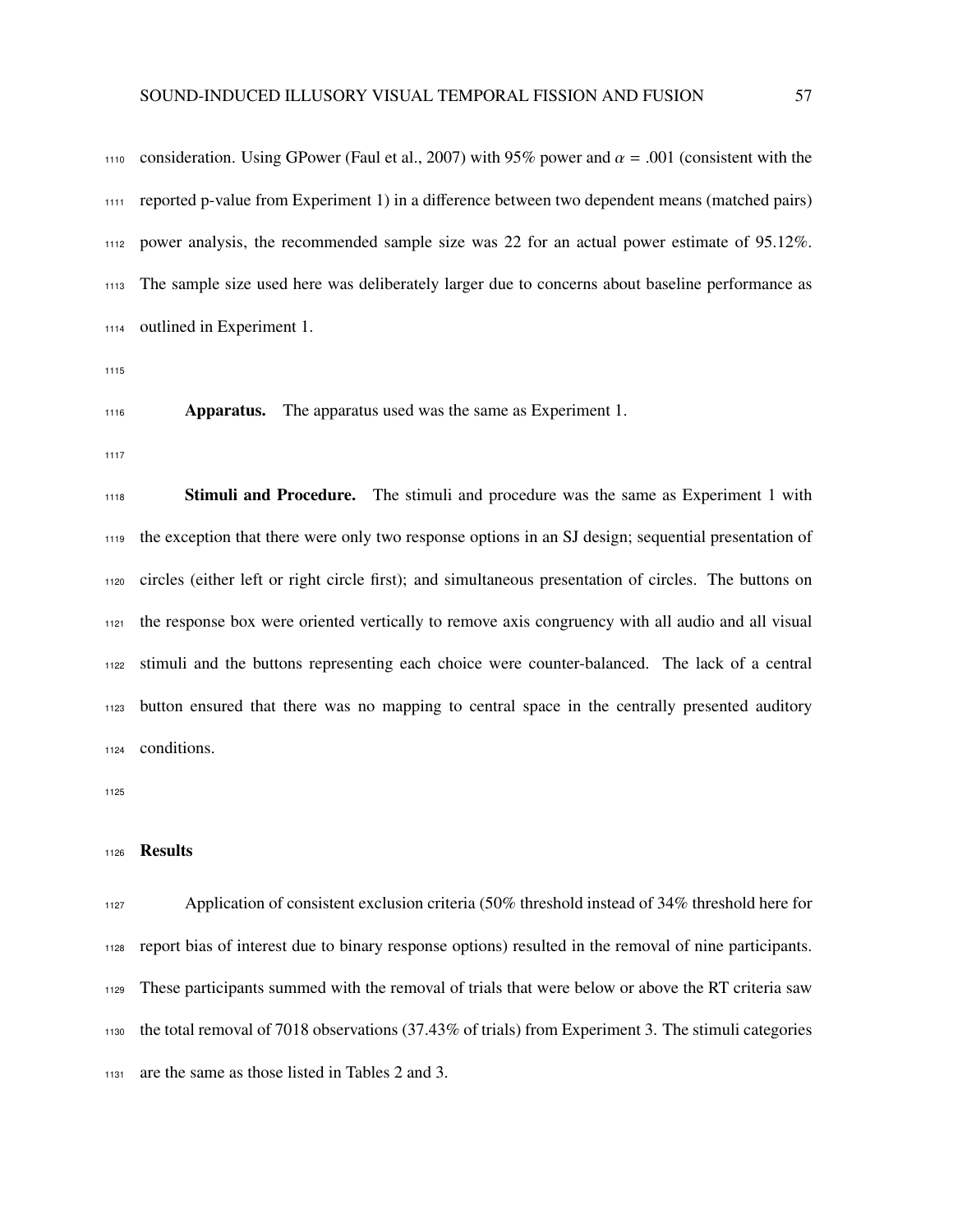

*Figure 8*. Experiment 3 report probability: The 3 visual conditions are labelled at the top of the grid horizontally. The leftmost column denotes sequential presentation of circles, where the first circle was presented to the left of fixation. The rightmost column denotes sequential presentation of circles, where the first circle was presented to the right of fixation. The central column denotes simultaneous presentation of circles, where a circle was presented to both the left and the right of fixation simultaneously. The 5 auditory conditions are labelled vertically on the rightmost edge of the grid, denoting (from top-to-bottom) the presentation of: 2 tones in analogous central space; a tone presented to the left ear followed by a tone presented to the right ear; no tones; a tone presented to the right ear followed by a tone presented to the left ear; 1 tone in analogous central space respectively. Error bars are bootstrapped within-subject 95% confidence intervals. Reports are labelled on the x-axis with reports corresponding to the presentation category of visual stimuli (simultaneous vs sequential presentation) highlighted with vertical hatching.

<sup>1132</sup> The same transformation was applied to the data for null hypothesis testing as used in Ex-

<sup>1133</sup> periment 1 and 2. The same approach was used when calculating the *BF* as Experiments 1 and 2.

<sup>1134</sup> We also created subgroups of the data in a similar fashion to those in Experiment 1 for purposes of

<sup>1135</sup> analysis.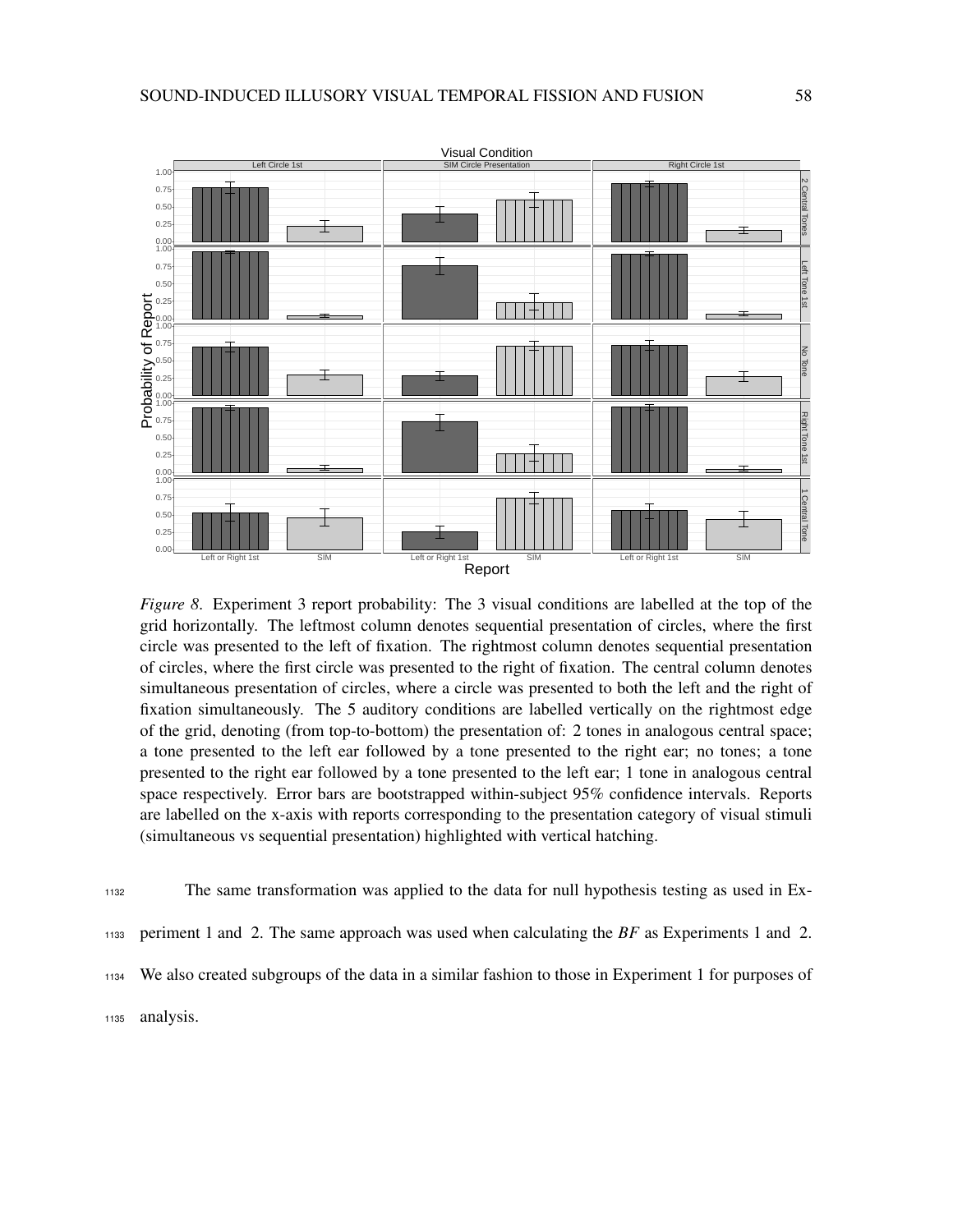#### <sup>1136</sup> Analysis of Report Bias Corresponding to Presentation Category of Visual Stimuli. We

<sup>1137</sup> examined whether there was report bias indicative of the classic temporal fission effect. We con- $_{1138}$  ducted a 1 (visual condition: simultaneous visual condition)  $\times$  2 (auditory condition: collapsed <sup>1139</sup> spatially opposing tones vs. no tone) repeated measures ANOVA on simultaneity report bias.

1140 There was a significant main effect of auditory condition,  $F(1, 15) = 62.33$ ,  $MSE = 0.038$ ,

<sup>1141</sup>  $p < .001$ ,  $\eta_G^2 = .527$ . A series of t-tests were run to establish the direction of the effects.



## Simultaneous Visual Condition

*Figure 9*. The probability of reporting simultaneous presentation when visual stimuli were presented simultaneously in Experiment 3: The probability (%) of reporting that visual stimuli were presented simultaneously is plotted on the y-axis and the auditory stimuli are labelled on the x-axis where the SOTs (spatially opposing tones) have been collapsed. Error bars are bootstrapped within-subject 95% confidence intervals.

 Figure 9 shows that there was a reduction in report bias corresponding to the simultaneous visual presentation condition (reporting simultaneity) in the collapsed spatially opposing tones con-1144 dition compared to baseline (no tone). The  $BF = 5.27e+09$  (adjusted using the "evidence updating" method (Ly et al., 2017)), which provides extreme evidence indicating the presence of the tempo-ral fission illusion in the collapsed spatially opposing tones condition. This replicates the classic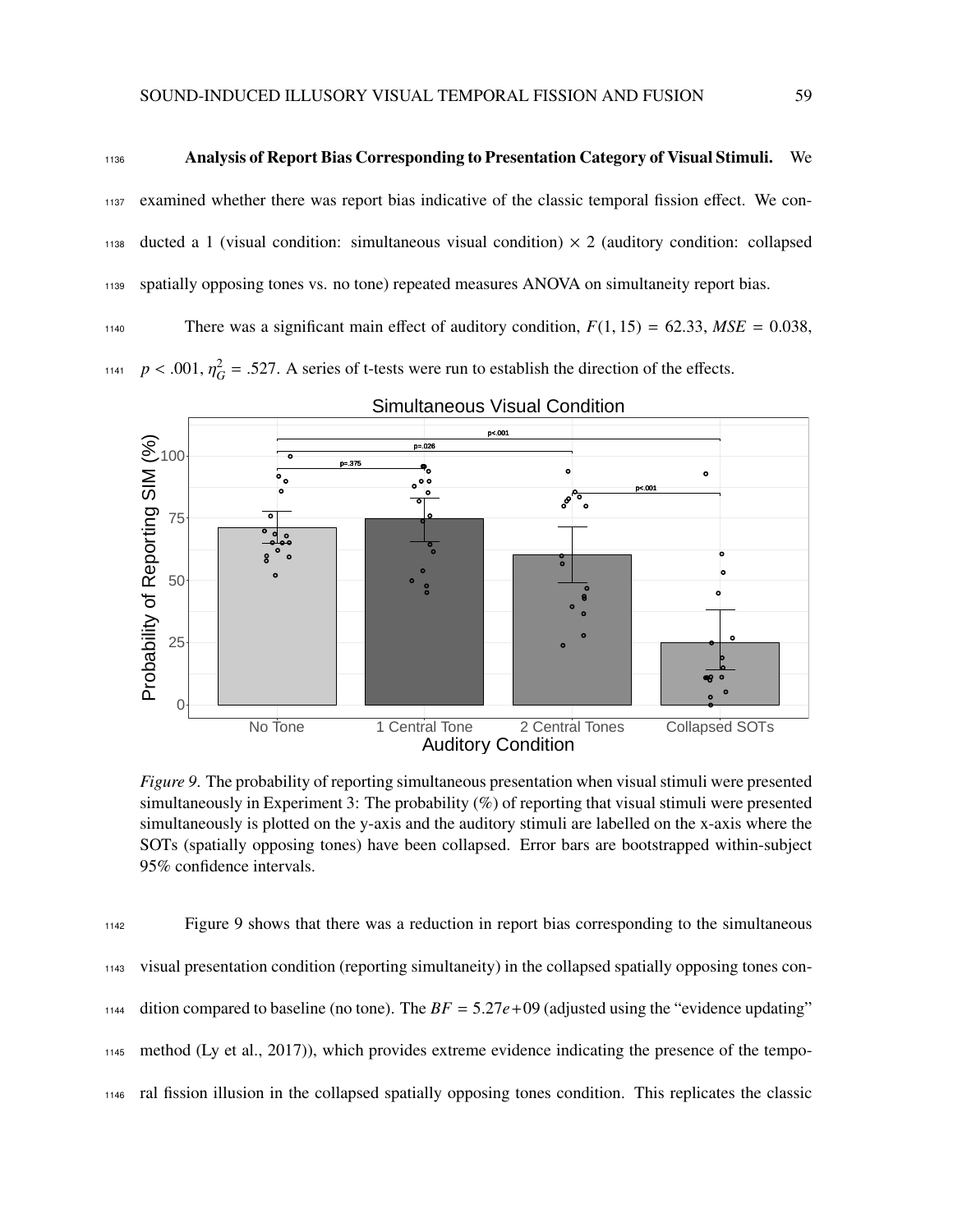temporal fission illusion, which supports the gradient account from the view that the tones share the same analogous space as the visual stimuli.

 We tested whether there was further evidence for the gradient account via a 1 (visual condi- tion: collapsed sequential visual conditions)  $\times$  2 (auditory condition: collapsed spatially opposing tones vs. no tone) repeated measures ANOVA on sequential report bias.

1152 There was a significant main effect of auditory condition,  $F(1, 15) = 63.71$ ,  $MSE = .016$ , <sup>1153</sup>  $p < .001$ ,  $\eta_G^2 = .589$ , which, as can be seen in Figure 10, shows an increase in sequential report bias corresponding to sequential presentation of visual stimuli overall compared to baseline (no tone).

1155 The  $BF = 1.05e + 06$  (adjusted using the "evidence updating" method (Ly et al., 2017)), which provides extreme evidence indicating the presence of increased sequential report bias cor- responding to sequential presentation of visual stimuli in the collapsed spatially opposing tones condition, which in turn is consistent the gradient account. Figure 8 shows an increase in sequential report bias corresponding to sequential presentation of visual stimuli regardless of whether the first tone cues the same space as the first circle presented in sequence due to the responses afforded the participants (i.e. prior entry reversing the direction of perceived sequential presentation was not detected due to 'sequential presentation' and 'simultaneous presentation' being the only responses available to participants).

 We tested whether there was an indication that the classic temporal ventriloquism effect (in this instance reflected as an increase in sequential report bias corresponding to sequential visual presentation – see Figure 8 for illustration of this increase in probability of sequential report bias corresponding to sequential presentation of visual stimuli) *may* have been present. We conducted a 1 1168 (visual condition: collapsed sequential visual conditions)  $\times$  2 (auditory condition: 2 tones presented to analogous central space vs. no tone) repeated measures ANOVA on sequential report bias.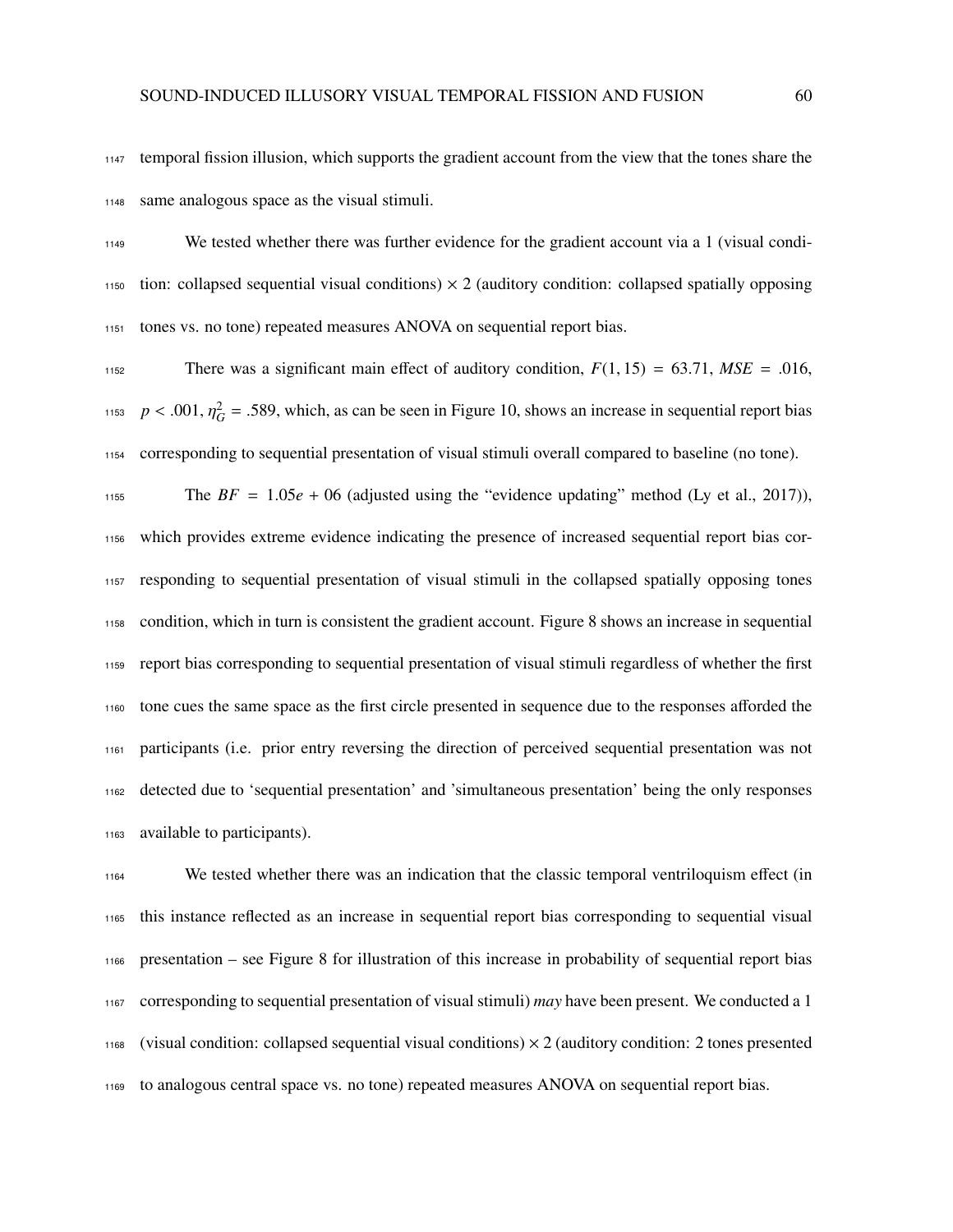1170 There was a significant main effect of auditory condition,  $F(1, 15) = 5.47$ ,  $MSE = .022$ ,

1171  $p = .034, \eta_G^2 = .115.$ 

 Figure 10 shows that there was an increase in sequential report bias corresponding to sequen- tial presentation of visual stimuli when 2 tones were presented to analogous central space during 1174 collapsed sequential visual conditions compared to baseline (no tone). The  $BF = 1.75e + 05$  (ad- justed using the "evidence updating" method (Ly et al., 2017)), which provides extreme evidence that there was an increase in sequential report bias corresponding to sequential presentation of visual 1177 stimuli in the two centrally presented tones condition. Without left or right circle first report options we cannot be certain that there was an increase in report bias similar to Experiments 1 and 2. It is entirely possible there was an increased likelihood that participants perceived sequential order in general that may not have corresponded to the actual order of visual stimuli presentation. However, this seems unlikely given previous results.

 We conducted an ANOVA to determine if the spatial location of tones, relative to the visual stimuli, had an effect on simultaneity report bias in Experiment 3. A 1 (visual condition: simulta-1184 neous visual condition)  $\times$  3 (auditory presentation location: spatially opposing tones presented to analogous space to that of the visual stimuli vs. two tones presented to neutral space (analogous central space in this instance) vs. no tone presented to any space) repeated measures ANOVA on simultaneity report bias was conducted.

1188 Mauchly's test for Sphericity failed for auditory presentation location,  $W = .611$ ,  $p = .032$ , <sup>1189</sup>  $p < .001$ . Therefore, the degrees of freedom were corrected using Greenhouse-Geisser Estimate  $\epsilon$ <sup>1190</sup> (Greenhouse & Geisser, 1959).

There was a significant main effect of auditory presentation location,  $F(1.44, 21.6) = 26.05$ , *MSE* = .050,  $p < .001$ ,  $\eta_G^2$  = .328.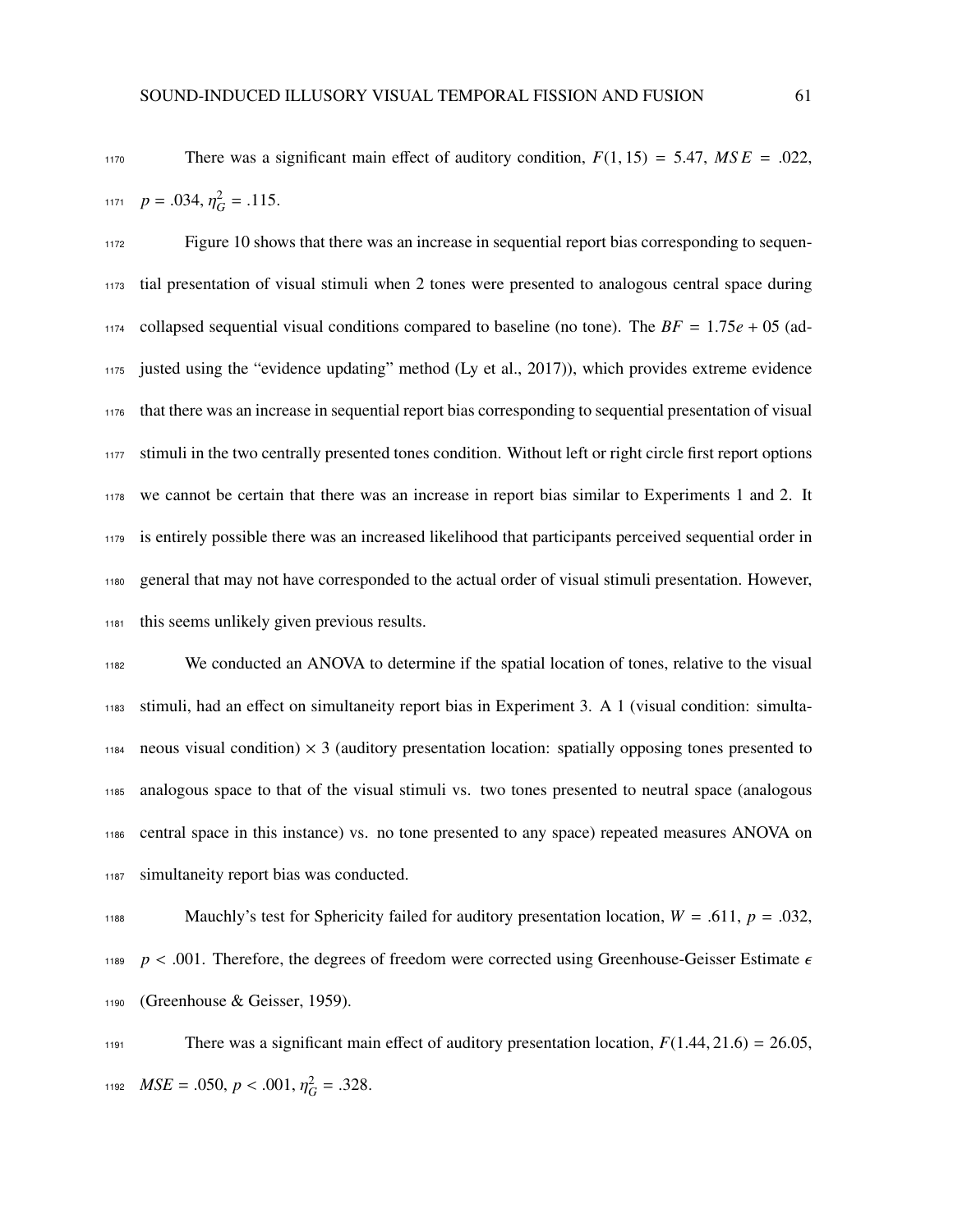

*Figure 10.* The probability of reporting sequential presentation (note: one response option 'sequential' was afforded for both left circle first and right circle first perceptions) when visual stimuli were presented sequentially in Experiment 3: The probability  $(\%)$  of reporting sequential presentation is plotted on the y-axis and the auditory stimuli are labelled on the x-axis where SOTs (spatially opposing tones) were collapsed. Error bars are bootstrapped within-subject 95% confidence intervals.

 The above ANOVA replicates Experiments 1 and 2 by demonstrating spatial location is im- portant when inducing visual temporal fission via auditory tones. However, the above ANOVA does not make clear if it is a requisite that auditory tones be presented to the same space as the visual stimuli in order to induce temporal fission (as would be the case if the gradient account was the sole driver for the effect). We performed t-tests below, and calculated Bayes Factors, with the view to clarifying this. Figure 9 contains the relevant plots for the data used in the means comparisons.

 There was a reduction in report bias corresponding to presentation of the visual stimuli (re- porting simultaneity) in the simultaneous visual condition when 2 tones were presented to analogous 1201 central space compared to baseline (no tone),  $t(15) = 2.78$ ,  $p = .026$ ,  $d = 0.98$ ,  $SE = 0.04$ . The *BF* = 27.41 (adjusted using the "evidence updating" method (Ly et al., 2017)), which provides strong evidence indicating the presence of the temporal fission illusion in the 2 central tones condi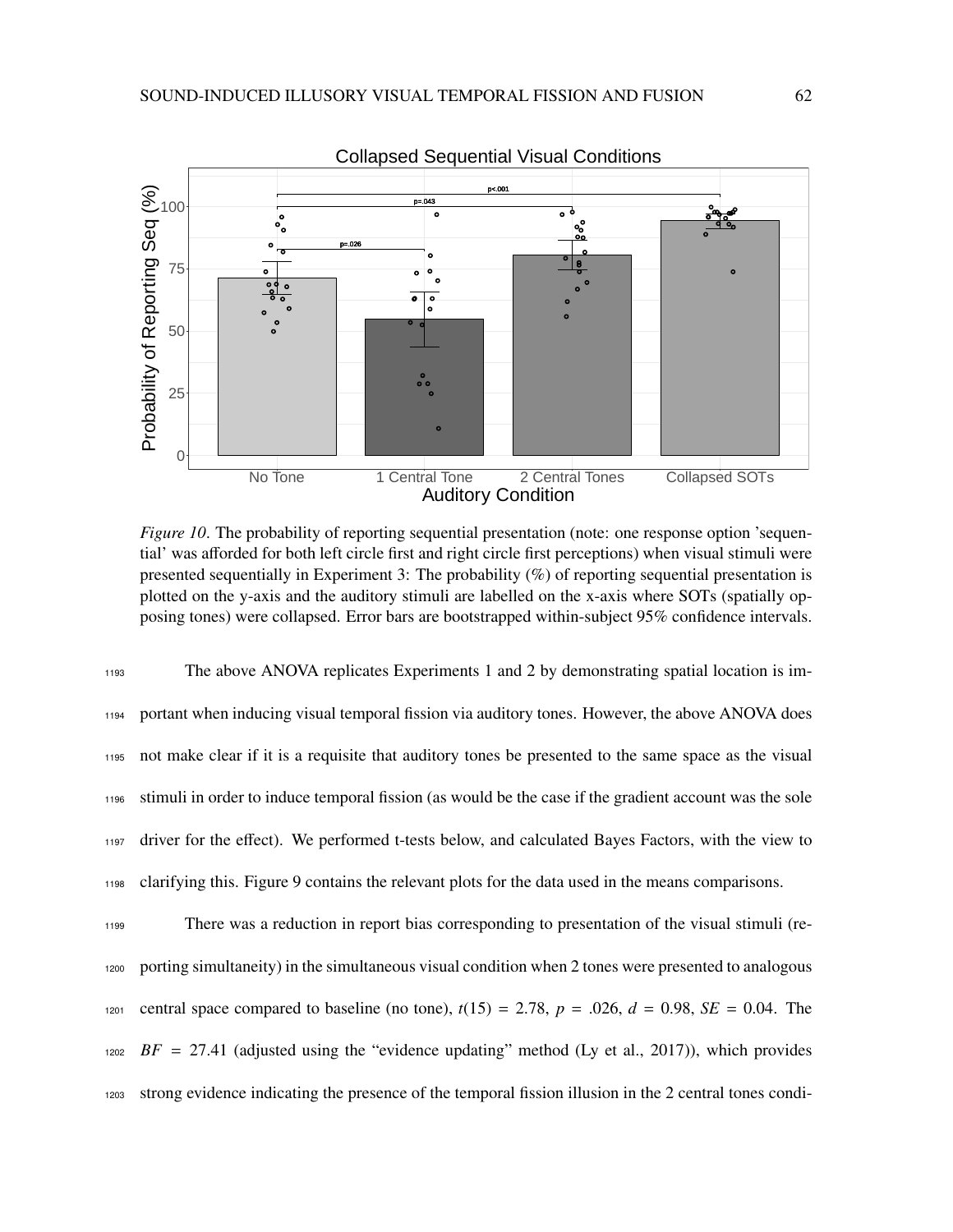tion, which supports an impletion account of temporal fission where tones are not required to share the same space as the visual stimuli.

 Spatially opposing tones were significantly more likely to result in report bias in opposition to the actual presentation of visual stimuli (simultaneous visual condition) when compared to 2 1208 tones presented in analogous central space,  $t(15) = 5.08$ ,  $p < .001$ ,  $d = 1.80$ ,  $SE = 0.08$ . The  $BF = 5.18e + 10$  (adjusted using the "evidence updating" method (Ly et al., 2017)), which provides extreme evidence indicating the presence of a stronger temporal fission illusion in the collapsed spatially opposing tones condition, which supports both impletion and the gradient account, as elaborated on in the discussion for Experiment 1.

 We conducted an ANOVA to determine if the number of tones, relative to visual stimuli (which always consisted of 2 circles, although they differed in presentation: sequential vs. simul- taneous), had an effect on report bias corresponding to simultaneous or sequential presentation of visual stimuli in Experiment 3. A 2 (visual condition: simultaneous visual condition vs. collapsed 1217 sequential visual conditions)  $\times$  3 (number of tones: 1 tone presented to analogous central space; 2 tones presented to analogous central space; and no tones presented to any space) repeated measures ANOVA on report bias corresponding to the actual presentation type of visual stimuli. The auditory conditions used in this analysis were chosen due to their contrasting number of presentations, while all auditory stimuli shared the same presentation space (analogous central space which was neutral relative to the visual stimuli locations).

 There was no significant main effect of visual condition, *<sup>F</sup>*(1, 15) <sup>=</sup> <sup>2</sup>*<sup>e</sup>* <sup>−</sup> 04, *MSE* <sup>=</sup> <sup>0</sup>.103, <sup>1224</sup>  $p = .989$ ,  $\eta_G^2 = < .001$ . There was a significant main effect of the number of tones,  $F(2, 30) = 8.70$ ,  $MSE = .006$ ,  $p = .001$ ,  $\eta_G^2 = .024$ . There was a significant interaction of visual condition and number of tones,  $F(2, 30) = 12.37$ ,  $MSE = .036$ ,  $p < .001$ ,  $\eta_G^2 = .170$ .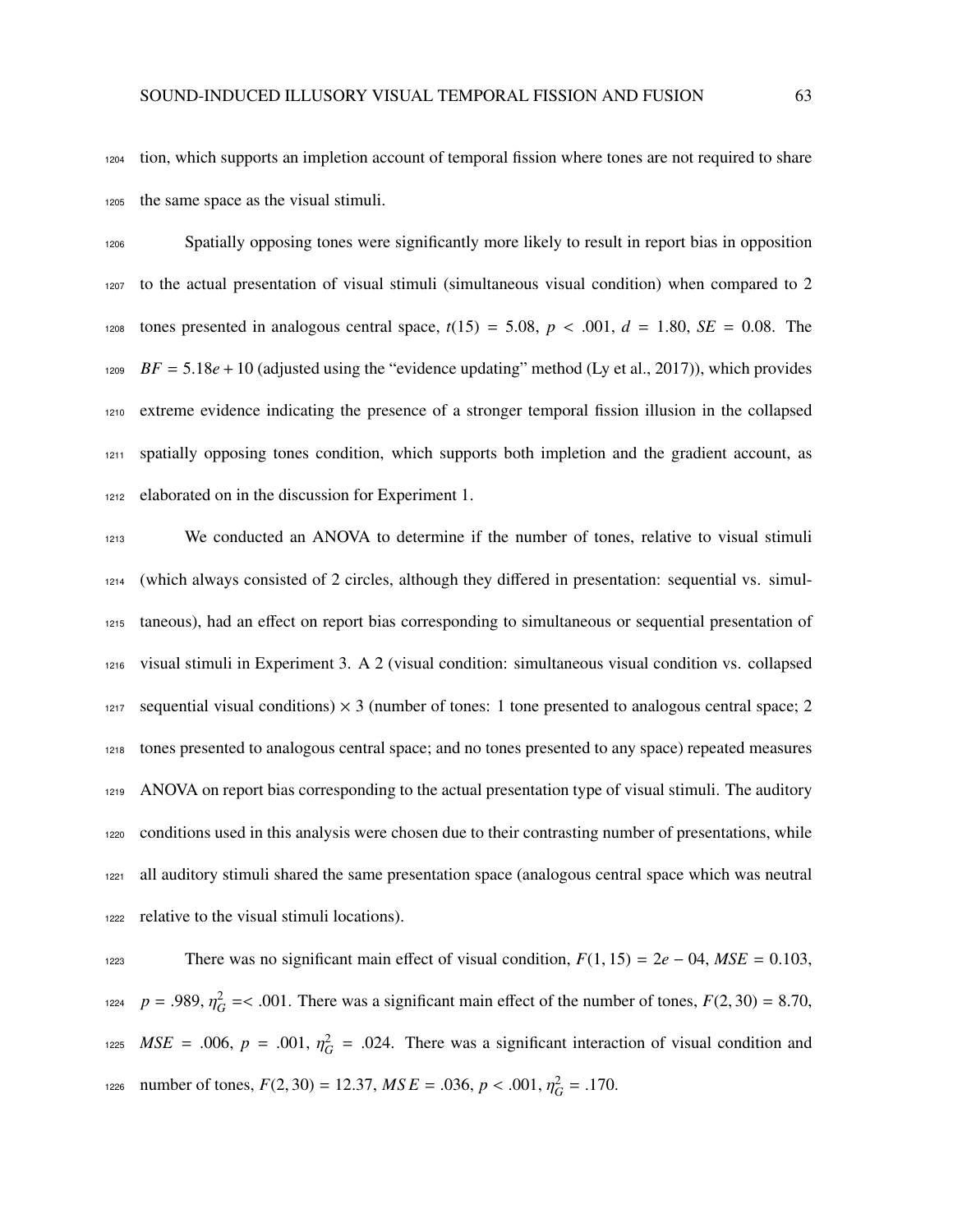The ANOVA above shows that the number of tones presented is important when inducing visual temporal effects. However, it does not make clear if it is a requisite that the number of auditory tones should match the number of visual stimuli in order to induce said temporal effects (as would be the case if Morein-Zamir et al.'s (2003) account is accurate). We performed t-tests below, and calculated Bayes Factors, with the view of clarifying this. Figures 9 and 10 contain the plots for the data used in the means comparisons.

 One central tone accompanying collapsed sequential visual conditions reduced sequential report bias corresponding to sequential presentation of visual stimuli compared to baseline (no tone),  $t(15) = 2.77$ ,  $p = .026$ ,  $d = 0.98$ ,  $SE = 0.07$ . The  $BF = 1.34e + 0.5$  (adjusted using the "evidence" updating" method (Ly et al., 2017)), which provides extreme evidence indicating the presence of a temporal fusion illusion in the 1 central tone condition, which is consistent with Getzmann's (2007) finding that 1 tone was sufficient induce temporal ventriloquism-like effects. The relatively small effect size (in the null hypothesis t-test), compared to Experiments 1 and 2, for this condition may be due to the sample size being smaller (after applying exclusion criteria) than the 22 that was recommended in the reported power analysis.

 Despite a slight increase in report bias corresponding to the actual presentation of visual stimuli, there was no statistical difference when 1 tone was presented to analogous central space 1244 when compared to baseline (no tone) in the simultaneous visual condition,  $t(15) = .92$ ,  $p = .375$ , *d* = 0.32, *SE* = 0.05. The *BF* = 3.29*e* − 02 (adjusted using the "evidence updating" method (Ly et al., 2017)), which provides very strong evidence for the null hypothesis in the 1 central tone condition.

**Discussion.** The main findings of Experiment 1 were largely replicated here (some cannot be confirmed due to the reduced resolution of a SJ-judgment task). Temporal fission was induced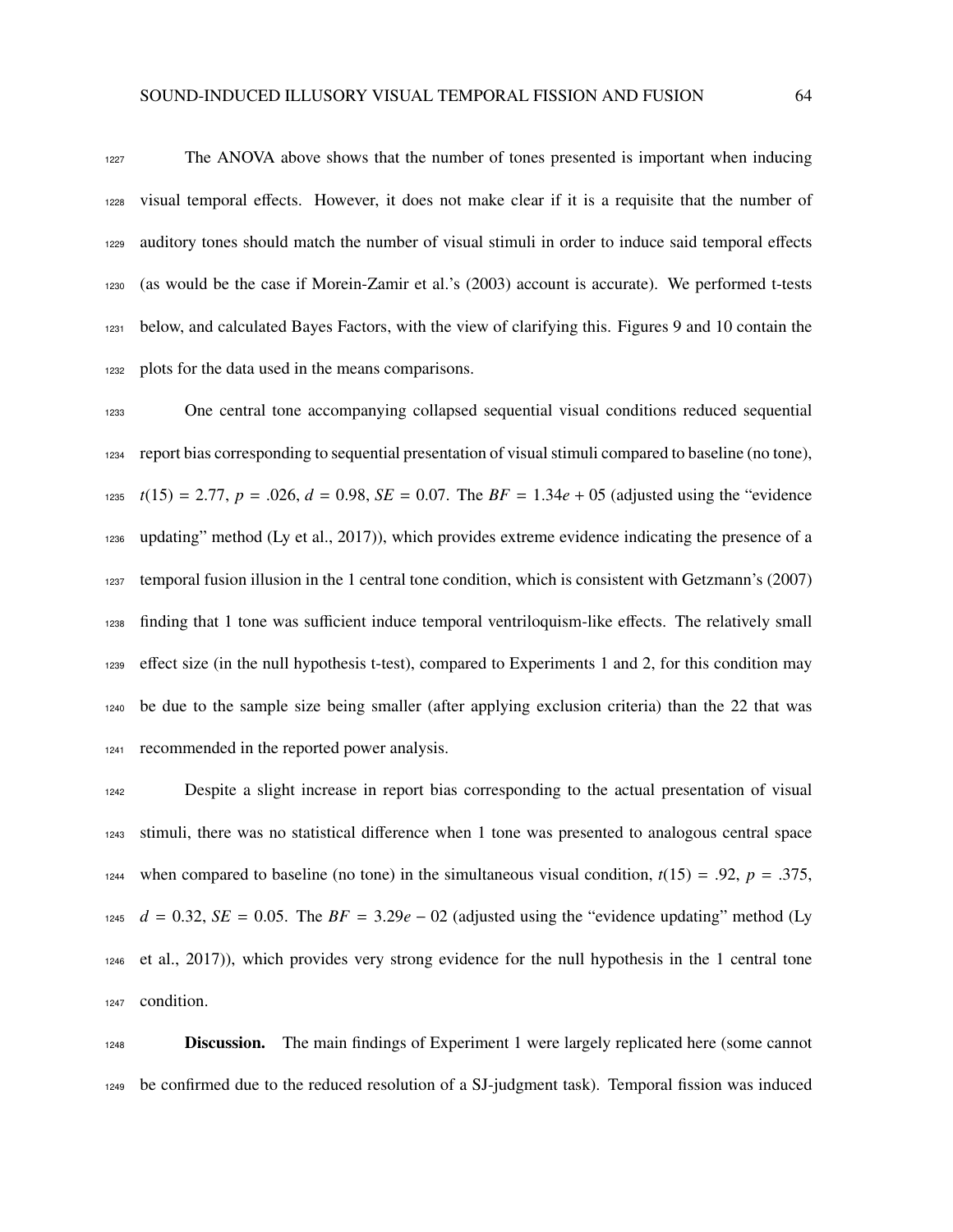via 2 tones presented to analogous central space and also via 2 spatially opposing tones.

 Temporal fusion was also induced via 1 centrally presented tone before visual onset. This finding is of particular importance here as it helps rule out the possibility of button arrangement influencing responses, and addresses concerns surrounding the use of a ternary response task in the previous experiments.

### Appendix B

 All t-tests included in this section were included in the relevant FDR corrections in the main body of the manuscript.

### 1259 Supplementary t-tests for Experiment 1

 When the spatially opposing tones from left-to-right ears were presented with sequential circle presentation from right-to-left, there was a reduction in report bias corresponding to the actual 1262 presentation order of visual stimuli when compared to spatially congruent audio stimuli,  $t(26)$  = 1263 9.62,  $p < .001$ ,  $d = 2.62$ ,  $SE = 0.04$ . The  $BF = 2.28e + 07$  which provides extreme evidence indicating the presence of prior entry.

 When the spatially opposing tones from right-to-left ears were presented with sequential circle presentation from left-to-right, there was a reduction in report bias corresponding to the actual 1267 presentation order of visual stimuli when compared to spatially congruent audio stimuli,  $t(26) =$ 1268 11.97,  $p < .001$ ,  $d = 3.26$ ,  $SE = 0.04$ . The  $BF = 1.89e + 0.09$ , which provides extreme evidence indicating the presence of prior entry.

The above *BF s* show that, while collapsed spatially opposing tones in the main results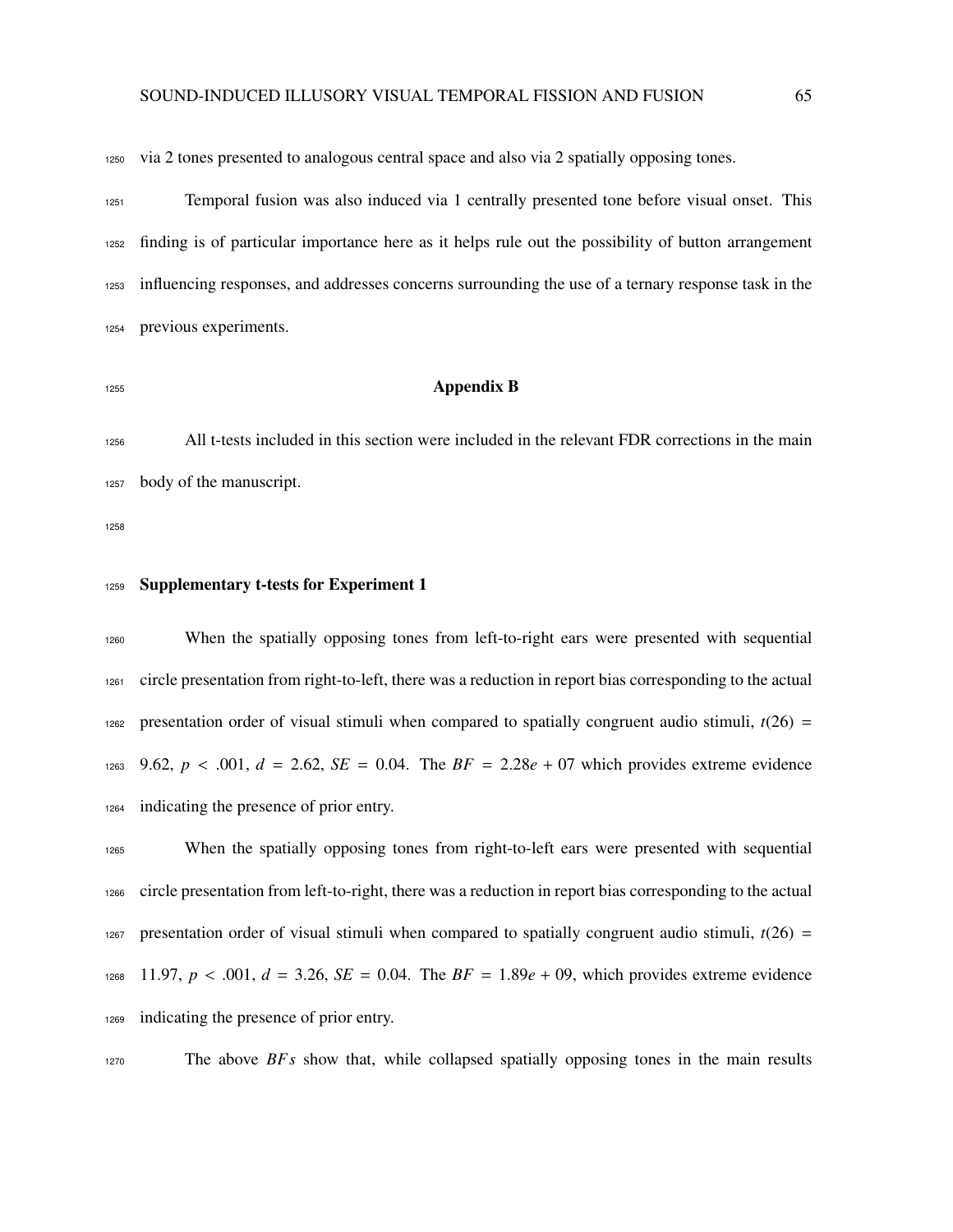showed enhancement, there was detriment in performance when the audio stimuli cued the space that the second circle was presented to and then cued the space the first circle was presented to. As can be seen in Figure 2, the effect of prior entry was often so strong that it reversed the direction of presentation in perception.

#### 1275 Supplementary t-tests for Experiment 3

 When the spatially opposing tones from left-to-right ears were presented with sequential circle presentation from right-to-left, there was no reduction in sequential report bias corresponding to sequential presentation of visual stimuli when compared to spatially congruent audio stimuli,  $t(15) = 2$ ,  $p = .072$ ,  $d = 0.71$ ,  $SE = 0.03$ . The  $BF = 1.24$ , which provides anecdotal evidence indicating the presence of prior entry.

 When the spatially opposing tones from right-to-left ears were presented with sequential circle presentation from left-to-right, there was a reduction in sequential report bias corresponding to sequential presentation of visual stimuli when compared to spatially congruent audio stimuli,  $t(15) = 2.60, p = .03, d = 0.92, SE = 0.02$ . The  $BF = 3.09$ , which provides moderate evidence indicating the presence of prior entry.

 The above *BF s* show that, while collapsed spatially opposing tones in the main results showed increased sequential report bias, there was a reduction in sequential report bias when the audio stimuli cued the space that the second circle was presented to and then cued the space the first circle was presented to. This can be seen in Figure 8, where small variations in sequential report bias corresponding to sequential presentation of visual stimuli are shown. Due to the task being an SJ-judgment, it was not possible to ascertain if the prior entry was strong enough to reverse the perceived direction of visual presentation, as was the case in Experiment 1 above.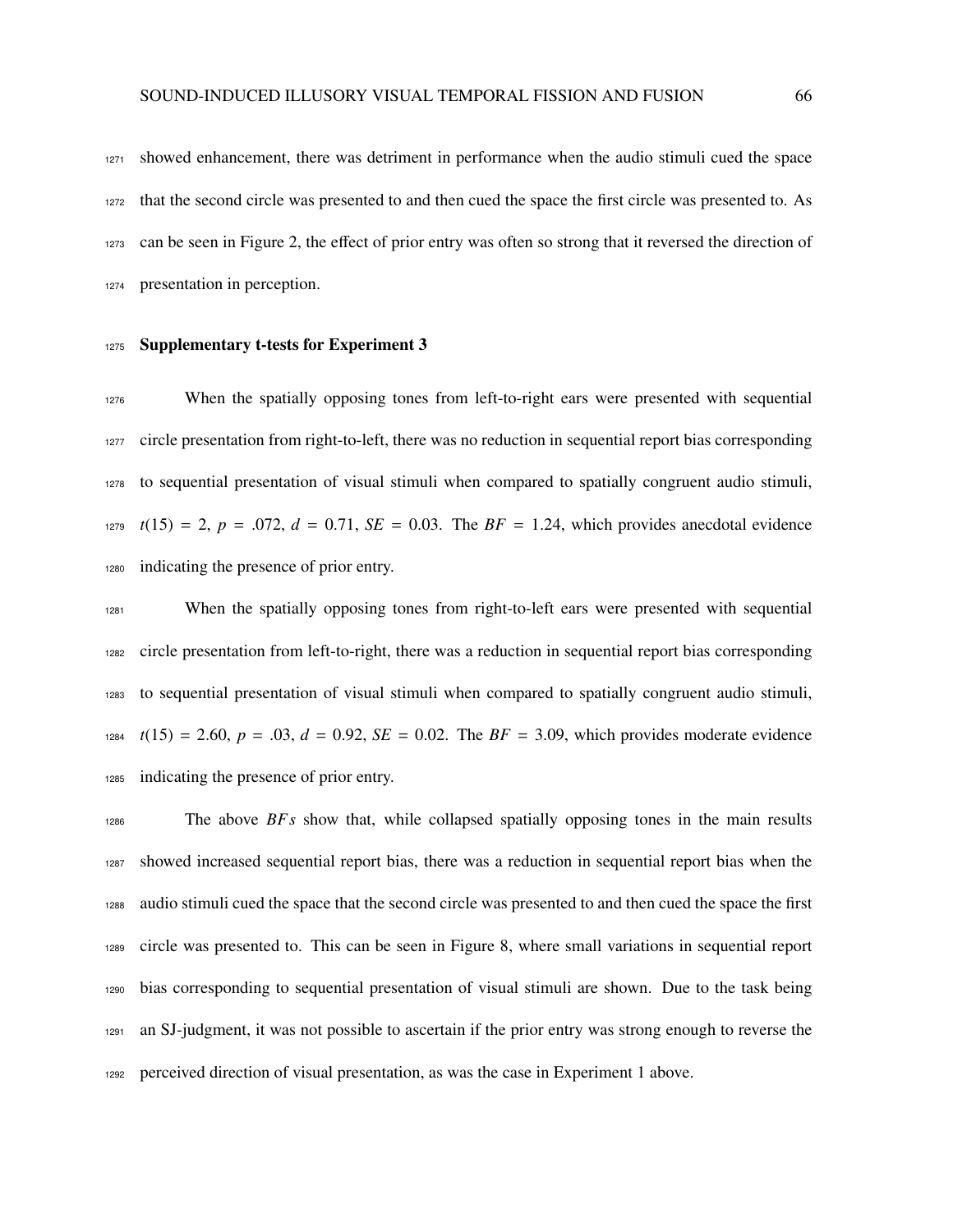# <sup>1293</sup> Appendix C

 Below is sample data taken from a pilot with various featural and spatial manipulations of auditory stimuli. The methods and basic design were the same as in Experiment 1. Ten participants, 3 female, and 7 male (mean age = 23.8, SD = 4.44), 9 of whom were naïve to the purpose of the experiment and 1 of whom was the experimenter, participated in the experiment. Using the same exclusion criteria as all previous experiments resulted in 7 participants being included in the analysis <sup>1299</sup> below.



*Figure 11*. The probability of reporting simultaneous visual stimuli presentation in Experiment 4(i): The y-axis represents the probability (%) of reporting simultaneous presentation of visual stimuli in the simultaneous visual presentation condition. The x-axis represents the various auditory conditions where the SOTs (spatially collapsed tones) conditions have been collapsed, '1T' equates to '1 tone', BVO equates to 'before visual onset', and AVO equates to 'after visual onset'. Error bars are bootstrapped within-subject 95% confidence intervals.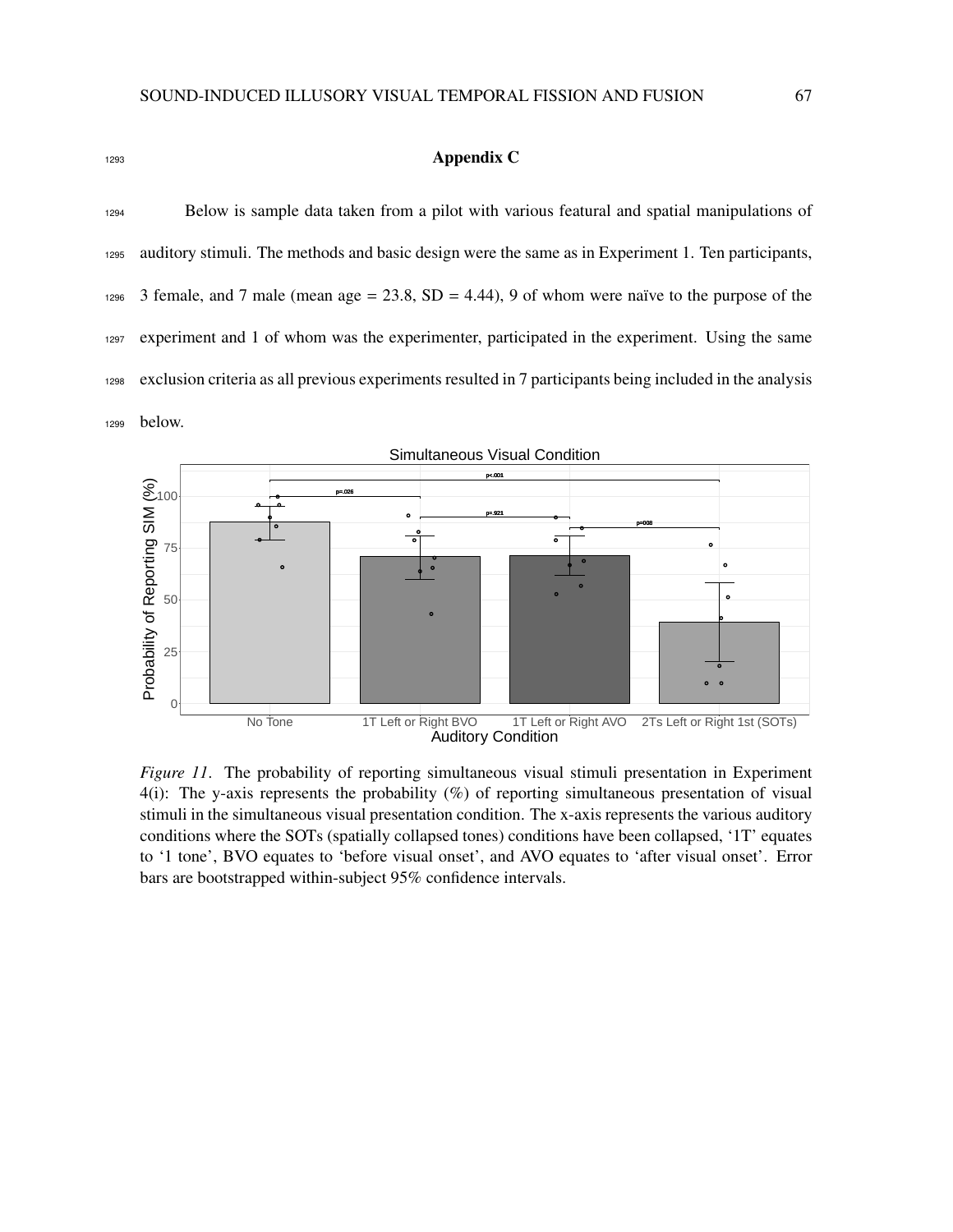Table 6 *FDR corrected t-tests for the simultaneous visual condition Exp 4.*

| Condition 1                                                  | Condition 2                                          |              |                          |        |              |            |                                |
|--------------------------------------------------------------|------------------------------------------------------|--------------|--------------------------|--------|--------------|------------|--------------------------------|
| Auditory                                                     | Auditory                                             |              | $p-value$                | df     | d            | S E        | BF                             |
| No Tone                                                      | 1T Left or Right BVO                                 | 3.09         | $p = .026$               | 6      | 1.65         | .08        | $3.762311e+00$                 |
| No Tone<br>No Tone                                           | 1T Left or Right AVO<br>2Ts Left or Right 1st (SOTs) | 3.48<br>6.86 | $p = .02$<br>p < .001    | 6<br>6 | 1.86<br>3.67 | .07<br>.09 | $5.462537e+00$<br>7.475399e+01 |
| 2Ts Left or Right 1st (SOTs)<br>2Ts Left or Right 1st (SOTs) | 1T Left or Right BVO<br>1T Left or Right AVO         | 4.22<br>4.91 | $p = .011$<br>$p = .008$ | 6<br>6 | 2.25<br>2.62 | .08<br>.07 | $1.055174e+01$<br>1.869991e+01 |
| 1T Left or Right BVO                                         | 1T Left or Right AVO                                 | 0.10         | $p = .921$               | 6      | 0.06         | .04        | 3.547582e-01                   |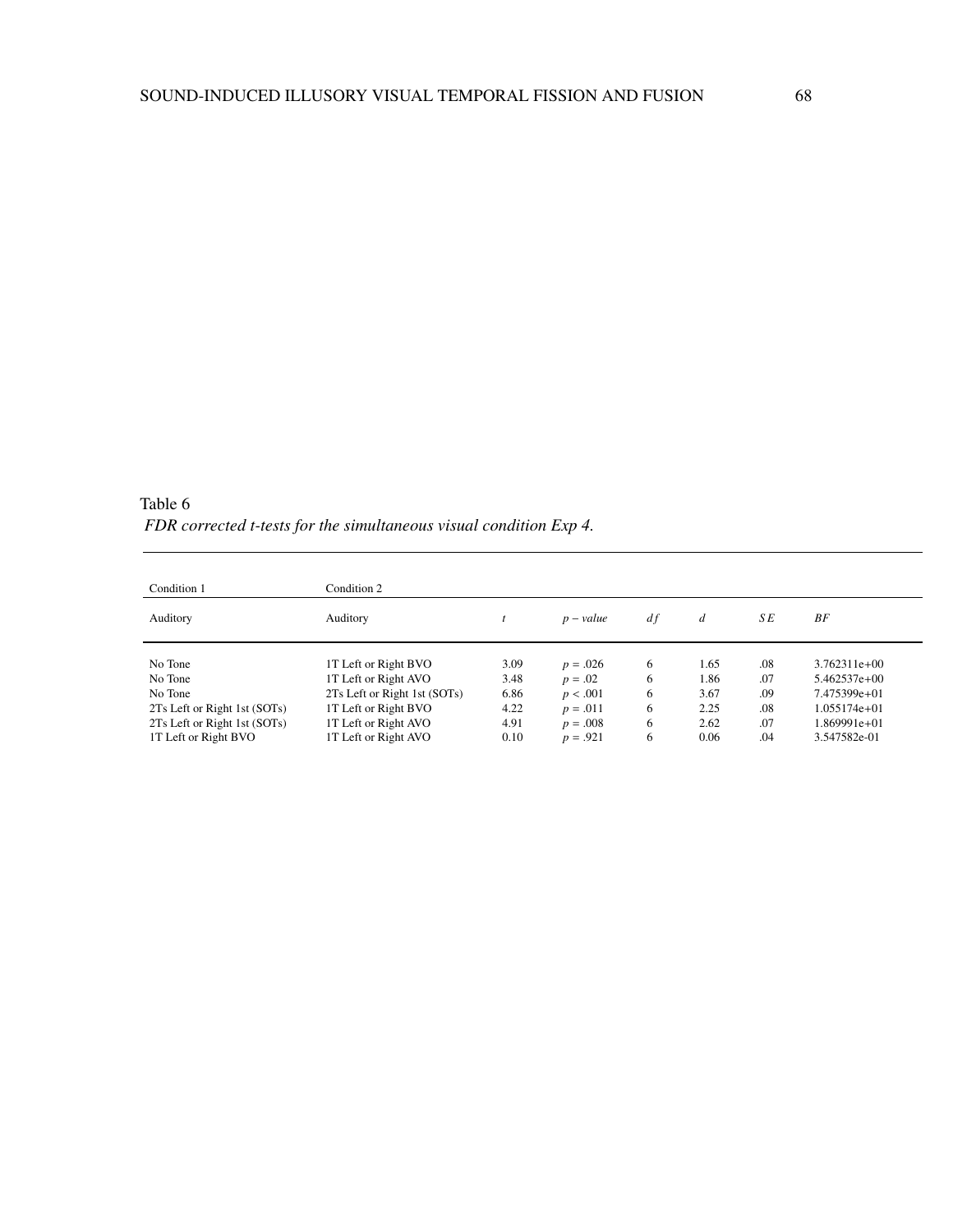

*Figure 12.* Experiment 4(i) report probability: The 3 visual conditions are labelled at the top of the grid horizontally. The leftmost column denotes sequential presentation of circles, where the first circle was presented to the left of fixation. The rightmost column denotes sequential presentation of circles, where the first circle was presented to the right of fixation. The central column denotes simultaneous presentation of circles, where a circle was presented to both the left and the right of fixation simultaneously. The 7 auditory conditions are labelled vertically on the rightmost edge of the grid, denoting (from top-to-bottom) the presentation of: 1 tone (1T) presented to left ear before visual onset (BVO); 1T presented to right ear BVO; a tone presented to the left ear followed by a tone presented to the right ear; a tone presented to the right ear followed by a tone presented to the left ear; no tones; 1T presented to the left ear after visual onset (AVO); 1T presented to the right ear AVO respectively. Error bars are bootstrapped within-subject 95% confidence intervals. Reports are labelled on the x-axis with reports corresponding to the actual presentation order of visual stimuli highlighted with vertical hatching.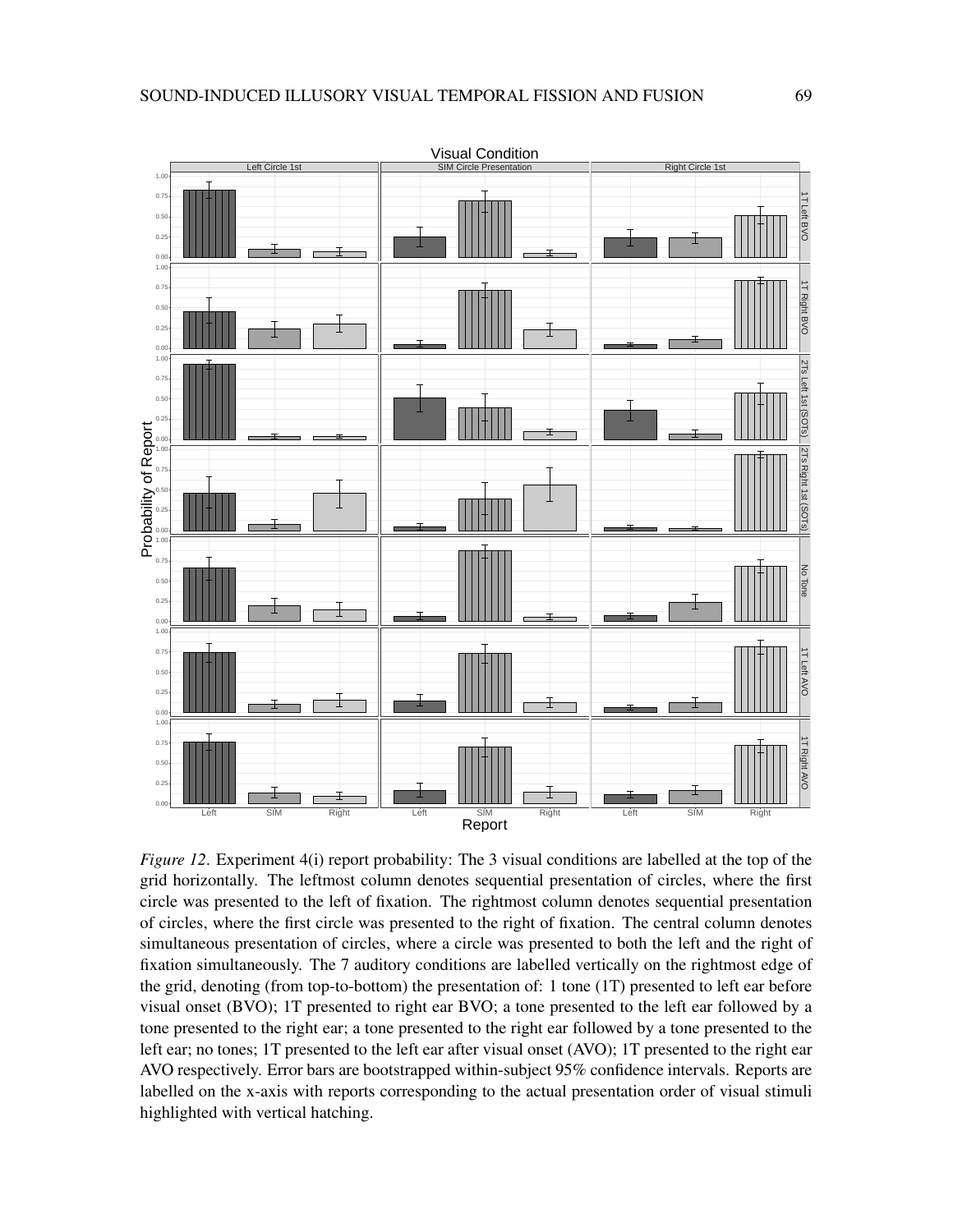| ٧ | ٠<br>. |  |
|---|--------|--|
|   |        |  |

### Appendix D

Below is sample data taken from a the same pilot as reported in Appendix C.

 There were various featural and spatial manipulations of auditory stimuli. The methods and basic design were the same as in Experiment 1. Ten participants, 7 male, and 3 female (mean age  $1304 = 23.8$ , SD = 4.44), 9 of whom were naïve to the purpose of the experiment and 1 of whom was the experimenter, participated in the experiment. Using the same exclusion criteria as all previous experiments resulted in 7 participants being included in the analysis below.

 There was no statistical difference in report bias corresponding to the actual presentation of visual stimuli (reporting simultaneity) in the simultaneous visual condition when 2 different tones (one a sine-wave, the other a white noise burst) were presented to analogous central space compared 1310 to baseline (no tone).  $t(6) = 2.15$ ,  $p = .08$ ,  $d = 0.81$ ,  $SE = 0.05$ . The  $BF = 1.48$ , which provides anecdotal evidence indicating a slight increase in report bias corresponding to the actual presentation of visual stimuli when 2 featurally different tones were presented to analogous central space. This trend in report bias is more consistent with a single tone than with 2 tones that are identical, thus supporting the notion that featurally distinct auditory stimuli presented to analogous central space are deemed to be from different sources and subsequently only one, or neither, is bound with the visual stimuli in temporal perception. In turn this abolishes the temporal fission illusion via 2 centrally presented tones.

 Table 7 shows that report biases consistent with temporal ventriloquism were no longer sta- tistically different from control conditions. Figure 13 shows a trend towards increased simultaneity report bias in both of the sequential visual conditions when 2 centrally presented auditory stim-uli were featurally distinct, compared to controls (no tones). This is consistent with the abolished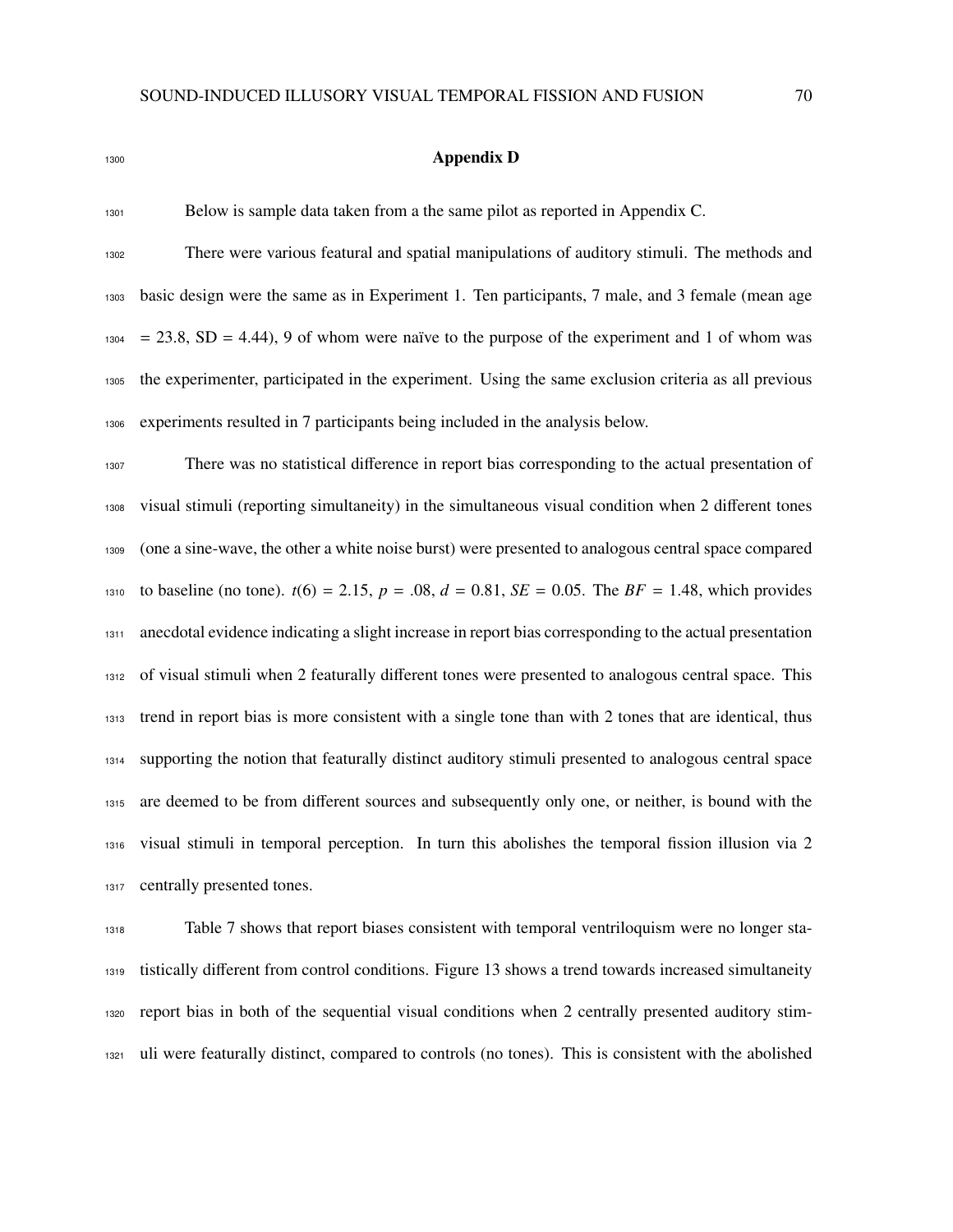

*Figure 13.* Experiment 4(ii) report probability: The 3 visual conditions are labelled at the top of the grid horizontally. The leftmost column denotes sequential presentation of circles, where the first circle was presented to the left of fixation. The rightmost column denotes sequential presentation of circles, where the first circle was presented to the right of fixation. The central column denotes simultaneous presentation of circles, where a circle was presented to both the left and the right of fixation simultaneously. The 4 auditory conditions are labelled vertically on the rightmost edge of the grid, denoting (from top-to-bottom) the presentation: 2 different auditory stimuli (DA) presented to analogous central space; 2 different auditory stimuli (DA), one presented to the left ear and the other presented to the right ear, or vice versa; matching auditory stimuli (MA) one presented to the left ear and the other presented to the right ear, or vice versa; and no auditory stimuli presented. Error bars are bootstrapped within-subject 95% confidence intervals. Reports are labelled on the x-axis with report corresponding to the actual presentation order of visual stimuli highlighted with vertical hatching.

<sup>1322</sup> weaker form of temporal fission where only 1 tone is likely to be integrated with the visual stimuli.

<sup>1323</sup> While the increase in simultaneity report bias is not supported statistically it is worth noting that the

<sup>1324</sup> recommend sample size to detect the temporal fusion illusion is 22 for a power estimate of 95.12%.